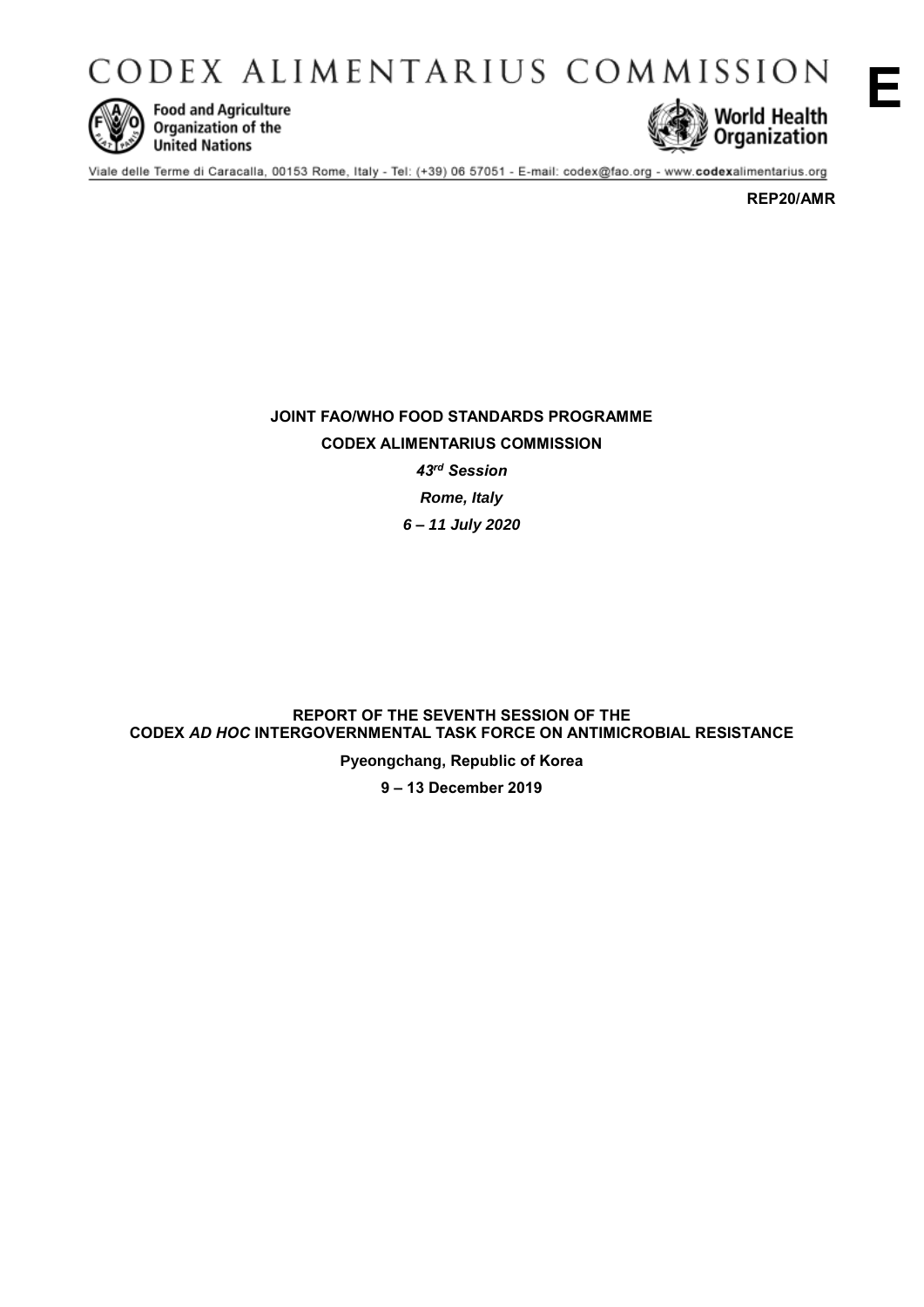# **TABLE OF CONTENTS**

|                                                                                                                                             | Page       |  |  |  |
|---------------------------------------------------------------------------------------------------------------------------------------------|------------|--|--|--|
| SUMMARY AND STATUS OF WORK                                                                                                                  | Ħ          |  |  |  |
| REPORT OF THE SEVENTH SESSION OF THE CODEX AD HOC INTERGOVERNMENTAL TASK FORCE ON<br><b>ANTIMICROBIAL RESISTANCE</b>                        | 1          |  |  |  |
|                                                                                                                                             | Paragraph  |  |  |  |
| Introduction                                                                                                                                |            |  |  |  |
| Opening of the Session                                                                                                                      | $2 - 3$    |  |  |  |
| Adoption of the Agenda (Agenda Item 1)                                                                                                      | 4          |  |  |  |
| Matters referred by the Codex Alimentarius Commission and other subsidiary bodies<br>(Agenda Item 2)                                        | 5          |  |  |  |
| Matters of arising from the work of FAO, WHO and OIE (Agenda Item 3)                                                                        | $6 - 10$   |  |  |  |
| Matters arising from other relevant international organizations (Agenda Item 4)                                                             | $11 - 12$  |  |  |  |
| Proposed draft revision of the Code of Practice to Minimize and Contain<br>Foodborne Antimicrobial Resistance (CXC 61-2005) (Agenda Item 5) | $13 - 127$ |  |  |  |
| Proposed draft Guidelines on Integrated Monitoring and Surveillance of<br>Foodborne Antimicrobial Resistance (Agenda Item 6)                | 128 - 133  |  |  |  |
| Other business (Agenda Item 7)                                                                                                              | 134        |  |  |  |
| Date and place of the next session (Agenda Item 8)                                                                                          | 135 - 136  |  |  |  |
| <b>LIST OF APPENDICES</b>                                                                                                                   |            |  |  |  |
|                                                                                                                                             | Page       |  |  |  |

| Appendix I:  | List of Participants                                                   |    |  |
|--------------|------------------------------------------------------------------------|----|--|
| Appendix II: | Proposed draft revised of the Code of Practice to Minimize and Contain |    |  |
|              | Foodborne Antimicrobial Resistance (CXC 61-2005)                       | 19 |  |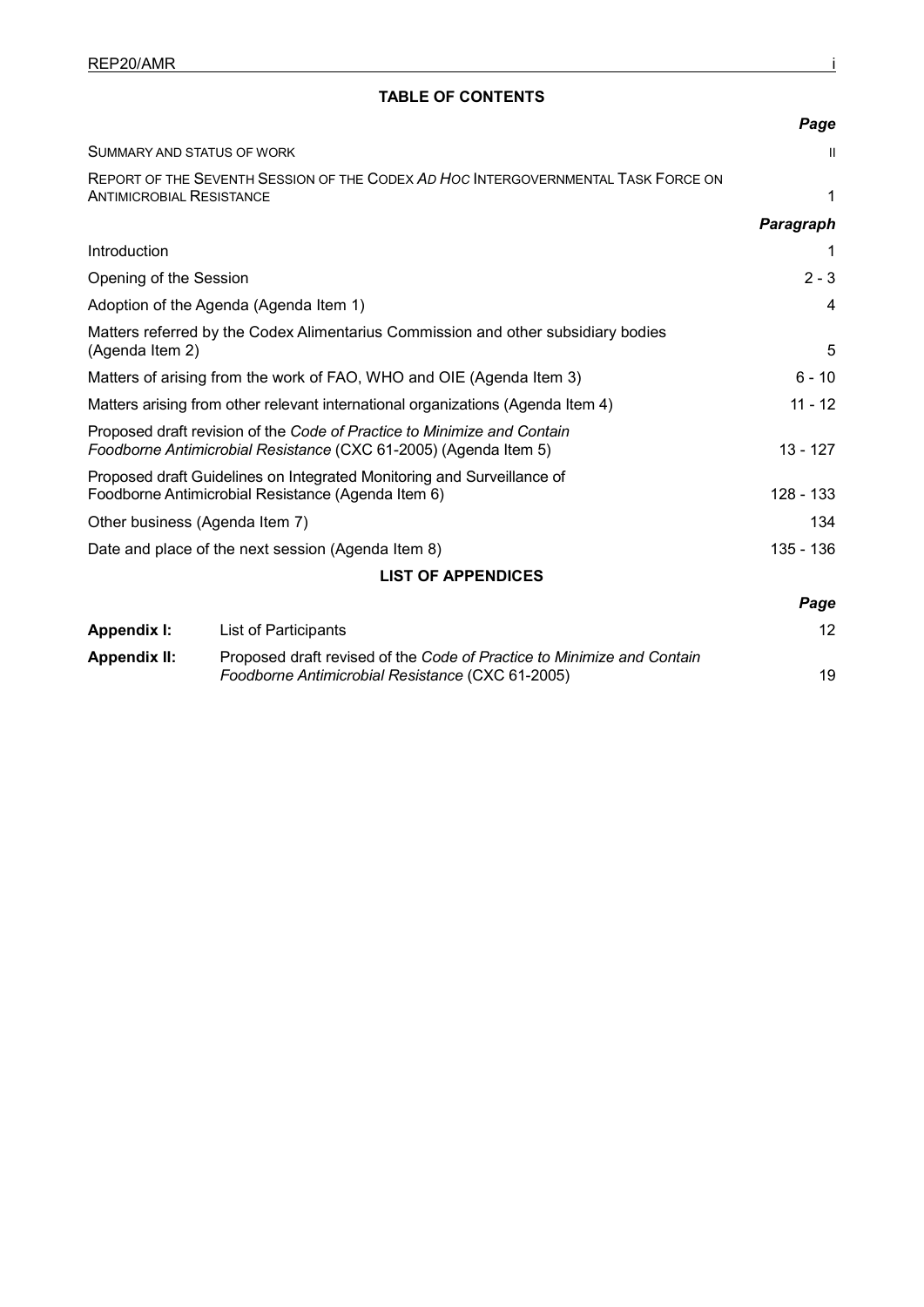# **SUMMARY AND STATUS OF WORK**

| <b>Responsible</b><br>Party                                                                                            | <b>Purpose</b>        | Text/Topic                                                                                                                     | Code                  | <b>Step</b> | Para(s) |
|------------------------------------------------------------------------------------------------------------------------|-----------------------|--------------------------------------------------------------------------------------------------------------------------------|-----------------------|-------------|---------|
| CAC <sub>43</sub><br><b>EWG</b><br>(United States of<br>America, Chile,<br>China, Kenya,<br>United Kingdom)<br>TFAMR08 | Adoption<br>at Step 5 | Proposed draft revision of the Code of Practice to<br>Minimize and Contain Foodborne Antimicrobial<br>Resistance (CXC 61-2005) | N <sub>28</sub> -2917 | 5           | 126     |
| <b>EWG</b><br>(the Netherlands,<br>Canada, Chile,<br>China.<br>New Zealand)<br>TFAMR08                                 | Redrafting            | Proposed draft Guidelines on Integrated<br>Monitoring and Surveillance of Foodborne<br>Antimicrobial Resistance                | N <sub>29</sub> -2017 | 2/3         | 132     |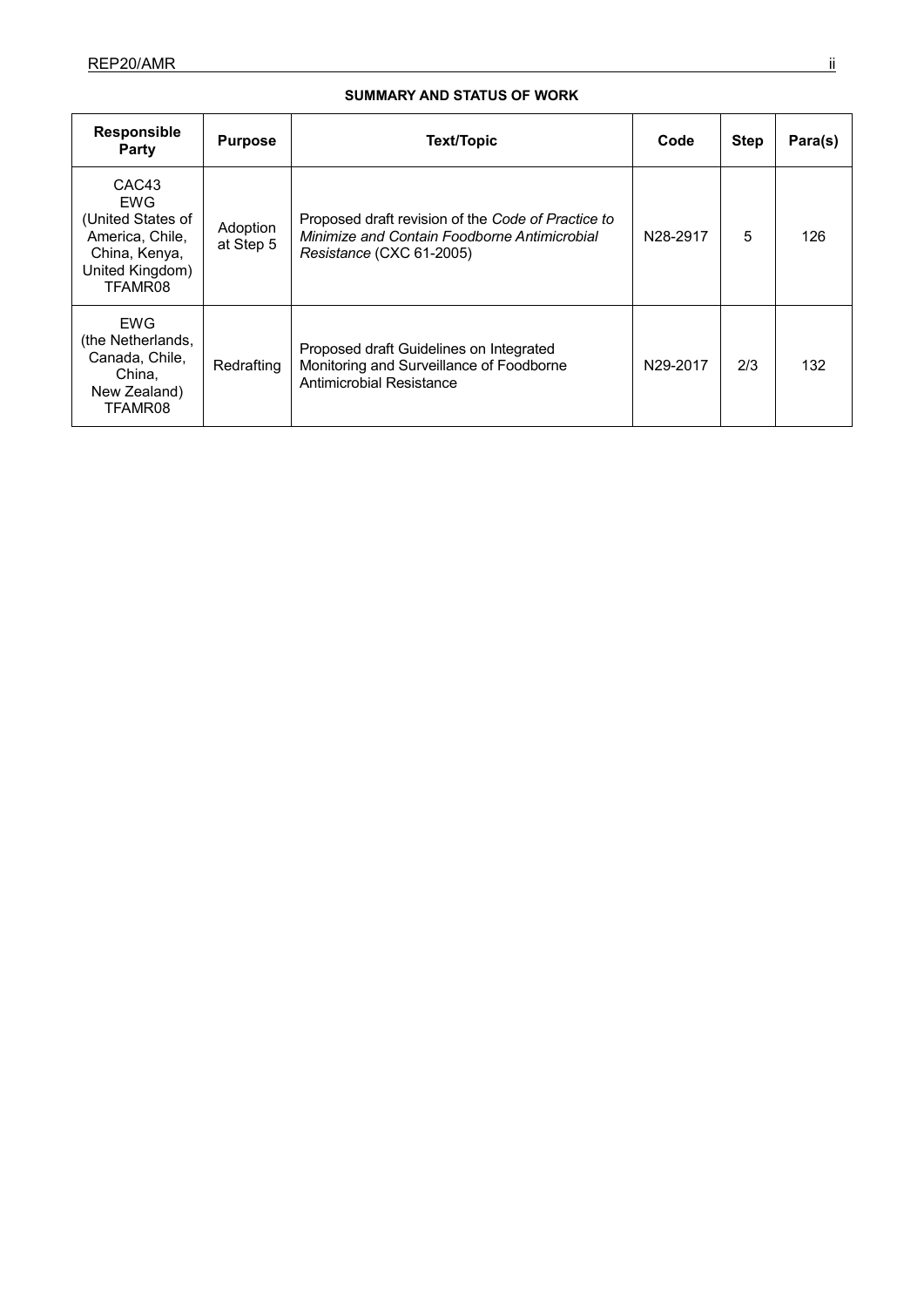# **INTRODUCTION**

1. The *ad hoc* Intergovernmental Task Force on Antimicrobial Resistance (TFAMR) held its Seventh Session in Pyeongchang, Republic of Korea, from 9 to 13 December 2019, at the kind invitation of the Government of the Republic of Korea. Prof. Sangyeol Ryu, Seoul National University, chaired the Session. The Session was attended by participants from 43 member countries, one member organization, 12 observer organizations, FAO and WHO. The list of participants is included in Appendix I.

# **OPENING OF THE SESSION<sup>1</sup>**

2. Dr Lee Eui Kyung, Minister of Food and Drug Safety of the Republic of Korea, opened the session and welcomed the participants. She reminded the participants of the global threat posed by antimicrobial resistance (AMR) and emphasized the importance of international cooperation to combat AMR. Mr. Choi Moon-soon, the governor of Gangwon Province also addressed TFAMR07. Dr. Qu Dongyu, Director-General of FAO and Dr. Tedros Adhanom Ghebreyesus, Director-General of WHO addressed the meeting via video messages and encouraged TFAMR07 to advance their work on the Code of Practice and the Guidelines which is an integral part of both organizations' efforts to combat AMR.

# **Division of Competence<sup>2</sup>**

3. TFAMR07 noted the division of competence between the European Union (EU) and its Member States, according to paragraph 5, Rule II, of the Rules of Procedure of the Codex Alimentarius Commission.

# **ADOPTION OF THE PROVISIONAL AGENDA (Agenda Item 1)<sup>3</sup>**

4. TFAMR07 adopted the provisional Agenda as its Agenda for the Session.

# **MATTERS REFERRED BY THE CODEX ALIMENTARIUS COMMISSION AND OTHER SUBSIDIARY BODIES (Agenda Item 2)<sup>4</sup>**

5. TFAMR07 noted the matters for information.

# **MATTERS ARISING FROM FAO, WHO and OIE (Agenda Item 3)<sup>5</sup>**

- 6. The Representative of FAO highlighted the information on FAO activities on AMR, noting that further details would be provided during the side event on FAO/WHO/OIE Tripartite Support for Tackling Antimicrobial Resistance, and that this information may be a useful input to TFAMR07 discussions.
- 7. The Representative of WHO recalled that the World Health Assembly in May 2019 requested the Director-General to maintain and systematically update the *WHO List of Critically Important Antimicrobials for Human Medicine* (WHO CIA List); indicated that WHO would continue updating the list regularly; and encouraged delegations to consider and enhance the utility of the WHO CIA List by referring to it in the Code of Practice.
- 8. The Representative of WHO further informed TFAMR07 that WHO had proposed the inclusion of a new indicator on AMR (the proportion of bloodstream infections amongst patients due to methicillin-resistant *Staphylococcus aureus* (MRSA) and *Escherichia coli* resistant to 3rd-generation cephalosporin (e.g., ESBL- *E. coli*)) in the Sustainable Development Goal (SDG) monitoring framework. The proposal had been positively reviewed by the Inter-Agency Expert Group on SDG Indicators and was now pending final endorsement by the SDG Commission in March 2020. The Representative encouraged delegations to consider this new development in the context of their discussions on the proposed draft Guidelines on Integrated Monitoring and Surveillance of Foodborne Antimicrobial Resistance.
- 9. The Representative of OIE highlighted their increasing engagement in the Tripartite work on AMR in order to address this issue with a One Health Approach. The Representative noted the importance of building strong Tripartite leadership and providing support to countries and reminded TFAMR07 of the OIE standards related to AMR and the importance of developing coherent global standards to support country efforts to address AMR.

# **Conclusion**

 $\overline{\phantom{a}}$ 

10. TFAMR07 thanked FAO, WHO and OIE for their excellent work on AMR, their continuous efforts in this area and ongoing support to countries.

<sup>&</sup>lt;sup>1</sup> CRD17 (Opening Remarks)

<sup>&</sup>lt;sup>2</sup> CRD1 (Annotated Agenda – Division of competence between the EU and its Member States)<br><sup>3</sup> CX/AMR 19/7/1

 $\frac{3}{4}$  CX/AMR 19/7/1

<sup>&</sup>lt;sup>4</sup> CX/AMR 19/7/2; CRD14 (Egypt)

<sup>5</sup> CX/AMR 19/7/3; CRD14 (Egypt)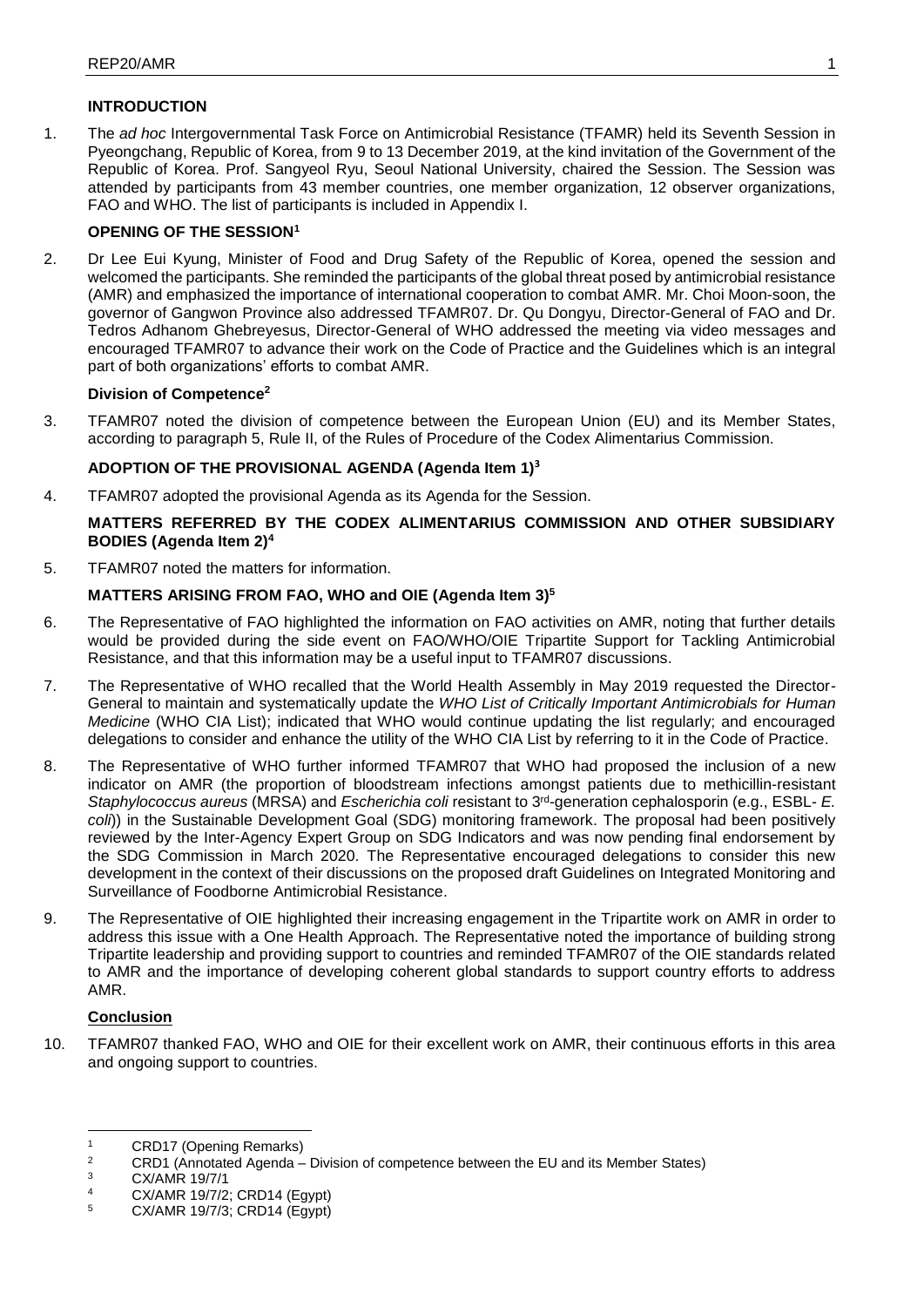# **MATTERS ARISING FROM OTHER RELEVANT INTERNATIONAL ORGANIZATIONS (Agenda Item 4)<sup>6</sup>**

11. The Codex Secretariat drew the attention of TFAMR07 to the relevant information on antimicrobial resistance provided by the Organization for Economic Cooperation and Development (OECD) and the World Customs Organization (WCO).

# **Conclusion**

12. TFAMR07 noted the information and thanked the organizations for their collaboration.

# **PROPOSED DRAFT REVISION OF THE** *CODE OF PRACTICE TO CONTAIN AND MINIMIZE FOODBORNE ANTIMICROBIAL RESISTANCE* **(CXC 61-2005) (Agenda Item 5)**<sup>7</sup>

- 13. The United States of America, as Chairperson of the Electronic Working Group (EWG) and Physical Working Group (PWG) on the revision of the Code of Practice (COP), introduced the item and summarized the key points of discussions, conclusions and recommendations of the EWG (CX/AMR 19/07/5) and the PWG (CRD02).
- 14. He further drew the attention of TFAMR07 to the three core Codex documents on foodborne AMR namely the *Guidelines for Risk Analysis of Foodborne Antimicrobial Resistance* (CXG 77-2011); the *Code of Practice to Contain and Minimize Foodborne Antimicrobial Resistance* (CXC 62-2005) (under revision) and the Guidelines on Integrated Monitoring and Surveillance of Foodborne Antimicrobial Resistance (under development). The COP and the Guidelines on Integrated Monitoring and Surveillance of Foodborne AMR are being developed within the One Health Approach and apply along the food chain (primary production, processing to consumption). The revision and development of these two documents are closely linked to each other and to the *Guidelines for Risk Analysis of Foodborne AMR* (which provides the three pillars for the conduct of risk analysis by Codex member countries i.e. risk assessment, risk management and risk communication). The COP is a compilation of risk management measures to contain and minimize foodborne AMR and the Guidelines on Integrated Monitoring and Surveillance of Foodborne AMR constitute a useful tool to generate inputs into the risk assessment process. As such, it was important that the three documents maintained coherence to the extent possible, to facilitate their application.
- 15. He also reminded delegations of the urgency to complete this work within the timeline agreed by the Codex Alimentarius Commission (CAC) (i.e. three years) and that after two sessions of TFAMR, in 2017 and 2018, it was important that the third session of the current TFAMR could advance the COP in the Step Procedure for consideration by CAC43 (2020).
- 16. He further recommended that delegations focus their discussion on the outstanding issues from the consideration of the COP in the PWG, in particular provisions in square brackets, for resolution by the plenary session.
- 17. TFAMR07 agreed with the above recommendations and decided to proceed with the consideration of the COP on the basis of a revised version provided in CRD02.

# **1. Introduction**

- 18. TFAMR07 agreed on paragraphs 1 to 8 as recommended by the PWG.
- 19. In addition, TFAMR07 agreed on amendments to improve consistency with relevant Codex texts and previously agreed terminology in both the COP and the Guidelines on Integrated Monitoring and Surveillance of Foodborne AMR e.g. reference to "*along* the food chain", "One Health *Approach*", "*unjustified* barriers to trade", etc. or to improve the accuracy or clarity of the text.
- 20. With regards the reference to the *WHO List of Critically List of Antimicrobials for Human Medicine* in paragraph 6, TFAMR07 noted that the term "specifically" allowed flexibility for member countries to take into account the whole WHO document (or provisions therein) or only the Annex listing the medically important antimicrobials categorized as critically important, highly important and important when setting priorities and identifying risk management measures to contain and minimize foodborne AMR.

# **2. Scope**

21. TFAMR07 agreed on paragraphs 9 – 12 as recommended by the PWG.

**<sup>.</sup>**  $^{6}$  CX/AMR 19/7/4; CRD14 (Egypt)

<sup>7</sup> CL 2019/84/OCS-AMR; CX/AMR 19/7/5; CX/AMR 19/7/5-Add.1 (Australia, Brazil, Canada, China, Ghana, Iran, Iraq, Japan, Morocco, Norway, Republic of Korea, Switzerland, Uruguay, USA, CCTA Consumers International, HealthForAnimals, IACFO and OIE); CRD02 (Report of the PWG); CRD04 (EU, Norway, Thailand, GFSI); CRD06 (IFIF); CRD07 (Kenya); CRD08 (Chile); CRD09 (India); CRD10 (HealthForAnimal); CRD13 (Nicaragua); CRD14 (Egypt); CRD15 (Indonesia); CRD16 (Nigeria); CRD19 (Peru)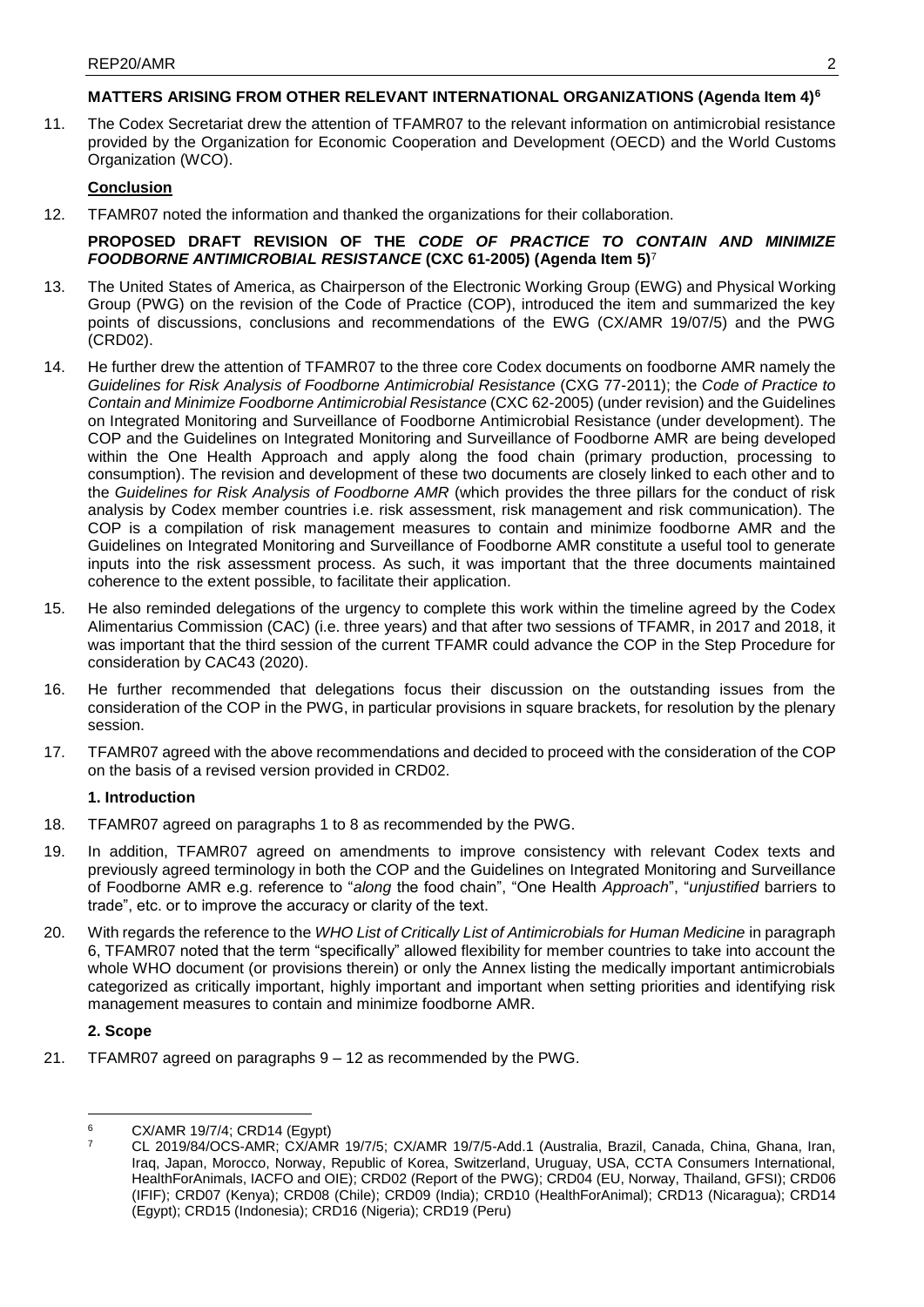22. In addition, TFAMR07 agreed to delete the reference to "feed" in paragraph 9 as it was implicit since it was part of the definition of food chain.

# **Other matters**

- 23. Following lengthy discussion and slow progress on the provisions of the COP, mainly related to the definition of medical important antimicrobials, vis-à-vis key principles and provisions under the responsible and prudent use of antimicrobials (section 5) and whether focus should be on "*medically important* antimicrobials" as opposed to "*all* antimicrobials", which led to back and forth discussion for the first two days of the plenary session, and in recognition of the challenging nature of the discussions and the slow rate of progress, the Chairperson of TFAMR07 reminded the Task Force that many delegations had invested a significant amount of their scarce resources to attend this meeting and were keen to secure the objective of advancing the proposed texts (i.e. COP and the Guidelines on Integrated Monitoring and Surveillance of Foodborne AMR).
- 24. The Chairperson recalled that AMR was a current and growing threat that needed a global coalition to counter effectively and that the entire Codex family expected TFAMR to complete the work expeditiously. Highlighting the need to advance in a timely manner, the Chairperson called on all delegations to be open to mutual understanding and compromise, to recall the extensive work and high quality of the texts developed by the EWG/PWG and to the keep in mind that the texts should be practical and applicable globally.
- 25. In supporting the intervention of the Chairperson, Brazil reminded participants of the expectation that TFAMR07 progressed its work this year and noted that this session had not yet been able to work on the Guidelines on Integrated Monitoring and Surveillance of Foodborne AMR which Codex Members had also agreed to elaborate. Brazil also noted the high level of awareness on AMR as a major global public health concern and the need for immediate action, highlighting that much had happened at both global and national levels, especially since approval of the Global Action Plan in 2015 and the UN Assembly in 2016. Brazil further recalled the clear messages to TFAMR07 from the Directors-General of FAO and WHO on their expectation of an outcome from this session, as well as that of the countries which send representatives to this meeting, despite their limited financial and human resources. Brazil emphasized that such resources cannot be wasted, that decisions had to be taken and text had to go out of brackets, in a sign of compromise. Recalling the mandate of TFAMR, Brazil noted that a majority of the countries present, coming from different regions of the world, agreed with the proposed text and that Members had been given the opportunity for full discussion and exchange of views on the issues under consideration. Brazil further noted that the recommendations in Codex documents should be science-based and applicable on a worldwide basis. In recalling the Codex Procedures, Brazil reminded Members that they can ask for a reservation on a specific issue, without preventing decisions by this TFAMR.

# **3. Definitions**

## *Chapeau*

- 26. TFAMR07 agreed that the terms defined in the Guidelines on Integrated Monitoring and Surveillance of Foodborne AMR would also be applicable to the COP.
- 27. TFAMR07 further agreed that, to ensure consistency, those definitions already available in the other Codex documents cited in the chapeau paragraph need not be repeated in the COP. However, definitions for some terms widely used in the COP would be retained in this section for ease of reference.

*Antibacterial; Antimicrobial Agent; Antimicrobial Resistance; Antimicrobial Resistant Determinant; Extra- or Off Label; Food Producing Animal; Growth Promotion; Marketing Authorization; Pharmacovigilance; Plant/Crop Health Professional* 

- 28. TFAMR07 recalled that it had already agreed on these definitions at its last session. However, a few minor changes were made to some of them during the work of the EWG and PWG which are reflected in CRD02.
- 29. TFAMR07 agreed on the definitions as presented in CRD02.

## *Co- and Cross-Resistance*

30. TFAMR07 agreed to remove definitions for these terms from this section as these terms were no longer used in the COP and in any case already available in the *Guidelines for Risk Analysis for Foodborne AMR*.

# *Competent Authority(ies)*

- 31. Delegations made the following comments:
	- The Codex Committee on Food Hygiene (CCFH) had proposed a definition for "competent authority" for final adoption by CAC43 (2020). However, this definition was not viewed as suitable in the context of this COP.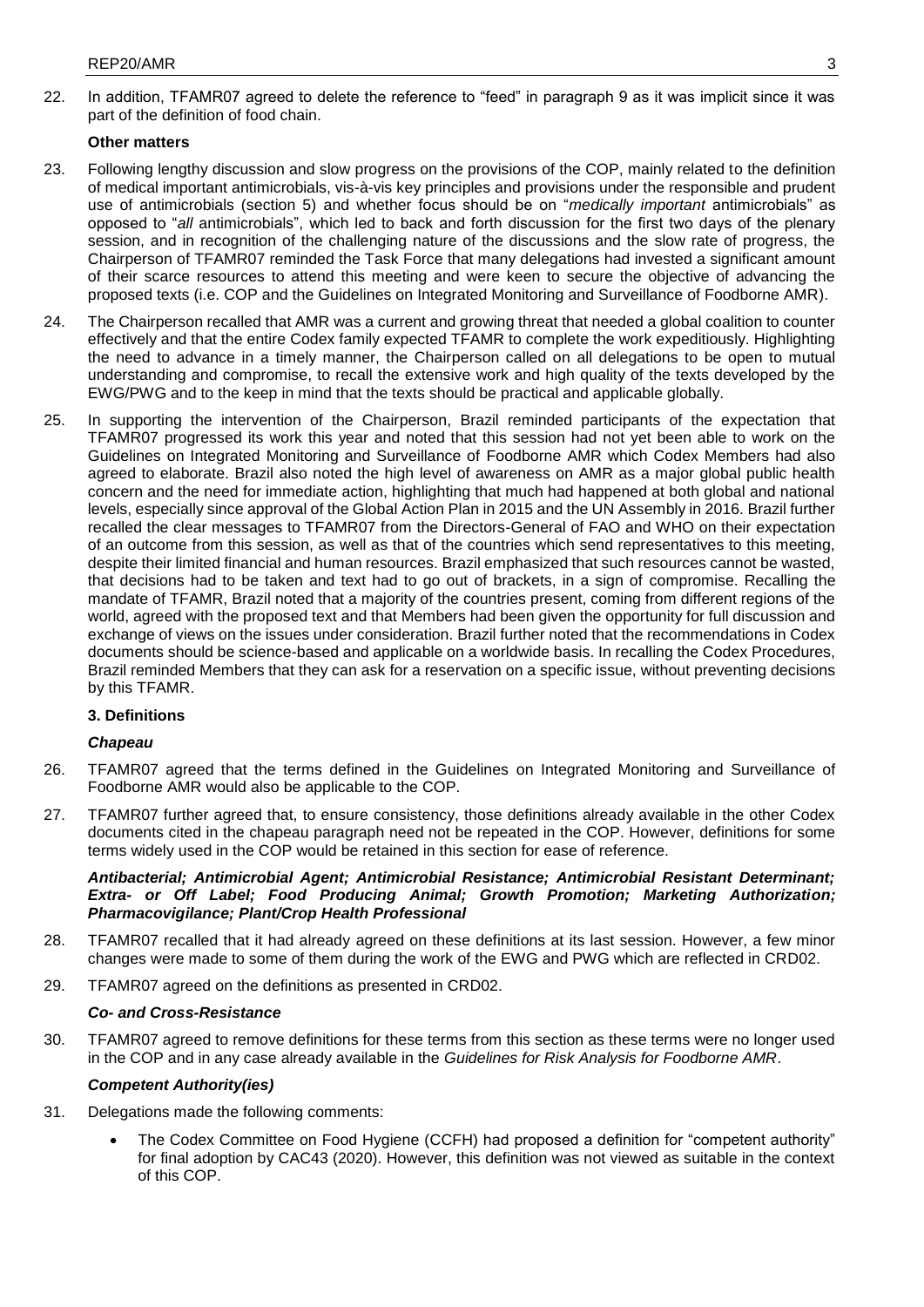- The Codex Committee on General Principles (CCGP) and the Codex Committee on Food Import and Export Inspection and Certification Systems (CCFICS) had discussed a horizontal definition for "competent authority" but could not agree on a single definition for this term. Likewise, it might be difficult to concur a definition for "competent authority" in the framework of this COP.
- Proliferation of definitions of the same term in the Codex system was not advisable and, a definition for "competent authority", was not necessary for the purposes of this COP.
- 32. TFAMR07 therefore agreed to remove this term from this section.

## *Control of disease/metaphylaxis; Prevention of disease/prophylaxis; Treatment of disease*

33. TFAMR07 agreed on the definitions for these terms as presented in CRD02 while including the term "application" to reflect the different ways antimicrobial agents can be administered or applied to animals or plants/crops.

# *Food chain*

- 34. Since the term plants/crops did not cover all of feed and feed ingredients (e.g. feed of animal origin), TFAMR07 agreed to retain "feed" in the definition of food chain such that the COP would apply to all components of feed within the "food chain".
- 35. TFAMR07 further agreed that as "feed" was part of the primary production it should be listed together with the examples given in the text in parenthesis i.e. (food-producing animals, plants/crops and *feed*).
- 36. TFAMR07 agreed on the revised definition for "food chain".

# *Food production environment*

- 37. TFAMR07 considered the definitions for "food production environment" as proposed in CRD02.
- 38. TFAMR07 noted divergent views on the need for the term "immediate". Those in favor of deleting "immediate" indicated that "vicinity" already limited the area of the environment close to the food (or feed, food-producing animal or plants/crops) where risk management measures could apply to contain / minimize foodborne AMR and the addition of this qualifier did not add more specificity to the term "vicinity".
- 39. Delegations in favor of the retention of this qualifier indicated that the use of the term "vicinity" alone was not specific enough in this context to delimit the area that could contribute to foodborne AMR. This was viewed as an important element for monitoring and surveillance of foodborne AMR where this definition would also apply.
- 40. TFAMR07 noted divergent views on the term "*reasonable* probability". Those delegations in favor of deleting this term noted it was very subjective and proposed "*significant* probability" as more appropriate in order to give a more definite certainty to the probability for the food production environment to contribute to foodborne AMR.
- 41. Those delegations in favor of the retention of the qualifier "reasonable" noted that this was the best practical compromise solution to address such probability. Other delegations could support this qualifier as long as scientific evidence / risk assessment / risk characterization indicated a "reasonable" probability that foodborne AMR might occur. These delegations indicated that the definition should be clear enough to avoid other AMR scenarios that might happen in the food production environment which are not foodborne but occupationalrelated AMR.
- 42. Other delegations indicated that they could not agree with the term "significant" as this would imply a level of certainty that could only be obtained through risk assessment (hazard or risk characterization) which was not always possible nor required especially in the context of monitoring and surveillance of foodborne AMR where such programs could be established based on "reasonable" or "relevant" evidence that foodborne AMR might occur.
- 43. In order to avoid further questions around how the term "food" should be considered in the context of food production environment, it was agreed that, as the risk management measures, including monitoring and surveillance, apply along the food chain (a term encompassing primary production, processing to consumption), it would be more appropriate to refer to the "food chain" in this definition as opposed to "food".
- 44. Based on the above considerations, TFAMR07 therefore agreed on a compromise definition that could be applicable in the framework of the One Health Approach and be relevant to both the COP and the Guidelines on Integrated Monitoring and Surveillance of Foodborne AMR.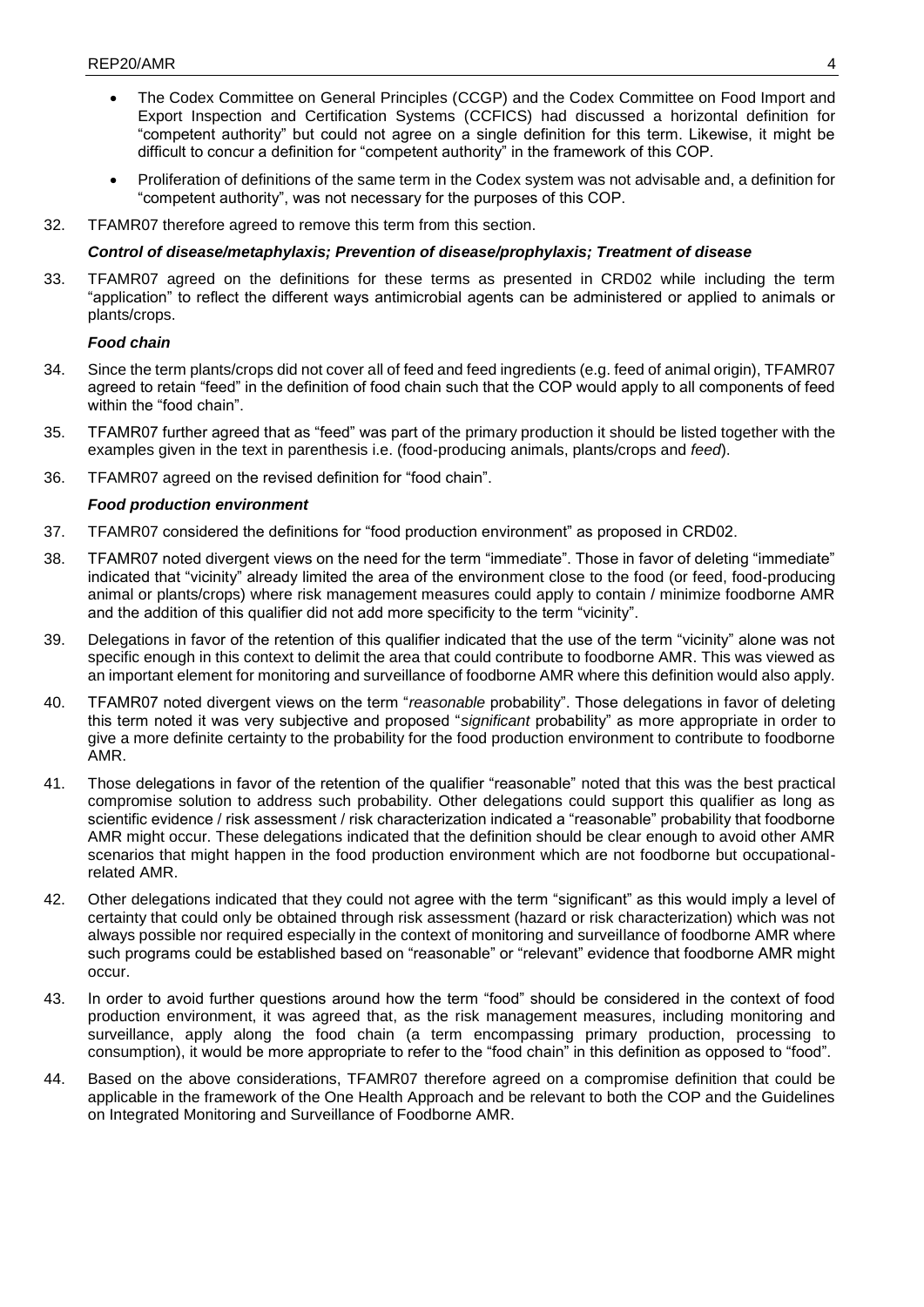# *Medically important antimicrobials*

- 45. While TFAMR06 eventually agreed upon a definition for *medically important antimicrobials*, concerns were expressed that this definition excluded those antimicrobials which were used only in animals but could contribute to cross- or co-resistance of medically important antimicrobials used in humans. It was further noted that the current definition referred to antimicrobial agents, rather than antimicrobial classes, and the insertion of "classes of" at the beginning of the definition was proposed. It was also highlighted that the definition of medically important antimicrobials could not be considered in isolation because it would impact on how the term could be used throughout the COP, in particular in sections 4 and 5.
- 46. Those delegations in favor of retaining the definition as proposed considered that this definition would enable countries to prioritize risk management activities on those antimicrobials important for therapeutic use for humans. While noting the concerns related to cross-resistance and co-resistance, it was considered that identifying those antimicrobials that could contribute to cross- or co-resistance of antimicrobials for therapeutic use in humans was part of risk assessment and that was covered by CXG-77-2011. Further, it was noted that cross-resistance was a consideration in developing the WHO CIA List, which was referenced in the current definition.
- 47. The representative of WHO clarified that the WHO CIA List categorized critically important antimicrobials for human medicines by classes of antimicrobials as in Table 1 of the List. Annex 1 lists these classes, providing a longer list of examples of antimicrobial agents for each of the relevant classes. The agents listed as examples are used either in humans, both in humans and animals or only in animals. While Annex 1 lists all the medically important classes, the list of agents under each class is not necessarily exhaustive, but the classes of critically important antimicrobials represented is complete.
- 48. Based on the above considerations, TFAMR07 therefore agreed on a revised definition for medically important antimicrobials which permitted further discussion and agreements in the remaining sections of the COP especially sections 4 and 5.

## *One Health Approach*

49. TFAMR07 agreed that what was relevant to the definition was the multi-sectoral nature of the One Health Approach (i.e. human, animal and plant health) as opposed to the level of its application (i.e. local, national, regional or global) and consequently removed the geographical references from the definition.

## *Pharmaceutical industry*

50. TFAMR07 noted that this term appeared only one time in the introduction and therefore agreed to remove this term from this section.

## *Plants/Crops*

- 51. TFAMR07 agreed on the definition without the text in parenthesis (or part thereof).
- 52. TFAMR07 endorsed the recommendation of the PWG to remove the definition for the term "food of plant origin" as it was deemed not necessary.

## *Therapeutic use*

53. TFAMR07 agreed to leave this definition in square brackets for further consideration at its next session (see section 4, Principle 6 and the mandate of the EWG).

## **4. Principles**

- 54. TFAMR07 recalled that Principles 1-4, 8-11 and 13-14 were already agreed by TFAMR06. In view of minor edits made to these principles for further clarity and consistency during the deliberations of the EWG and PWG, TFAMR07 agreed on principles 2-4, 8-11 and 13-14 as presented in CRD02.
- 55. TFAMR07 considered the remaining principles and made the following comments and decisions:

## *Principles on AMR risk management (generally)*

*Principle 1*

- 56. TFAMR07 agreed to slightly amend this principle to reflect that the One Health Approach should always be considered and should apply whenever possible.
- 57. TFAMR agreed with the principle as revised.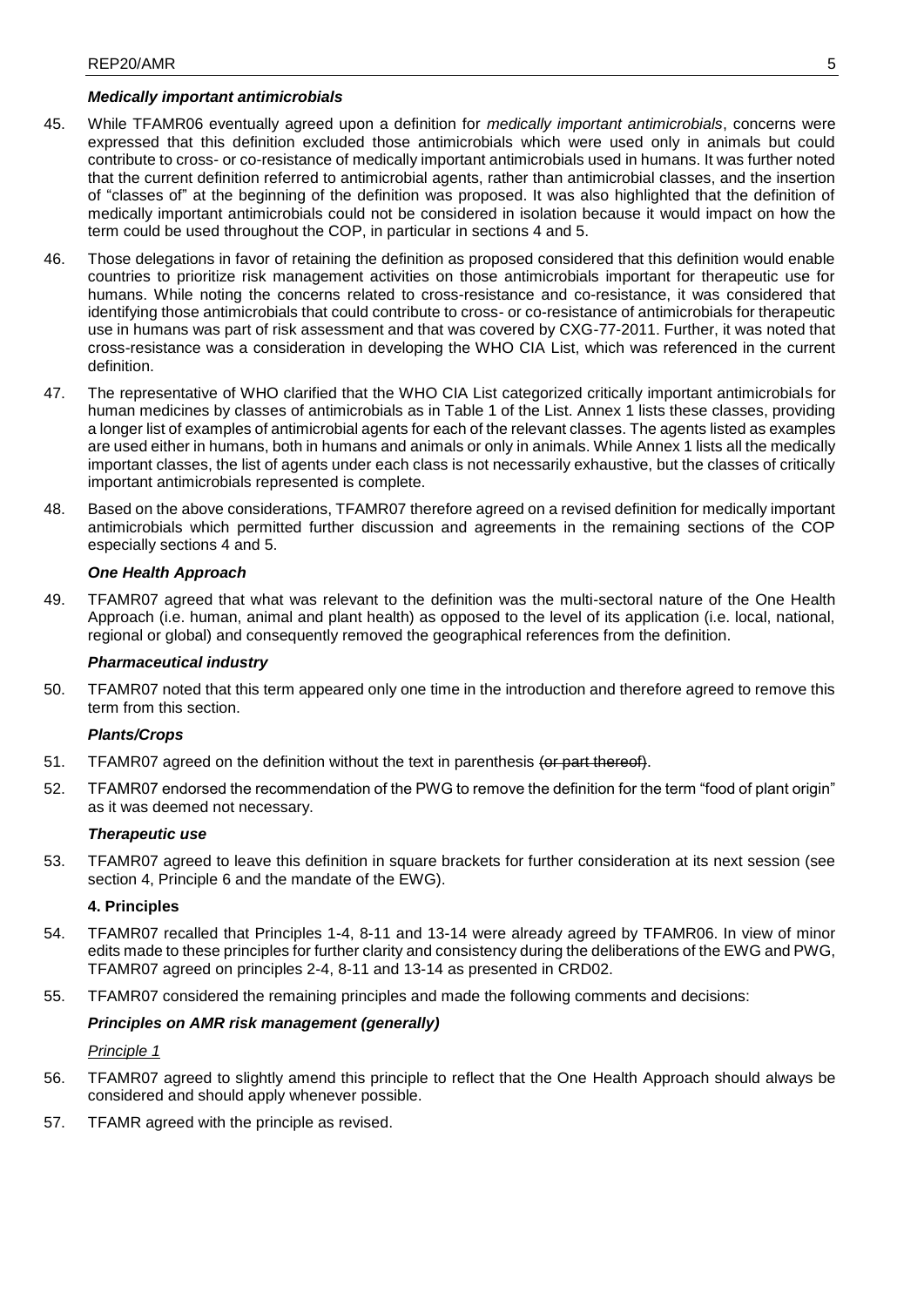# *Principle 4*

- 58. TFAMR07 noted that the principle did not aim to place any obligation to WHO and OIE to update their respective Lists of critically important antimicrobials for human medicine and Antimicrobial Agents of Veterinary Importance but was rather an expression of encouragement to these organizations to do so on a regular basis.
- 59. On this understanding, TFAMR07 agreed to retain this principle as presented in CRD02.

## *Principle 9 and new Principle 1bis*

60. TFAMR07 agreed that the last sentence in the principle did not relate to the purpose of this principle but that it was a principle in itself. It was therefore agreed to establish a new principle to call upon consideration of relevant OIE and IPPC texts in the context of the One Health Approach of this COP.

## *Principle on the responsible and prudent use of antimicrobials (generally)*

## *Principle 12*

- 61. TFAMR07 noted divergent views on whether the square brackets should be removed from this principle. The debate centered around whether the principle should be inclusive to all antimicrobials or be focused only on medically important antimicrobials.
- *62.* Delegations in favor of applying the principle to all antimicrobials as opposed to only medically important antimicrobials, noted that administration or application of antimicrobials (in particular critically important antimicrobials) to food-producing animals or plants/crops should not be allowed without prescription and that this was not consistent with relevant WHO documents nor the current COP. Delegations reminded TFAMR that its mandate stated that work on the COP and the Guidelines on Integrated Monitoring and Surveillance of Foodborne AMR take into account relevant available international guidance such as WHO and OIE documents. Concerns were also expressed by an Observer that this revision of the COP was limiting recommendations to a smaller set of antimicrobials and thereby not strengthening recommendations that increase the protection of consumers compared to the previous COP.
- 63. Delegations in favor of the retention of this principle noted that the concept of medically important antimicrobials allows countries to focus measures on those most important to protect antimicrobials for human therapeutic use and is consistent with Principle 15, which has already been agreed by the Task Force, directing countries to give priority to measures most relevant to public health. In addition, the principle provided flexibility to prescribe, administer or apply medically important antimicrobials to food-producing animals and plants/crops subject to professional oversight, such as under the direction of veterinarians or other suitably trained persons authorized in accordance with national legislation. These delegations noted that the COP should be inclusive to enable global application and that this principle did take account of public health protection by allowing use of medically important antimicrobials in agriculture, but only under the supervision of professionals or authorized persons and in line with the requirements established in national legislation.
- 64. Delegations also noted that the principle did not sufficiently describe those "suitably trained persons" and concerns were expressed that such persons could administer or apply medically important antimicrobials without prescription. Other delegations noted that national legislation could appropriately authorize persons qualified by training and experience to administer or apply medically important antimicrobials.
- 65. Based on the above considerations and the agreement on the revised definition for medically important antimicrobials, TFAMR07 agreed to retain this principle in the COP and noted the comments of the Russian Federation and Norway that this principle should refer to all antimicrobials and not be limited to medically important antimicrobials.

## *Principles on the use of antimicrobials in specific circumstances*

## *Principle 5*

- 66. This principle was discussed taking into consideration the revised definition of medically important antimicrobials. There was broad support by several members from different regions for its adoption, based on the extensive discussions and the compromise that had been reached on the definition of medically important antimicrobials.
- 67. Two Members expressed their continued concern with this principle highlighting that in their view, medically important antimicrobials should never be used for growth promotion as it could pose an unjustified risk for public health and that Principle 5 should not be limited to medically important antimicrobials but also include reference to antimicrobials that could cause cross- and/or co-resistance.
- 68. The European Union (EU) and its Member States and Norway will welcome the opportunity to continue the discussion of Principle 5 in the coming year. Norway also asked for further consideration of phasing-out antimicrobials used as growth promoters.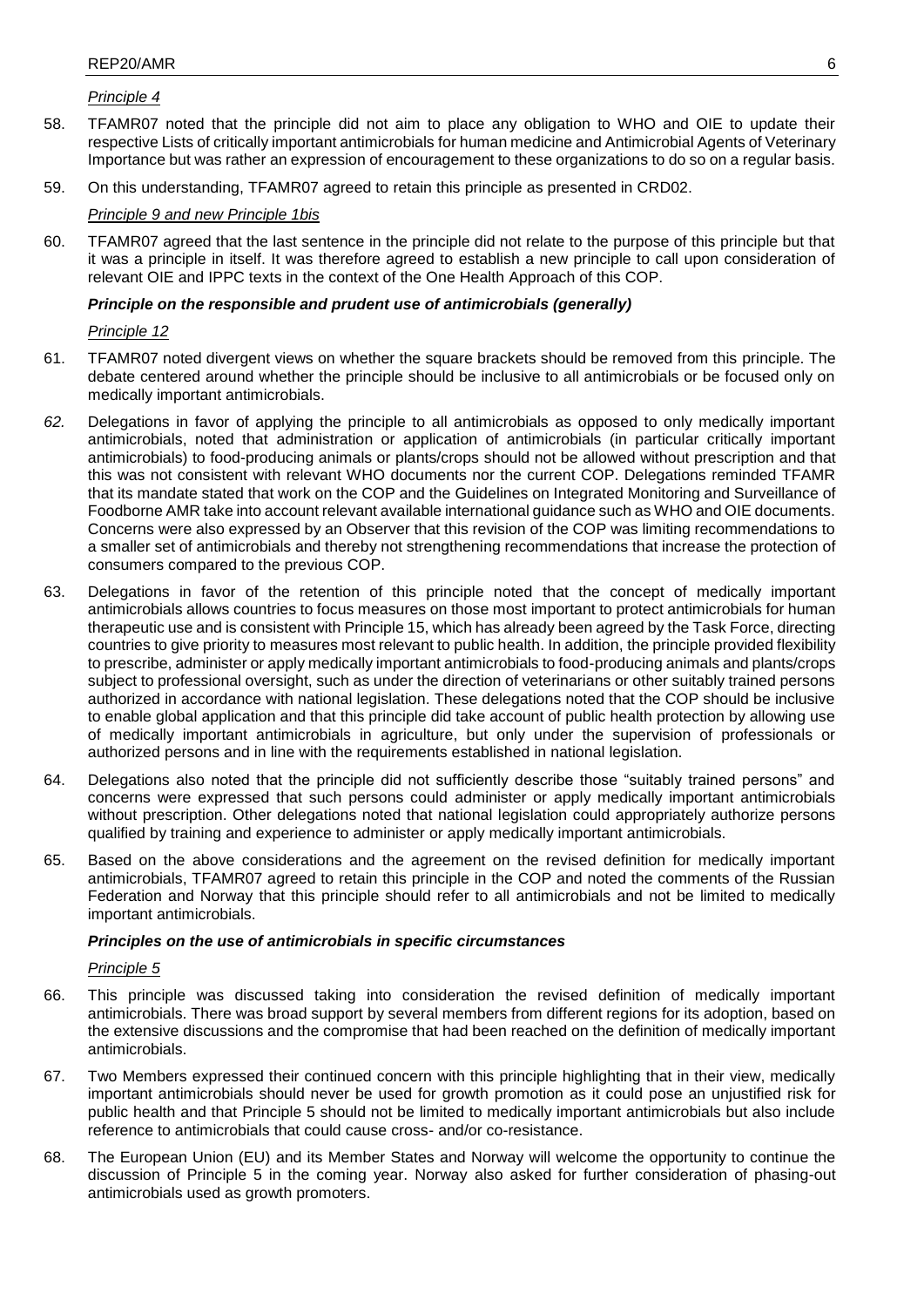69. TFAMR07 agreed with Principle 5 as presented in CRD02. TFAMR07 further noted the reservations of the Russian Federation, Egypt, Thailand and India, and the statement of the EU and its Member States and Norway.

*Principle 6*

- 70. TFAMR07 noted comments from delegations to delete this principle as no longer needed considering other principles that had been agreed.
- 71. Delegations said that efforts were made to agree upon text in square brackets to allow progression of the COP in the step procedure. The delegations requesting retention of the square brackets around this principle and the definition of therapeutic use could consider entering a reservation in order to send the COP without square brackets for adoption by CAC43.
- 72. Delegations in favor of the retention of this principle noted that it would be useful to have another opportunity to discuss Principle 6 together with the definition for "therapeutic use" and the relevant sections of the COP where the term "therapeutic" was used. An EWG could facilitate further discussion and resolution of this principle and related matters at TFAMR08. These delegations requested to retain the principle in square brackets.
- 73. TFAMR07 agreed to leave this principle in square brackets pending the resolution of the definition of "therapeutic use" as the term (and Principle 6) were relevant to a number of provisions for the responsible and prudent use of antimicrobials in section 5.

*Principle 7* 

- 74. Some delegations not in favor of this principle proposed its deletion, revision, or retention in square brackets for further consideration, noting their concerns that, as currently written, it was allowing for the use of "medically important antimicrobials" for preventative / prophylactic use. These delegations expressed concerns that the current wording of Principle 7 allows for misinterpretation and routine use for prophylaxis of critically important antimicrobials that are of highest priority for human medicine, and as such, poses a risk to human health. They stated that, medically important antimicrobials, notably those of critically importance and veterinary critically importance, as designated by WHO and OIE, respectively, should never be used prophylactically. It was further noted that reference to plants/crops and to exceptional use needed to be included. An Observer stated that the principle would not significantly limit the routine preventive use of antibiotics including those that create the greatest risks to human health.
- 75. Other delegations supported this principle, stating that it limited the scope to medically important antimicrobials for specific disease risk, in well-defined circumstances, based on clinical and epidemiological knowledge, under professional oversight, and it was not meant to be inclusive of all risk management options.
- 76. The principle was revised taking into consideration both the comments and concerns expressed at the session. TFAMR07 subsequently agreed on the revised principle, noting the reservations of the Russian Federation and Norway.
- 77. TFAMR07 further noted the following statement: The Russian Federation, Norway, and the EU and its Member States do not support the prophylactic use of medically important antimicrobials. We recognize the threat of developing AMR when using for prophylactic purposes those antimicrobial agents listed as the Highest Critically Importance with the highest priority for human use in the WHO CIA List, and the most important mentioned in the OIE list of Antimicrobial Agents of Veterinary Importance, such as Fluoroquinolones, 3- or 4 gen. Cephalosporines and Colistin. The work in Codex should aim at being ambitious in line with Codex mandate ensuring protection of public health. Furthermore, we are of the opinion that it is important to ensure consistency with FAO, WHO and OIE.

### *Principle 7bis*

78. TFAMR07 agreed to retain this Principle as presented in CRD02.

#### *Principle 7ter*

79. TFAMR07 agreed to delete this principle as plants/crops were already covered under principles 7 and 7bis.

### *Principle on surveillance of antimicrobial resistance and use*

#### *Principle 10*

80. TFAMR07 agreed to retain this principle as presented in CRD02.

# **5. Responsible and prudent use of antimicrobial agents**

81. TFAMR07 agreed on paragraphs 13-14 as proposed by the PWG in CRD02.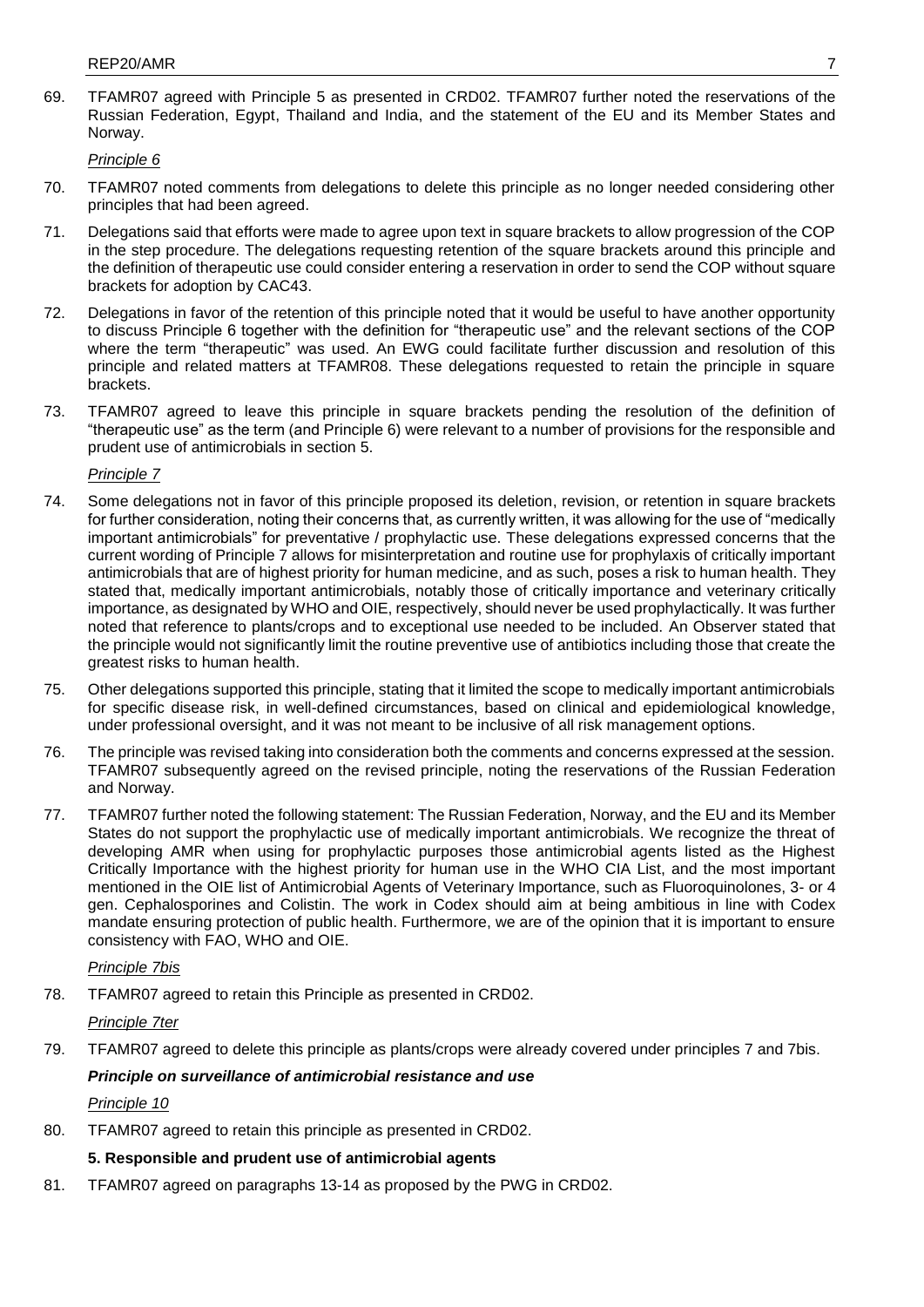## **5.1** *Responsibilities of the competent authorities*

82. TFAMR07 agreed on paragraphs 15-18 as proposed by the PWG in CRD02.

## *Quality control of antimicrobial agents*

83. TFAMR07 agreed on paragraph 19 as proposed by the PWG in CRD02.

## *Assessment of efficiency*

84. TFAMR07 agreed on paragraph 20 as proposed by the PWG in CRD02.

## *Assessment of the potential antimicrobial agents to select for resistant microorganisms*

- 85. TFAMR07 agreed to reinsert the words "medically important" before antimicrobial agents in paragraph 21, as it was considered that this qualification enabled countries to prioritize their risk assessment resources for the benefit of public health.
- 86. Norway and the Russian Federation reserved their position noting that, in their view, since this provision related to risk assessment it should apply to all antimicrobials used along the food chain and enable consideration of potential cross- or co-resistance to medically important antimicrobials.

*Assessment of the environmental impact of the food production environment*

87. TFAMR07 agreed on paragraph 22 and the revised sub-section title as proposed by the PWG in CRD02.

# *Establishment of a summary of product characteristics for each antimicrobial agent*

- 88. TFAMR07 revised the title to read "antimicrobial product" rather than "antimicrobial agent" since this section was considered to be specific for a product formulation rather than just the antimicrobial agent.
- 89. TFAMR07 further agreed to replace "veterinary medicinal product" with "antimicrobial product" and made several additions to the bullet list primarily to ensure that the text was relevant for products intended for plants/crops as well as animals, and thereby reflecting the one health nature of the document.

# *Surveillance and monitoring programs*

- 90. TFAMR07 revised the title and paragraph 24 to "monitoring and surveillance programs" for consistency with the Guidelines on Integrated Monitoring and Surveillance of Foodborne AMR, included "foodborne" before "AMR" for consistency with the scope, and inserted a reference to relevant OIE standards at the end of the paragraph.
- 91. TFAMR07 agreed on paragraphs 25-26 as proposed by the PWG in CRD02.

# *Distribution of antimicrobial agents*

- 92. TFAMR07 aligned the title with that of the previous section by changing "agents" to "products" and revised paragraph 27 by deleting reference to prescription or ordering of antimicrobials by relevant professionals as it was considered that this might be overly restrictive since the paragraph referred to all antimicrobials as indicated in paragraph 11 of the Scope.
- 93. TFAMR07 agreed on paragraph 28 as proposed by the PWG in CRD02.

## *Control of advertising*

- 94. TFAMR07 agreed on paragraph 30 as proposed by the PWG in CRD02 and revised paragraph 31 to refer to "antimicrobial products" rather than antimicrobial agents in order to align with previous paragraphs and added "or policies" to the end of the sentence so as to better reflect the situation across Member countries.
- 95. TFAMR07 also discussed whether the term "antimicrobial product" should be used more extensively in the document, to reflect commercial products, and a delegation asked for a definition of this term. The EWG/PWG Chairperson noted that this issue had been discussed by the EWG, which recommended limited use of this term in the text.
- 96. TFAMR07 agreed on paragraph 31 as revised.

## *Training on topics related to antimicrobial resistance and the responsible of antimicrobial agents*

- 97. TFAMR07 deleted "topics related to" from the title, added "foodborne" in front of AMR in line with the scope of the document and "use" was added after "responsible" for completeness. TFAMR07 revised the last sentence of paragraph 32 to refer to "public health related activities" for clarity, and deleted reference to campaigns for consumers as this was covered in Section 7. AMU was added to the last bullet for consistency with the Guidelines on Integrated Monitoring and Surveillance of Foodborne AMR.
- *98.* TFAMR07 agreed with the paragraph as revised.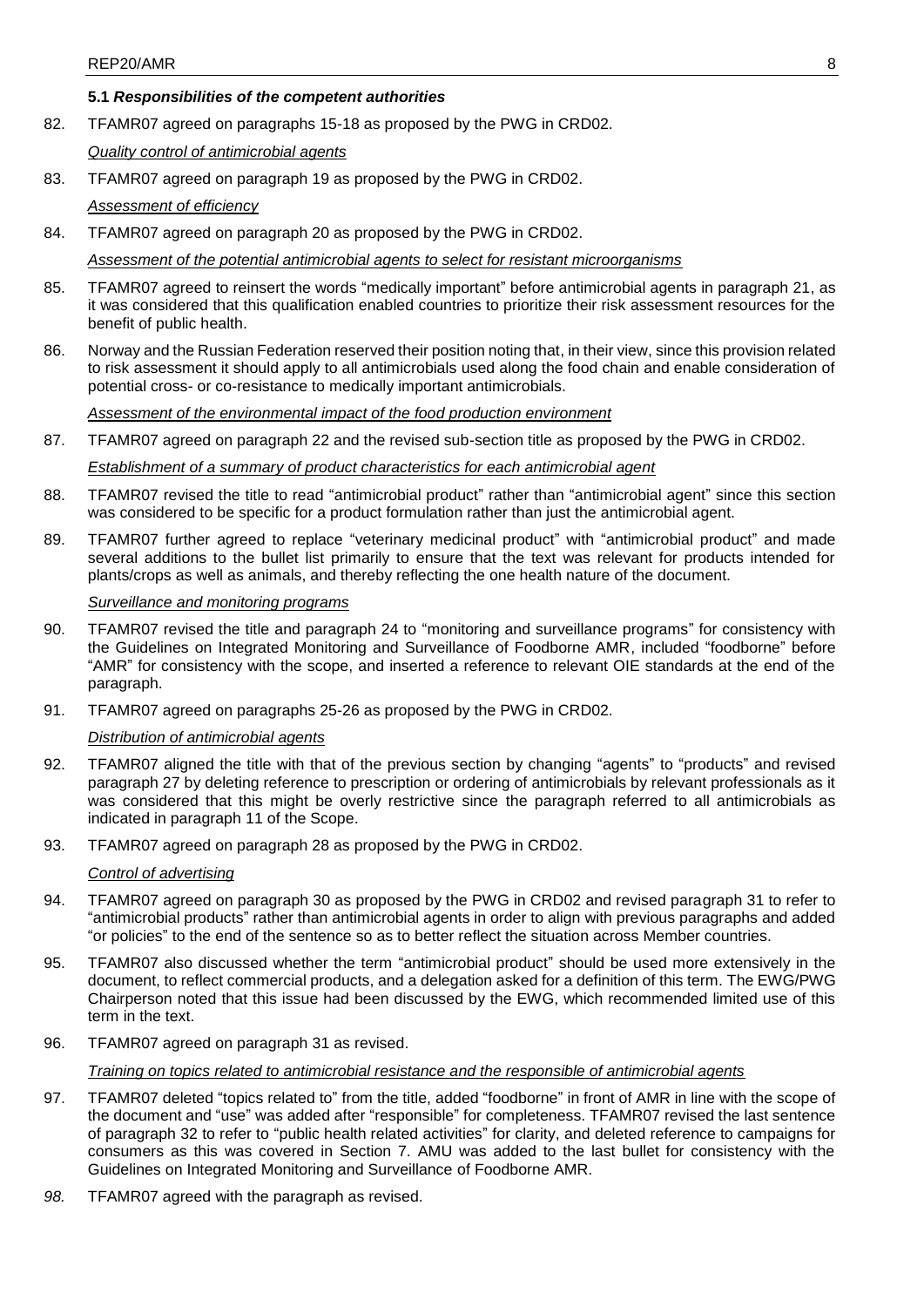## *Knowledge gaps and research*

99. TFAMR07 deleted "medically important" from bullet 5 and changed "regional" to "sub-national" so as to be clear that it was a region within a country that was being referred to.

*Collection and disposal of unused or out-of-date antimicrobial agents*

100. TFAMR07 agreed on paragraph 35 as proposed by the PWG in CRD02.

## **5.2** *Responsibilities of manufacturers and marketing authorization holders*

# *Marketing and export of antimicrobial agents*

- 101. TFAMR07 agreed on paragraphs 36, 37 and 40 as proposed by the PWG in CRD02.
- 102. Following some discussion on the meaning of paragraph 38, TFAMR07 clarified that in essence it was highlighting the importance of obeying the laws of the countries where a product is sold and so "as specified in the legislation" was added after "standards" for clarity and the square brackets were removed.
- 103. TFAMR07 added "when requested" after competent authorities in paragraph 39 to better reflect actual practice.

### *Advertising*

- 104. TFAMR07 agreed on paragraph 41 as proposed by the PWG in CRD02.
- 105. TFAMR07 revised paragraph 42 to reflect concerns regarding monetary benefits for prescribers or suppliers of antimicrobials.

*Training*

106. As paragraph 43 cross-references an earlier paragraph with an extensive list of training areas, all of which may not apply to the manufacturers and marketing authorization holders, TFAMR07 added "as appropriate" to the end of the sentence to clarify that all examples did not necessarily apply here.

### *Research*

107. TFAMR07 agreed on paragraphs 44 and 45 as proposed by the PWG in CRD02.

## **5.3** *Responsibilities of wholesale and retail distributors*

- 108. TFAMR07 deleted the square brackets that were around "medically important" in paragraph 46, recalling the definition for "medically important antimicrobials" and noting that not all antimicrobials as defined in the Scope (paragraph 11) required a prescription. A Delegation highlighted their concerns at having medically important antimicrobials ordered by a "suitably trained person" rather than a veterinarian or plant/crop health professional.
- 109. TFAMR07 also introduced "medically important" in front of "antimicrobials" in paragraph 47, to facilitate prioritization of resources for record keeping and in recognition of the burden associated with record keeping.
- 110. TFAMR07 removed the square brackets from paragraph 48, following the revision of paragraph 42 which eliminated inconsistencies between these two paragraphs and added "as appropriate" in relation to the cross reference to paragraph 32, in line with the decision on paragraph 43.

# **5.4** *Responsibilities of veterinarians and plant/crop health professionals*

- 111. TFAMR07 discussed whether the footnote to veterinarian was only relevant to this section or should rather be included at the first mention of veterinarian in the document. Clarification was also sought on the meaning of suitably trained person. TFAMR07 noted that this footnote was not entirely consistent with the OIE definition, but that OIE did have a definition of suitably trained person. It was further noted that the location of the footnote had been discussed in the EWG and the current location was considered optimal as this section specifically addressed veterinarians. It was agreed to retain the footnote in the current location for now but that its location and consistency with the OIE definition be considered at TFAMR08.
- 112. TFAMR07 added "at the national level" to the end of the first sentence in paragraph 49 to clarify the level at which strategies should be developed.
- 113. TFAMR07 agreed on paragraph 50 as proposed by the PWG in CRD02.
- 114. TFAMR07 removed the square brackets from "medically important" in both the first and second bullets of paragraph 51. Norway and the Russian Federation recorded their reservation to the removal of the square brackets around the 2<sup>nd</sup> bullet. TFAMR07 also added "consultation with a" before "plant/crop professional" to better reflect the relationship with such a professional.
- 115. TFAMR07 agreed to retain "medically important" in paragraph 52, noting the reservation of the Russian Federation to this decision.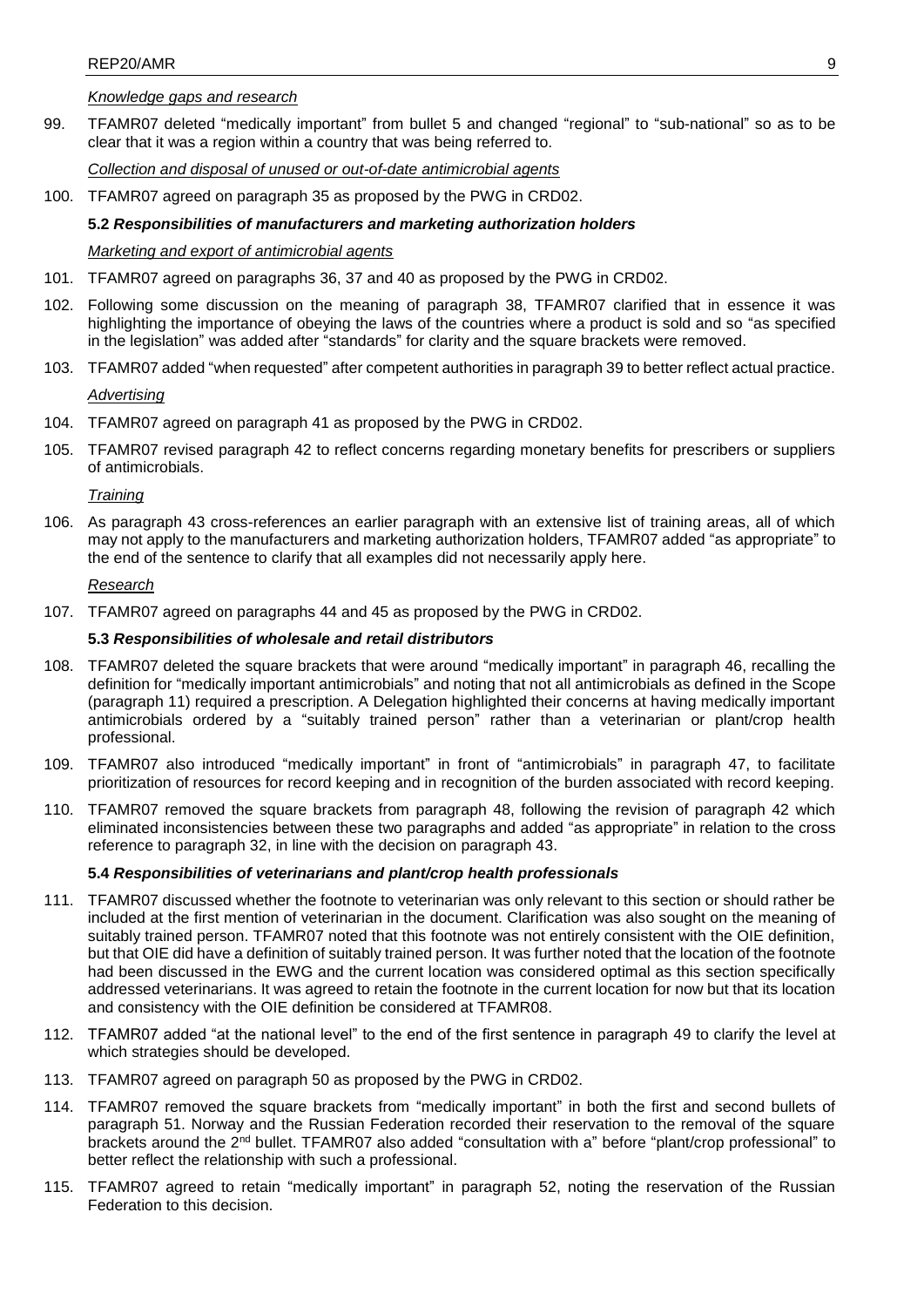- 116. TFAMR07 also agreed to retain the term "medically important" in paragraph 53.
- 117. TFAMR07 put square brackets around "therapeutic" in the last bullet of paragraph 54, given some concerns expressed about the appropriateness of this term here and considering that the definition of therapeutic use was still in square brackets.

## *Off-label use*

118. TFAMR07 agreed on paragraphs 55 and 56 as proposed by the PWG in CRD02 and reinserted "medically important" before "antimicrobials" in paragraph 57, noting the reservations of Norway and the Russian Federation to this change. An additional phrase was added to the end of the paragraph noting an exception for emerging disease control in line with national legislation.

# *Record keeping and recording*

119. TFAMR07 agreed on paragraphs 58 and 59 as proposed by in CRD02 and added a new paragraph to reflect that veterinarians and plant/crop health professionals may have a role to play in monitoring and surveillance programs.

*Training*

120. TFAMR07 added "as appropriate" to the end of paragraph 60 for consistency with changes to earlier paragraphs related to training.

# **5.5** *Responsibilities of food animal and plant/crop producers*

- 121. TFAMR07 agreed paragraphs 61, 63 and 63 bis as proposed in CRD02. In the fourth bullet of paragraph 62, TFAMR07 replaced "relevant authorities" with "competent authorities" for consistency with the rest of the document and deleted the text "in a manner to minimize foodborne AMR", as was considered unhelpful and potentially confusing. TFAMR07 included additional text in the tenth bullet of paragraph 62 to reflect the fact that a food animal or plant/crop producer may receive the assistance of their veterinarian, plant/crop health professional, or other suitably trained individual in maintaining records. In bullet 11 (sub-bullet 9), TFAMR07 inserted "dose" as an alternative to "quantity" to better reflect the way the antimicrobial may be used. It was also suggested to number the bullets is this paragraph and others with long lists to facilitate usability of the document.
- 122. TFAMR07 changed "best agricultural practices" to "good agricultural practices" in paragraph 63ter to align with commonly used terminology.

## **6. Practices during production, processing, storage, transport, retail and distribution of food**

123. TFAMR07 agreed on this section as proposed in CRD02.

## **7. Consumer practices and communication to consumers**

- 124. TFAMR07 added the words "science-based" to the second bullet of paragraph 68 to clarify that information to consumers should have a sound scientific basis. In order not to limit the tools that countries can use to support awareness raising of consumers TFAMR07 deleted the specific reference to the *WHO five keys to safer food manual* and replaced it with a more general reference to the various manuals of international organizations. TFAMR07 agreed paragraph 69 as proposed in CRD02.
- 125. The Chairperson of TFAMR thanked delegations for their efforts and highlighted the substantial progress made at this session and the agreements secured on the most substantive parts of the COP. While noting that this progress on the COP came at the expense of having time to discuss the Guidelines on Integrated Monitoring and Surveillance of Foodborne AMR the Chairperson expressed the hope that with the progress made on the COP, TFAMR08 could dedicate most of its time to the development of the Guidelines on Integrated Monitoring and Surveillance of Foodborne AMR.

## **Conclusion**

- 126. TFAMR07 agreed to:
	- forward the proposed draft revision of the *Code of Practice to Contain and Minimize Foodborne Antimicrobial Resistance* (CXC 61-2005) to CAC43 for adoption at Step 5 (Appendix II); and
	- establish an EWG, chaired by the United States of America and co-chaired by Chile, China, Kenya and the United Kingdom, working in English only, and open to all Members to address the outstanding issues in square brackets and report back to the next session of TFAMR08
- 127. The report of the EWG should be made available to the Codex Secretariat at least three months before TFAMR08 for circulation for comments.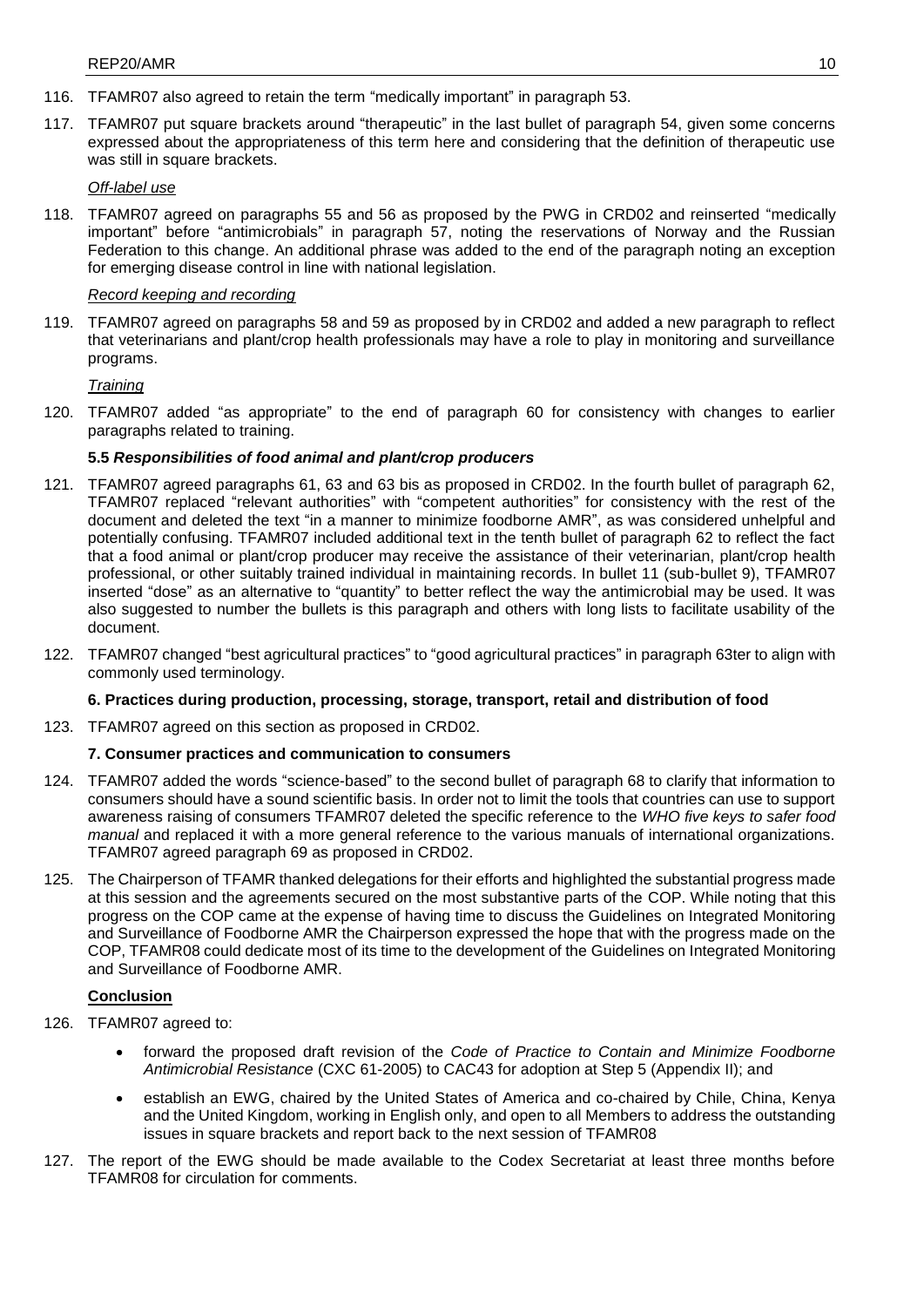# **PROPOSED DRAFT GUIDELINES ON INTEGRATED MONITORING AND SURVEILLANCE OF FOODBORNE ANTIMICROBIAL RESISTANCE (Agenda Item 6) <sup>8</sup>**

128. The Netherlands, as Chairperson of the EWG and PWG on the development of the Guidelines on Integrated Monitoring and Surveillance of Foodborne AMR, expressed its disappointment at not having been able to discuss this document during TFAMR07. She noted that the absence of progress on the Guidelines was a concern and urged the delegates for an equal level of collaboration and compromise demonstrated for the COP, in order to be able to also advance on the Guidelines. She recalled the work of the two WGs, noting that the PWG had revised Sections 1 to 7 but were unable to the review Sections 8-13 due to time constraints. She further noted that the PWG had made some overarching proposals, specifically to replace "monitoring and surveillance *system*" with "monitoring and surveillance *program*"; to replace "*throughout* the food chain" with "*along* the food chain"; and to replace "progressive approach" with the concept of "continuous improvement", noting that each replacement would need to be considered on a case-by-case basis. In view of the time constraints, she proposed that further work on the guidelines be based on the output of the PWG (CRD03) and that an EWG be established to continue their development.

# **Discussion**

- 129. Delegations expressed their appreciation for the work of the Netherlands, reiterated their support for the development of the Guidelines, and noted their disappointment at not being able to have detailed discussions at this session. In this regard, it was requested that discussion of the Guidelines be prioritized on the Agenda of TFAMR08 and the possibility of having a PWG in conjunction with TFAMR08 be retained in order to ensure there would be adequate time to discuss and progress this document.
- 130. There was general agreement that CRD03 be used as the basis for further discussions. It was also suggested that: the agreement reached in the PWG on the three overarching issues identified by the Chairperson of the EWG/PWG should not be reopened by the EWG; the EWG should prioritize those sections of the guidelines that had not been reviewed by the PWG; the definitions section should respect the agreements on definitions reached in the discussions on the COP; and the Guidelines should be shared in their entirety rather than in sections in the course of the EWG in order to facilitate the review by members.
- 131. The Chairperson of TFAMR recalled the positive progress made at the PWG under the excellent chairpersonship of the Netherlands, that there was only one remaining scheduled session of TFAMR and shared the ambition that the objective for TFAMR08 should be to agree on the Guidelines that can be proposed for adoption at Step 5/8 by CAC44 (2021).

# **Conclusion**

- 132. TFAMR07 agreed to return the proposed draft Guidelines on Integrated Monitoring and Surveillance of Foodborne Antimicrobial Resistance to Step 2/3 for re-drafting and to establish an EWG, chaired by the Netherlands, and co-chaired by Canada, Chile, China and New Zealand, working in English only and open to all members and observers with the following Terms of Reference:
	- Review and revise the Guidelines based on the text in CRD03, focusing on those areas that were not considered at the PWG and not reopening definitions already agreed in the COP; and
	- Prepare a revised version of the Guidelines for consideration by TFAMR08.
- 133. The report of the EWG should be made available to the Codex Secretariat at least three months before TFAMR08 for circulation for comments at Step 3.

# **OTHER BUSINESS (Agenda Item 7)**

134. TFAMR07 noted that no other business had been proposed.

# **DATE AND PLACE OF THE NEXT SESSION (Agenda Item 8)**

- 135. TFAMR07 agreed to keep open the possibility of PWGs to meet immediately before its next session, to consider written comments submitted and prepare revised proposals for consideration by TFAMR08, or any other suitable arrangement that may facilitate progression of the documents in the Step Procedure.
- 136. TFAMR07 was informed that its next session was scheduled to be held in 12 months-time, the final arrangements being subject to confirmation by the Codex/Host Country Secretariats.

 $\overline{8}$ <sup>8</sup> CL 2019/83/OCS-AMR; CX/AMR 19/7/6; CX/AMR 19/7/6-Add.1 (Australia, Brazil, Canada, China, Egypt, Ghana, Iran, Iraq, Japan, Morocco, Norway, Republic of Korea, Switzerland, Uruguay, USA, CCTA, Consumers International, HealthForAnimals, IFIF and OIE); CRD03 (Report of the PWG); CRD05 (EU, Iran, Thailand); CRD07 (Kenya); CRD08 (Chile); CRD09 (India); CRD10 (HealthForAnimals); CRD11 (Revised proposed draft Guidelines prepared by the EWG Chairperson); CRD12 (Canada); CRD13 (Nicaragua); CRD15 (Indonesia); CRD16 (Nigeria); CRD18 (Canada); CRD19 (Peru)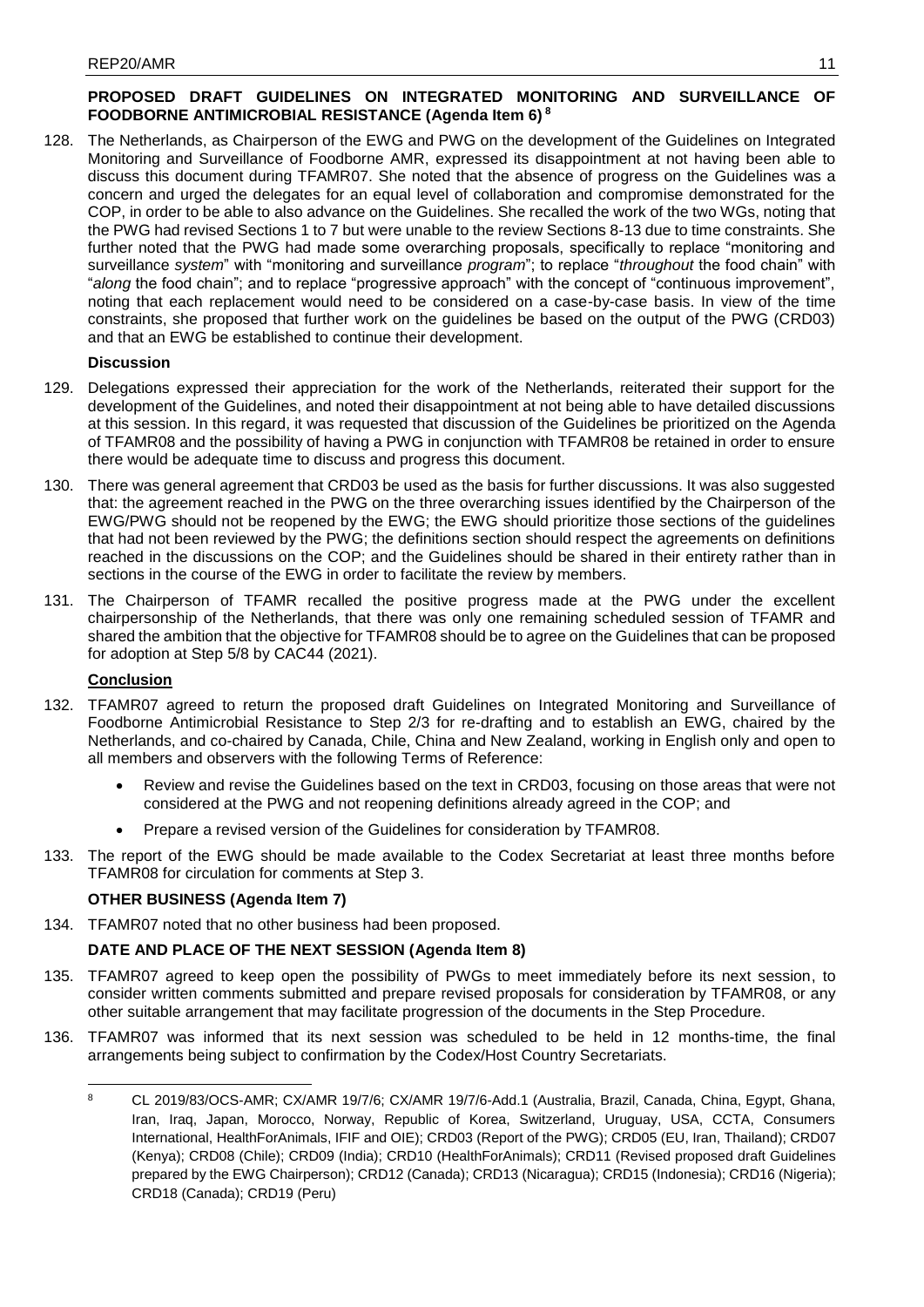**APPENDIX I**

#### **LIST OF PARTICIPANTS LISTE DES PARTICIPANTS LISTA DE PARTICIPANTES**

### **CHAIRPERSON – PRÉSIDENT - PRESIDENTE**

Mr Sangryeol Ryu Professor Seoul National University Seoul

### **CHAIR'S ASSISTANT – ASSISTANT DU PRÉSIDENT – ASISTENTE DEL PRESIDENTE**

Mr Jaewoo Park Deputy Director Ministry of Food and Drug Safety

#### **MEMBER NATIONS AND MEMBER ORGANIZATIONS**

#### **ARGENTINA - ARGENTINE**

Dr Angela F. Lamelas Jefa del Departamento de Vigilancia Sanitaria y Nutricional de los Alimentos Ministerio de Salud y Desarrollo Social Buenos Aires

## **AUSTRALIA - AUSTRALIE**

Dr James Conlan Senior Scientist, Risk Assessment Biological Sciences Section Kingston, ACT

Dr Scott Crerar General Manager Kingston, ACT

Dr Leigh Nind Principal Veterinary Officer Canberra, ACT

## **BANGLADESH**

Mr A B M Raisul Alam Assistant Director Bangladesh Standards and Testing Institution Dhaka**BRAZIL - BRÉSIL - BRASIL**

Mrs Suzana Bresslau Official Veterinarian Inspector Ministry of Agriculture, Livestock and Food Supply Brasília

Ms Ligia Lindner Schreiner Health Regulation Expert Brazilian Health Regulatory Agency - ANVISA Brasília

Mrs Jalusa Deon Kich Researcher Brazilian Agricultural Research Corporation Concórdia - SC

Mrs Sheila Guebara Director Brazilian Agribusiness Association São Paulo

Ms Fatima Machado Braga Health Regulation Expert Brazilian Health Regulatory Agency – ANVISA Brasília

### **CANADA - CANADÁ**

Dr Manisha Mehrotra Director, Human Safety Division Health Canada **Ottawa** 

Dr Rebecca Irwin Head, Canadian Integrated Program for Antimicrobial Resistance Surveillance Public Health Agency of Canada Guelph

Dr Carolee Carson Veterinary Epidemiologist Public Health Agency of Canada Guelph

Dr Pablo Romero-Barrios Acting National Manager/Epidemiologist Canadian Food Inspection Agency **Ottawa** 

Ms Reem Barakat Deputy Director, International Standards Setting Section Canadian Food Inspection Agency **Ottawa** 

### **CHILE - CHILI**

Ms Constanza Vergara Asesor Ministerio de Agricultura Santiago

#### **CHINA - CHINE**

Mr Ayongxi Ayongxi Deputy Secretary General Association for the Promotion of International Agriculture Cooperation **Beiling**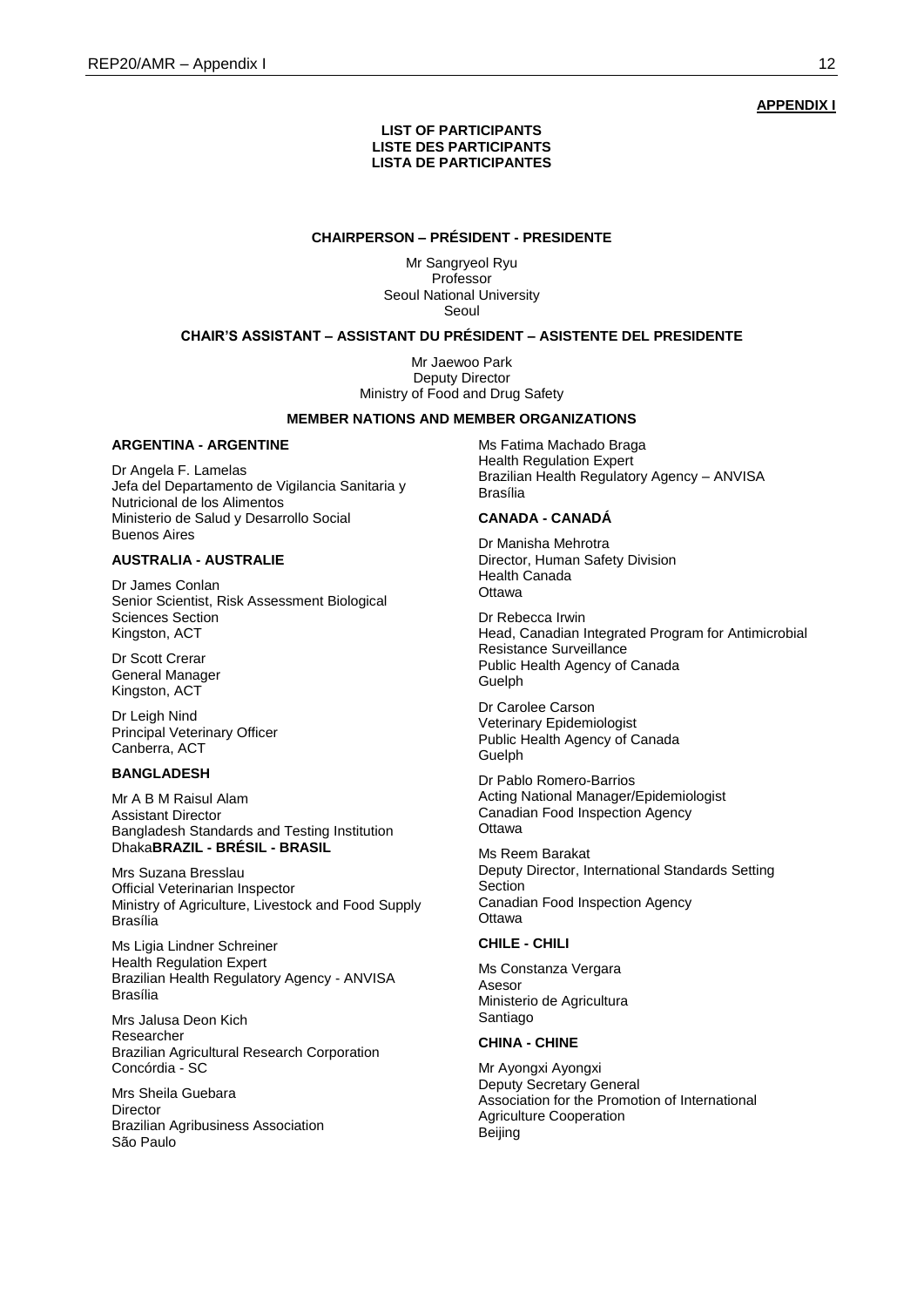Mr Kwok Hung Chan Senior Medical Officer(Food Incidents and Response Management) Centre for Food Safety,Food and Environmental Hygiene Department,HKSAR Government

Mr Xiao Chen Research Assistant China National Center for Food Safety Risk Assessment

Prof Guyue Cheng Associate Professor Huazhong Agricultural University

Mrs Xin Cheng Senior Economist Center for Agro-Food Quality & Safety, Ministry of Agriculture and Rural Affairs, P.R.China

Mr Tsz Kit Chong Scientific Officer (Nutrition Labelling Education) Centre for Food Safety,Food and Environmental Hygiene Department,HKSAR Government

Prof Haihong Hao Associate Professor Huazhong Agricultural University

Prof Fengqin Li Professor/Director of the microbiology laboratory China National Center for Food Safety Risk Assessment

Prof Jian Sun professor South China Agricultural University

Mr Yongting Wang Deputy Director China National Center for Food Safety Risk Assessment

Prof Liping Wang Professor College of Veterinary Medicine, Nanjing Agricultural University, P.R. China

Mr Kong Wei Director/Senior Agronomist Center for Agro-Food Quality & Safety, Ministry of Agriculture and Rural Affairs, P.R.China

Prof Zonghui Yuan Professor Huazhong Agricultural University

## **COSTA RICA**

Dr Heilyn Fernández Carvajal Programa Nacional de Residuos de Medicamentos Veterinarios Servicio Nacional de Salud Animal- SENASA Heredia

### **DENMARK - DANEMARK - DINAMARCA**

Mrs Pia Jul Veterinary Officer Danish Veterinary and Food Administration **Glostrup** 

Mrs Gudrun Sandø Special Veterinary Adviser Danish Veterinary and Food Administration **Glostrup** 

### **ECUADOR - ÉQUATEUR**

Eng Geovanna Del Pilar Amancha Vega Analista de Vigilancia y Control Fito y Zoosanitario Agencia de Regulación y Control Fito y Zoosanitaria - AGROCALIDAD Quito

#### **EGYPT - ÉGYPTE - EGIPTO**

Eng Reda Mohamed Sayed Ismail Food Standards Specialist Egyptian Organization for Standardization and Quality (EOS) Cairo

Dr Mona Abdelmeseeh Mankerious Botros Chief Specialist General Organization for Veterinary Services (GOVS) Giza

#### **ESTONIA - ESTONIE**

Mrs Piret Aasmäe Chief Specialist Ministy of Rural Affairs Tallinn

#### **EUROPEAN UNION - UNION EUROPÉENNE - UNIÓN EUROPEA**

Mr Risto Holma Administrator European Commission Brussels

Ms Barbara Freischem **Official** European Medicines Agency (EMA) Amsterdam

Mr Ernesto Liebana Senior Scientific Officer, Deputy Head of Unit European Food Safety Authority (EFSA) Parma

#### **FINLAND - FINLANDE - FINLANDIA**

Ms Nina Kaario Chief Specialist, DVM Ministry of Agriculture and Forestry

Ms Henriette Helin-soilevaara Senior Officer, DVM Finnish Food Authority

Ms Suvi Nykäsenoja Senior Researcher, MSc Finnish Food Authority

Ms Outi Tyni Administrator Council of the European Union, General Secretariat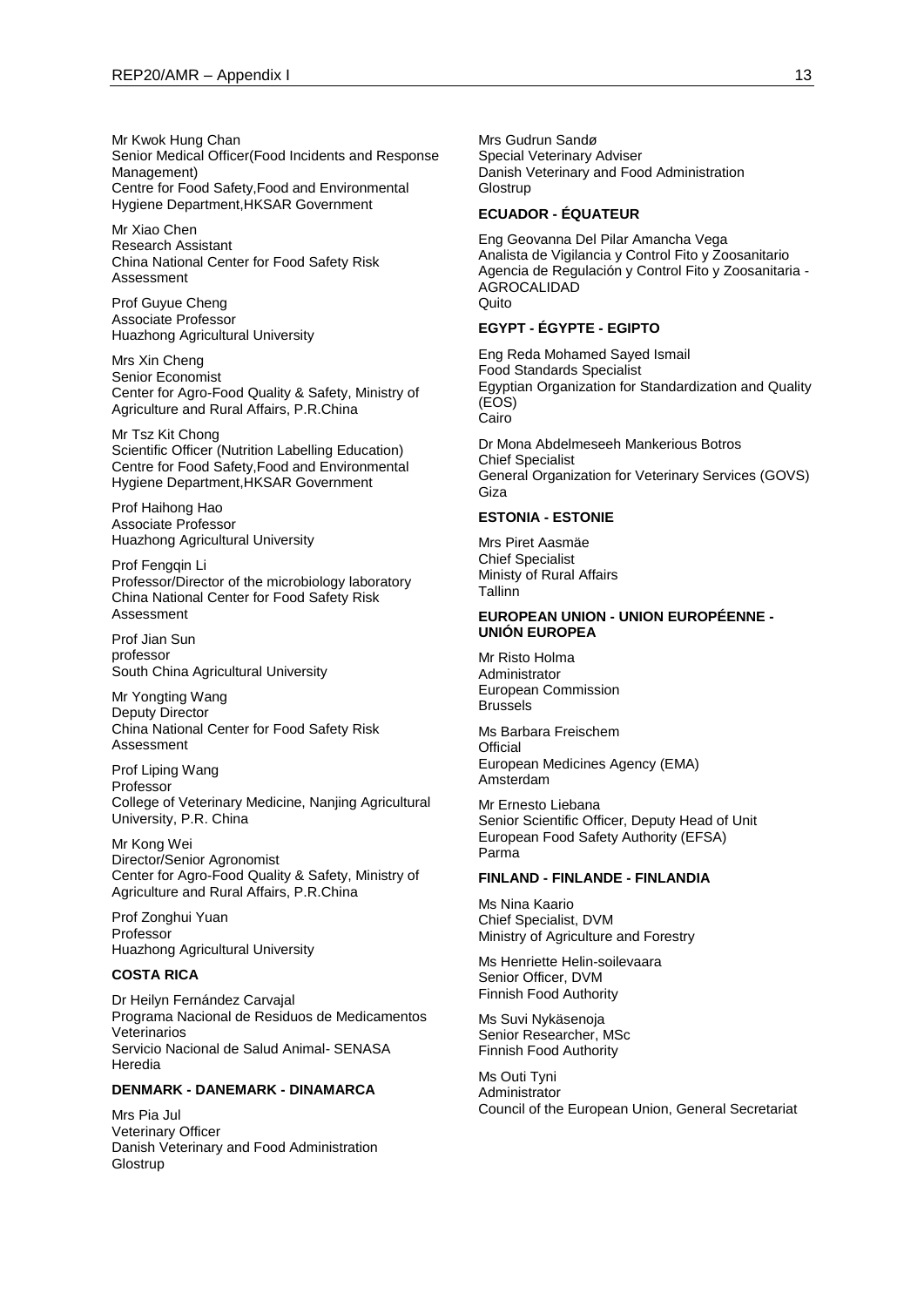#### **FRANCE - FRANCIA**

Dr Stephane Larreche Head of office in charge of veterinary drugs and residues Ministry of agriculture Paris

Mr Damien Bouchard Deputy head of pharmaceuticals assessment unit French agency for food, environmental and occupational health safety Fougères CEDEX

#### **GERMANY - ALLEMAGNE - ALEMANIA**

Dr Anke Schröder Deputy Head of Division 326 Federal Ministry of Food and Agriculture Bonn

Dr Heike Kaspar Head of Unit 505 Federal Office of Consumer Protection and Food Safety (BVL) Berlin

Prof Annemarie Käsbohrer Head of unit Epidemiology, Zoonoses, antimicrobial resistance German Federal Institute for Risk Assessment Berlin

#### **GHANA**

Mrs Harriet Ayebea Ofori-antwi Principal Regulatory Officer Food and Drugs Authority Accra

# **GREECE - GRÈCE - GRECIA**

Mr Christos Zafeiridis Official Veterinarian - DVM, Msc Hellenic Republic, Ministry of Rural Development & Food Athens, Greece

#### **INDIA - INDE**

Dr Rubeena Shaheen Director (Standards) Food Safety and Standards Authority of India New Delhi

#### **INDONESIA - INDONÉSIE**

Mrs Ni Made Ria Isriyanthi Head of Veterinary Drug Control Subdirectorate Ministry of Agriculture Tangerang Selatan

Mr Said Nazwardin Kepala UPTD Balai Pengawasan Mutu dan Keamanan Pangan Pemerintah Aceh Banda Aceh

Dr Susan Maphilindawati Noor Head of Bacteriology Departemnt Ministry of Agriculture Bogor

Mr Imron Suandy Deputy Director of Animal Product Safety Ministry of Agriculture Jakarta

### **ITALY - ITALIE - ITALIA**

Mr Giulio Cardini Ministero Politiche Agricole Alimentari e Forestali e del Turismo Rome

Mr Ciro Impagnatiello Ministry of Agricultural Food and Forestry Policies Rome

#### **JAMAICA - JAMAÏQUE**

Dr Suzan Mclennon-miguel Senior Veterinary Specialist (Public Health) Ministry of Industry Commerce Agriculture & Fisheries (Veterinary Services Division)

#### **JAPAN - JAPON - JAPÓN**

Dr Tomoko Ishibashi Director for AMR, Animal Products Safety Division Ministry of Agriculture, Forestry and Fisheries Tokyo

Ms Yoko Aoyama Deputy Director Food Safety Commission Secretariat, Cabinet Office, Government of Japan

Ms Yukari Furuya Inspector National Veterinary Assay Laboratory Tokyo

Dr Manao Ozawa Senior Research Officer National Veterinary Assay Laboratory Tokyo

### **KAZAKHSTAN - KAZAJSTÁN**

Dr Nailya Karsybekova Regional Coordinator CCEURO Minsitry of Health of RoK Astana

Mr Alexandr Razzaryonov Expert on veterinary and phytosanitary Minsitry of Health of RoK Astana

#### **KENYA**

Dr Allan Azegele Deputy Director Ministry of Agriculture, Livestock & Fisheries Nairobi

Mr George Kiminza Standards officer Kenya bureau of standards Nairobi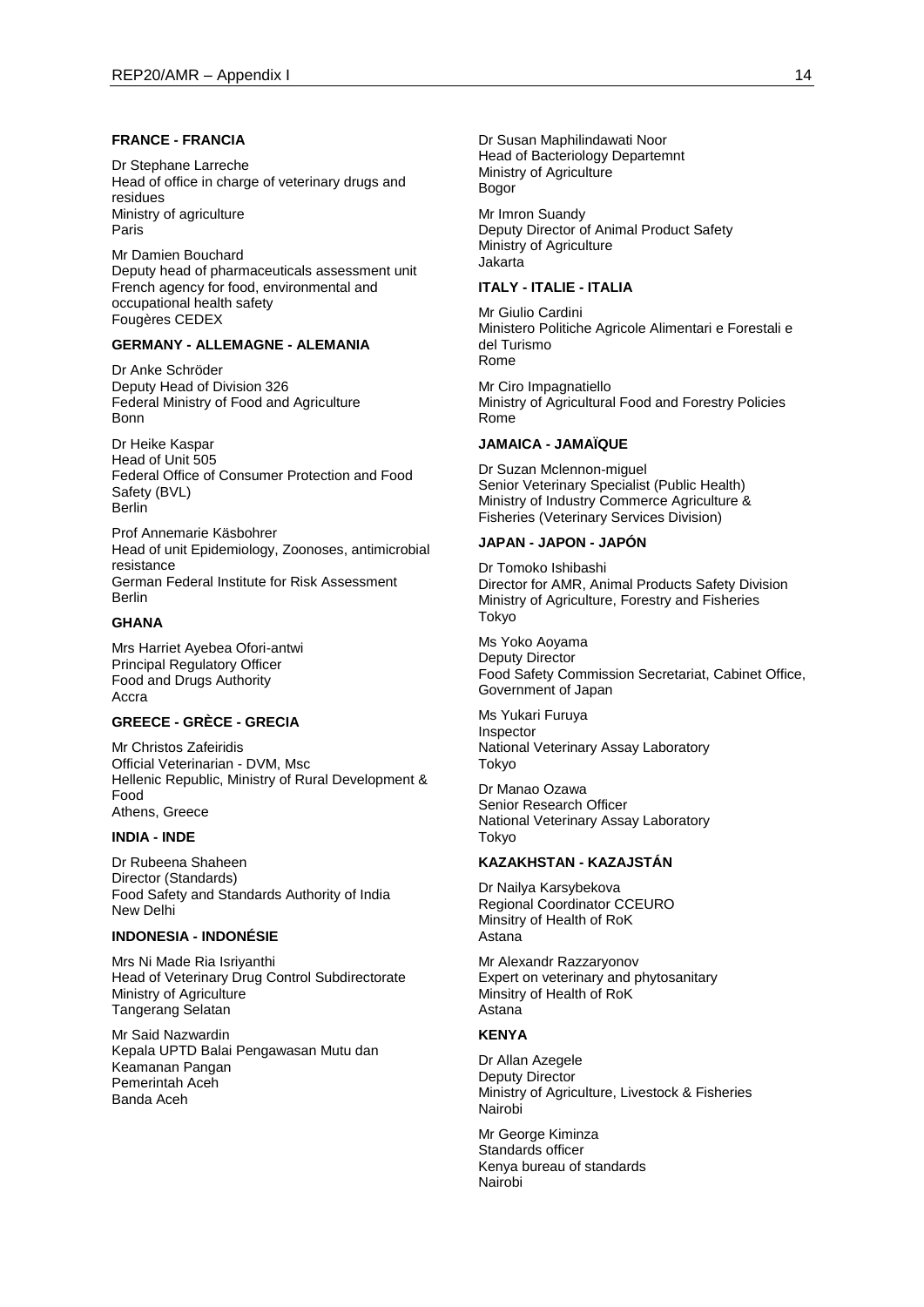#### **MOROCCO - MAROC - MARRUECOS**

Dr Younes El Wahli HEAD OF DEPARTMENT OF REGISTRATION AND **INSPECTION** Office National de Sécurité Sanitaire des produits Alimentaires Rabat

## **NETHERLANDS - PAYS-BAS - PAÍSES BAJOS**

Mr Arie Ottevanger Senior Policy Officer Ministry of Health, Welfare and Sports The Hague

Ms Rosa Peran I Sala Senior Advisor Ministry of Health, Welfare and Sport The Hague

Mr Eric Pierey Senior Policy Officer Ministry of Agriculture, Nature and Food Quality The Hague

### **NEW ZEALAND - NOUVELLE-ZÉLANDE - NUEVA ZELANDIA**

Mr Allan Kinsella Director Ministry for Primary Industries Wellington

Ms Jennifer Doyle Senior Adviser Veterinary Medicine Ministry for Primary Industries Wellington

### **NICARAGUA**

Ms Bertha Elizabeth Martínez Miranda Coordinadora Instituto de Protección y Sanidad Agropecuaria Managua

#### **NIGERIA - NIGÉRIA**

Dr Olumuyiwa Tunde Sigbeku Assistant Director National Agency for Food and Drug Administration and Control Abuja

Mr Oluwatobi Aduraleke Vaughan Assistant Chief Regulatory Officer National Agency for Food and Drug Administration and Control Abuja

#### **NORWAY - NORVÈGE - NORUEGA**

Mrs Kjersti Nilsen Barkbu Senior Adviser Ministry of Agriculture and Food Oslo

#### **POLAND - POLOGNE - POLONIA**

Prof Dariusz Wasyl National Veterinary Research Institute Pulawy

Mr Krzysztof Podhorec Deputy Director Office for Registration of Medicinal Products, Medical Devices and Biocidal Products Warsaw

Mrs Monika Sikorska Senior expert for clinical documentation assessment Office for Registration of Medicinal Products, Medical Devices and Biocidal Products **Warsaw** 

#### **REPUBLIC OF KOREA - RÉPUBLIQUE DE CORÉE - REPÚBLICA DE COREA**

Ms Hyo Sun Kwak Director Ministry of Food and Drug Safety Cheongju-si

Mr Yeong-soon Ahn Director Ministry of Food and Drug Safety Cheongju-si

Ms Mi Gyeong Kim Deputy Director Ministry of Food and Drug Safety

Mr Myoung-sug Kim Deputy Director National Institute of Fisheries Science, Ministry of Oceans and Fisheries

Mr Yung-kyu Kim Deputy Director Ministry of Agriculture, Food and Rural Affairs

Dr Suk-kyung Lim Senior Scientific Officer Animal and Plant Quarantine Agency

Dr Sung-won Park Senior Researcher Animal and Plant Quarantine Agency

Mr Jae-gee Ryu Scientific Officer National Institute of Agricultural Sciences

Ms Kyunga You Senior Researcher National Institute of Environmental Research, Ministry of Environment

Ms Sooryeon Yu Researcher Ministry of Food and Drug Safety

### **RUSSIAN FEDERATION - FÉDÉRATION DE RUSSIE - FEDERACIÓN DE RUSIA**

Ms Anna Koroleva Consultant of the Division Federal Service for Surveillance on Consumer Rights Protection and Human Well-being Moscow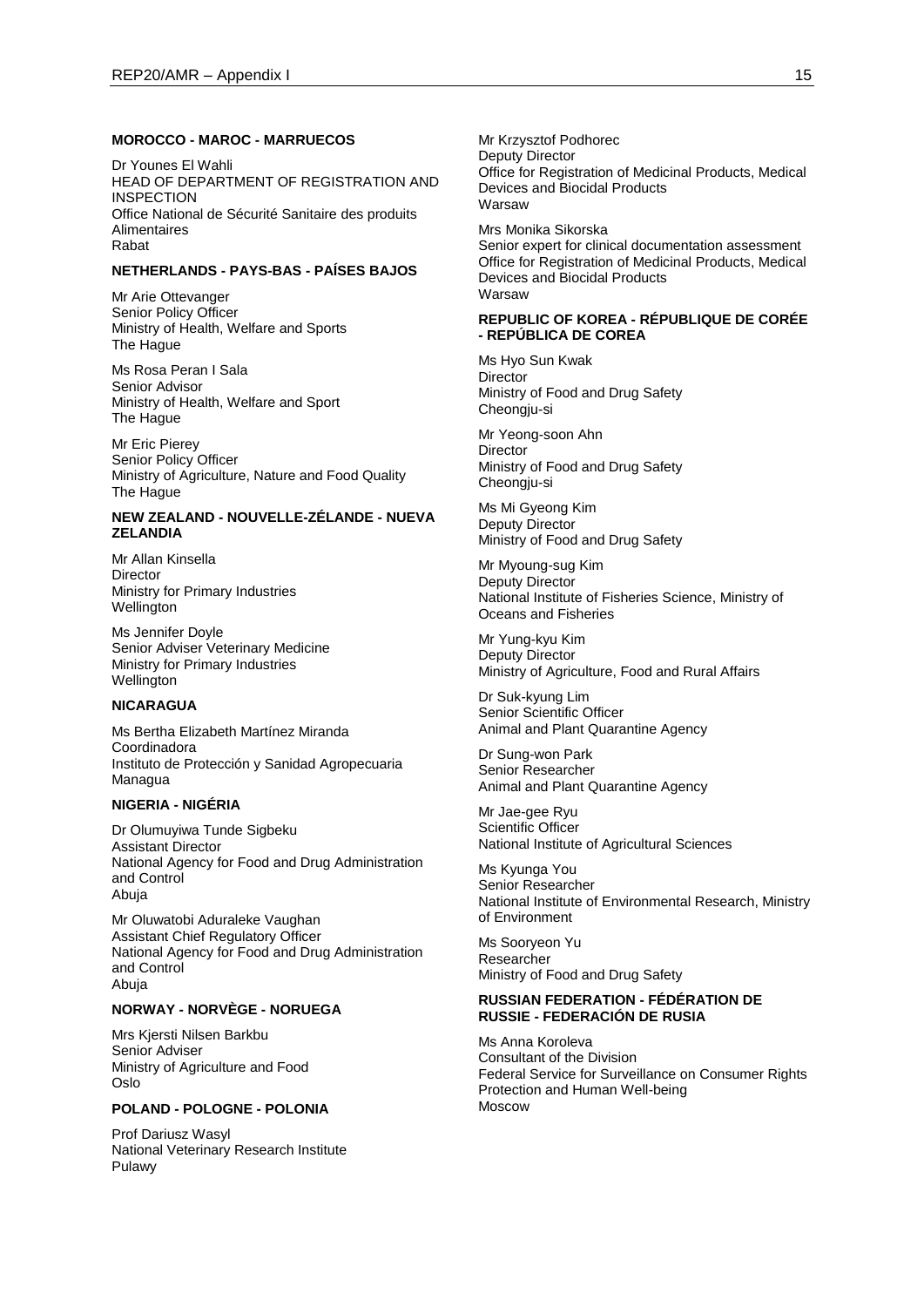Mrs Olga Ivanova Head of the Division The All-Russian State Center for Quality and Standardization of Veterinary Drugs and Feed (VGNKI)

Mr Dmitriy Makarov Scenior Researcher The All-Russian State Center for Quality and Standartization of Vetarinary Drugs and Feed (VGNKI)

Ms Svetlana Tityunova senior specialist of Guidance of Inner Veterinary Surveillance Department Federal Centre for Animal Health (ARRIAH)

Ms Viktoria Uvarova head of Guidance of Inner Veterinary Surveillance Department Federal Centre for Animal Health (ARRIAH)

## **SINGAPORE - SINGAPOUR - SINGAPUR**

Ms Justina Leo **Scientist** Singapore Food Agency

Ms Shihui Wu Senior Scientist Singapore Food Agency

### **SWEDEN - SUÈDE - SUECIA**

Dr Gunilla Eklund DVM, Ph.D. Ministry of Enterprise and Innovation Stockholm

Dr Eva Fredberg Bawelin Principal Regulatory Officer, DVM Swedish Food Agency Uppsala

#### **SWITZERLAND - SUISSE - SUIZA**

Dr Katharina Stärk Head, Animal Health Federal Food Safety and Veterinary Office FSVO Bern

#### **THAILAND - THAÏLANDE - TAILANDIA**

Dr Juadee Pongmaneerat Secretary General of National Bureau of Agricultural Commodity and Food Standards Ministry of Agriculture and cooperatives Bangkok

Dr Sakranmanee Krajangwong Veterinarian, Professional Level National Bureau of Agricultural Commodity and Food Standards (ACFS), Ministry of Agriculture and Cooperatives Bangkok

Dr Thitiporn Laoprasert Fisheries Biologist, Senior Professional Level Department of Fisheries, Ministry of Agriculture and **Cooperatives** Bangkok

Mr Visit Limlurcha Chairman of Food Processing Industry Club The Federation of Thai Industries Bangkok

Dr Mintra Lukkana Veterinarian, Senior Professional Level National Bureau of Agricultural Commodity and Food Standards (ACFS), Ministry of Agriculture and Cooperatives Bangkok

Dr Sayan Ruadrew Food and Drug Technical Officer, Professional Level Food and Drug Administration, Ministry of Public Health **Nonthaburi** 

#### **UGANDA - OUGANDA**

Dr Patrick Atimnedi Senior Manager, Veterinary Services Uganda Wildlife Authority Kampala

Dr Sylvia Angubua Baluka President Uganda Veterinary Association Kampala

#### **UNITED KINGDOM - ROYAUME-UNI - REINO UNIDO**

Mr Paul Green Operations Director Veterinary Medicines Directorate

Mr Niloy Acharyya Head of AMR Policy Veterinary Medicines Directorate

Mr Steve Wearne Director of Global Affairs Food Standards Agency London

#### **UNITED REPUBLIC OF TANZANIA - RÉPUBLIQUE-UNIE DE TANZANIE - REPÚBLICA UNIDA DE TANZANÍA**

Mr Lawrence Chenge Ag. Head Agriculture and Food Standards TANZANIA BUREAU OF STANDARDS DAR ES SALAAM

#### **UNITED STATES OF AMERICA - ÉTATS-UNIS D'AMÉRIQUE - ESTADOSUNIDOS DE AMÉRICA**

Dr Donald Prater Associate Commissioner for Foods and Veterinary Medicine United States Food and Drug Administraion Silver Spring, Maryland

Dr James Adaskaveg Professor and Plant Pathologist Department of Plant Pathology Riverside, CA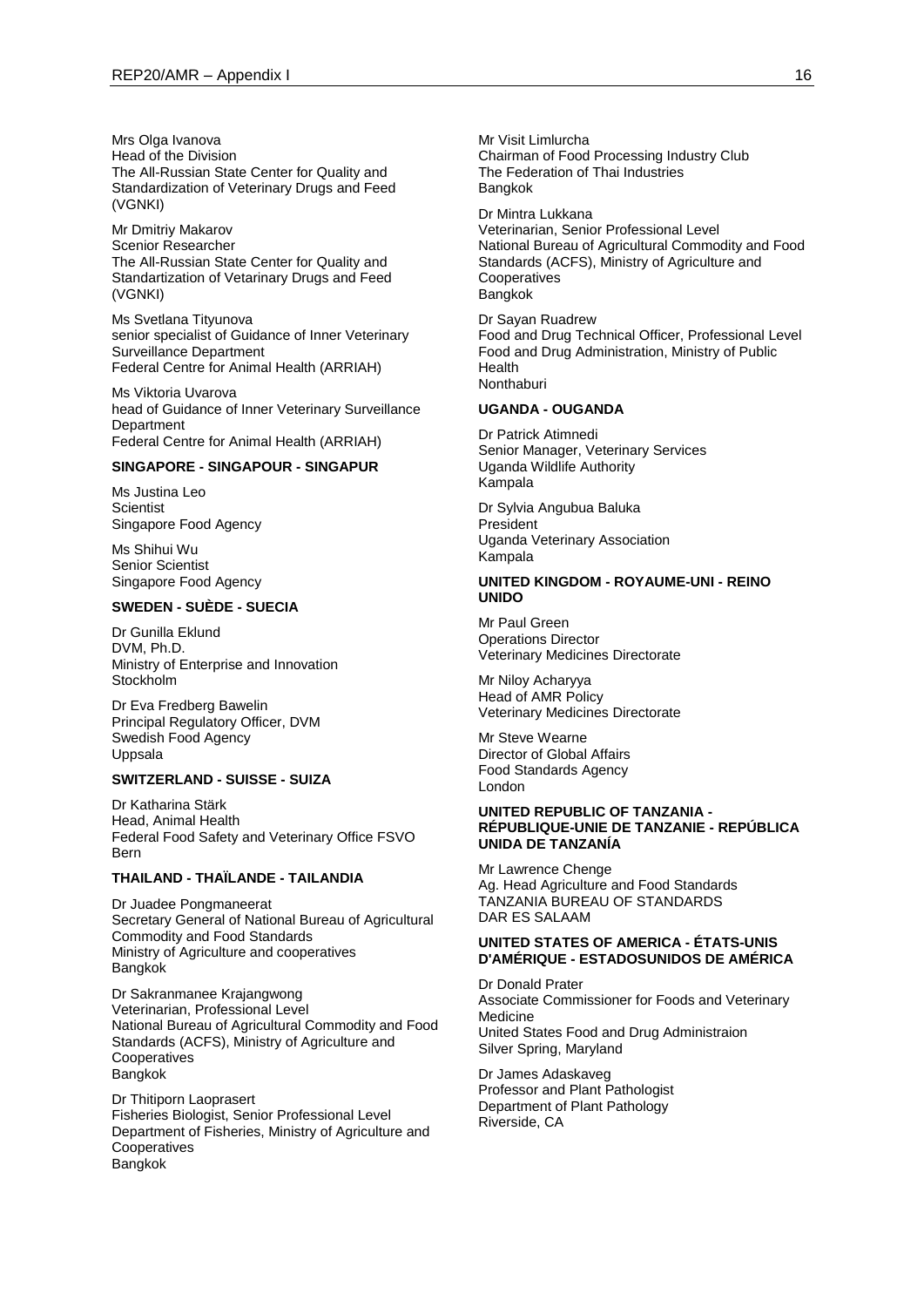Dr Neena Anandaraman Veterinary Science Policy Advisor United States Department of Agriculture Washington DC

Mrs Marielsie Avila Senior Trade Advisor United States Department of Agriculture Washington, DC

Dr John Brooks Research Microbiologist USDA-ARS Mississippi State, MS

Dr Michael Costin Assistant Director American Veterinary Medical Association Schaumburg, IL

Mr James Cranney President Auburn, CA

Dr Jose Emilio Esteban Chief Scientist United States Department of Agriculture Washington, DC

Dr Julius Fajardo Plant Pathologist USDA Washington, DC

Ms Mallory Gaines Manager, Market Access and Trade Policy American Feed Industry Association Washington DC

Mr Nicholas Gardner Director, Codex and International Regulatory Affairs U.S. Dairy Export Council Arlington, VA

Mr Kenneth Lowery Senior International Issues Analyst Office of the Under Secretary Washington DC

Ms Marie Maratos International Issues Analyst U. S. Department of Agriculture Washington, DC

Dr Randall Singer Professor of Epidemiology University of Minnesota St. Paul, MN

Dr Liz Wagstrom Chief Veterinarian NPPC Des Moines, IA

Dr Bettye Walters International Policy Analyst U.S. Food and Drug Administration Rockville, MD

#### **URUGUAY**

Dr Norman Bennett Gerente de Inocuidad de la Dirección General Control de Inocuidad Alimentaria Ministerio de Ganadería, Agricultura y Pesca Montevideo

### **INTER-AMERICAN INSTITUTE FOR COOPERATION ON AGRICULTURE (IICA)**

Dr Robert Gaynor Ahern Leader IICA San José

#### **ORGANISATION MONDIALE DE LA SANTÉ ANIMALE (OIE)**

Dr Elisabeth Erlacher-vindel Department Head World Organisation for Animal Health (OIE) Paris

Dr Jorge Pinto Ferreira Charge de Mission World Organisation for Animal Health Paris

### **SOUTH CENTRE (SOUTHCENTRE)**

Ms Mirza Alas Portillo Program Officer South Centre Geneva

#### **CONSUMERS INTERNATIONAL (CI)**

Dr Michael Hansen Senior Scientist Consumer Reports Yonkers, New York

Mr Steve Roach Food Safety Program Director Food Animal Concerns Trust (FACT)

#### **CROPLIFE INTERNATIONAL (CROPLIFE)**

Dr Manojit Basu Managing Director CropLife America 20005

### **EUROPEAN FEED MANUFACTURERS' FEDERATION (FEFAC)**

Mr Sake Reinder Sijtsma Quality Director Nutreco (FEFAC) Amersfoort

#### **INTERNATIONAL DAIRY FEDERATION (IDF/FIL)**

Mr Jamie Jonker Vice President, Sustainability & Scientific Affairs National Milk Producers Federation Arlinggton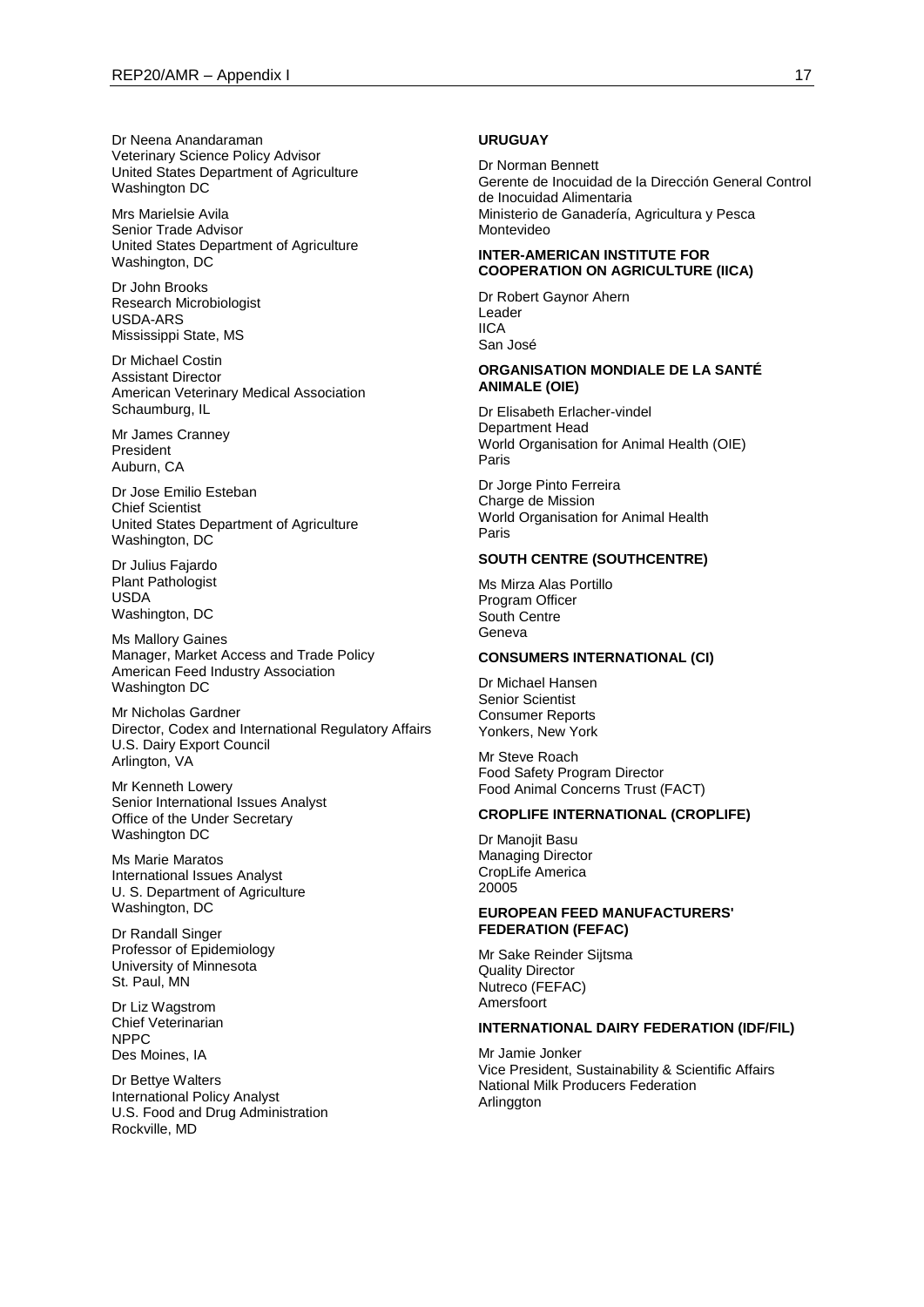Mr Hyung Jin Seok Team Manager of IDF Korea IDF Korea

#### **INTERNATIONAL FEED INDUSTRY FEDERATION (IFIF)**

Ms Alexandra De Athayde Executive Director International Feed Industry Federation (IFIF) Wiehl

Ms Leah Wilkinson Chair, IFIF Regulatory Committee International Feed Industry Federation (IFIF) Arlington, VA

#### **THE INTERNATIONAL POULTRY COUNCIL (IPC)**

Mr Dennis L.erpelding Science Advisor International Poultry Council

#### **HEALTH FOR ANIMALS (HEALTHFORANIMALS)**

Mr Carel Du Marchie Sarvaas Executive Director **HealthforAnimals** 

Dr Richard Coulter Senior Vice President Phibro Animal Health Corporation Teaneck NJ

Dr Rachel Cumberbatch Regulatory Affairs Manager HealthforAnimals

Mrs Bertha Iliana Giner Chavez Consultora de Asuntos Regulatorios y Corporativos Investigación y Desarrollo Enriqueciendo la Vida **HealthforAnimals** 

Mr Jesse Sevcik **HealthforAnimals** Washington, D.C.

Dr Richard Sibbel President and owner Executive Veterinary & Health Solutions LLC

#### **FAO**

Ms Daniela Battaglia Animal Production Officer FAO Vienna

Ms Alice Green Food Safety and Quality Officer Food and Agriculture Organization of the United Nations (FAO) Rome

Mr Jeffrey Lejeune Food Safety and Quality Officer Food and Agriculture Organization of the UN

#### **WHO**

Dr Peter Beyer Senior Advisor World Health Organization Geneva

Dr Haileyesus Getahun Senior Advisor World Health Organization Geneva

Mr Jorge Matheu Alvarez Project officer World Health Organization Geneva

Dr Tomoyuki Yamaguchi **Consultant** World Health Organization Geneva

### **CODEX SECRETARIAT**

Ms Gracia Brisco Food Standards Officer Food and Agriculture Organization of the United Nations(FAO) Rome

Mrs Sarah Cahill Senior Food Standards Officer Food and Agriculture Organization of the United Nations (FAO) Rome

Ms Myoengsin Choi Food Standards Officer Food and Agriculture Organization of the United Nations (FAO) Rome

### **TFAMR SECRETARIAT**

Ms Yeon Woo Jang Assistant Director Ministry of Food and Drug Safety

Mr Oh-sang Kwon Director General Ministry of Food and Drug Safety

Ms Yeojin Min Researcher Ministry of Food and Drug Safety Cheongju

Ms Young-jae Yang Researcher Ministry of Food and Drug Safety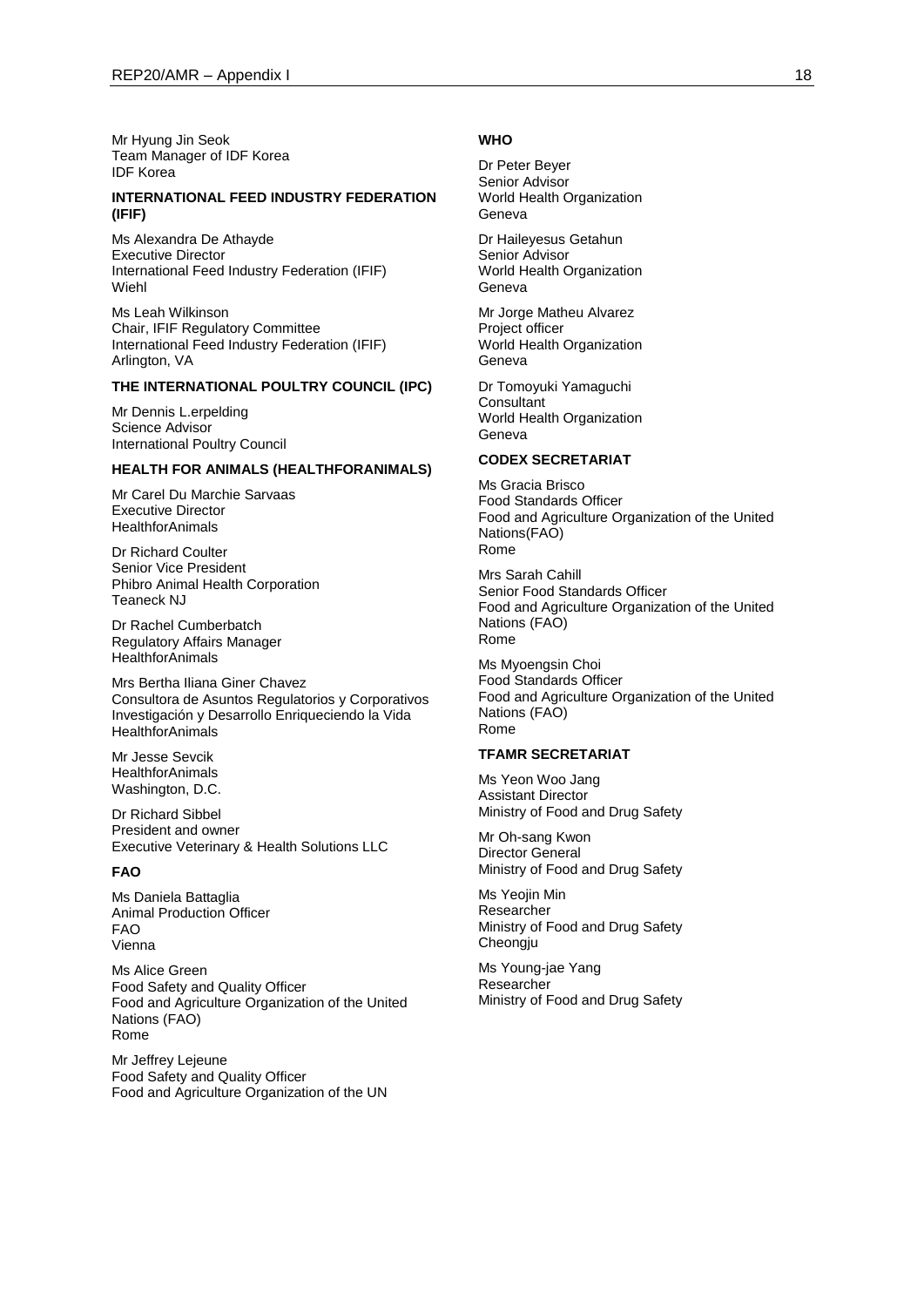# **APPENDIX II**

# **PROPOSED DRAFT REVISION OF THE** *CODE OF PRACTICE TO MINIMIZE AND CONTAIN FOODBORNE ANTIMICROBIAL RESISTANCE* **(CXC 61-2005)**

## **(For adoption at Step 5)**

## **1. Introduction**

1. Antimicrobial resistance (AMR) poses an important, complex, and priority global public health challenge. Along the food chain, there is a need to address the risks associated with development, selection and dissemination of foodborne resistant microorganisms and resistance determinants. Responsible and prudent use of antimicrobial agents in all sectors following a One Health Approach and strategies for best management practices in animal production (terrestrial and aquatic), plant/crop production and food/feed processing, packaging, storage, transport, and wholesale and retail distribution should form a key part of multi-sectoral national action plans to address risks of foodborne AMR.

2. This Code of Practice addresses the responsible and prudent use of antimicrobial agents by participants in the food chain, including, but not limited to, the role of competent authorities, the pharmaceutical industry, veterinarians, and plant/crop health professionals, and food producers and processors. It provides guidance on measures and practices at primary production, and during processing, storage, transport, wholesale and retail distribution of food to prevent, minimize and contain foodborne antimicrobial resistance in the food supply. It also identifies knowledge gaps and provides guidance on communication strategies to consumers.

3. In keeping with the Codex mandate this Code of Practice addresses antimicrobial use along the food chain. It is recognized that the use of antimicrobial agents along the food chain may result in exposure to antimicrobial resistant bacteria or their determinants in the food production environment. As part of a One Health approach to minimize and contain antimicrobial resistance, only authorized products should be used and best practices in the food production sector should be followed to minimize the occurrence/persistence in the food production environment of antimicrobials and their metabolites from food production related activities, and to minimize the risks associated with the selection and dissemination of resistant microorganisms and resistance determinants in the food production environment.

4. This Code of Practice is an integral part of risk analysis focusing on risk management options and should be read in conjunction with other Codex texts including the Guidelines on Integrated Monitoring and Surveillance of Foodborne Antimicrobial Resistance and the *Guidelines for Risk Analysis of Foodborne Antimicrobial Resistance* (CXG 77-2011). In addition, the *Code of Hygienic Practice for Fresh Fruits and Vegetables* (CXC 53-2003), the *Code of Practice on Good Animal Feeding* (CXC 54-2004), and the *Guidelines for the Design and Implementation of National Regulatory Food Safety Assurance Program associated with the Use of Veterinary Drugs in Food Producing Animals* (CXG 71-2009) are particularly relevant for use of agricultural chemicals on plants/crops, animal feed, and veterinary drugs, respectively.

5. This Code of Practice provides risk management advice, including the responsible and prudent use of antimicrobial agents that can be applied proportionately to the risks identified through the risk analysis process described in the *Guidelines for Risk Analysis of Foodborne Antimicrobial Resistance*. Risk managers are responsible for prioritizing and assessing foodborne AMR risks appropriate to the country and determining how best to reduce risk and protect public health.

6. The *Principles and Guidelines for the Conduct of Microbiological Risk Management* (CXG 63-2007) contains guidance for developing and implementing risk management measures. Setting priorities and identifying risk management measures should take into account the following:

- *WHO Guidance on Integrated Surveillance of Antimicrobial Resistance in Foodborne Bacteria, application of a One Health Approach;*
- *WHO List of Critically Important Antimicrobials for Human Medicine,* specifically the Annex with the complete list of antimicrobials for human use, categorized as critically important, highly important and important;
- Relevant chapters of the *OIE Terrestrial and Aquatic Animal Health Codes* and the *OIE List of Antimicrobial Agents of Veterinary Importance;* and
- National lists of important antimicrobials for humans and animals where they exist.

7. Where available, national and local guidelines to prevent, minimize and contain foodborne AMR should be taken into consideration. Best management practices and guidelines on the responsible and prudent use of antimicrobials developed by governmental and professional organizations should also be considered.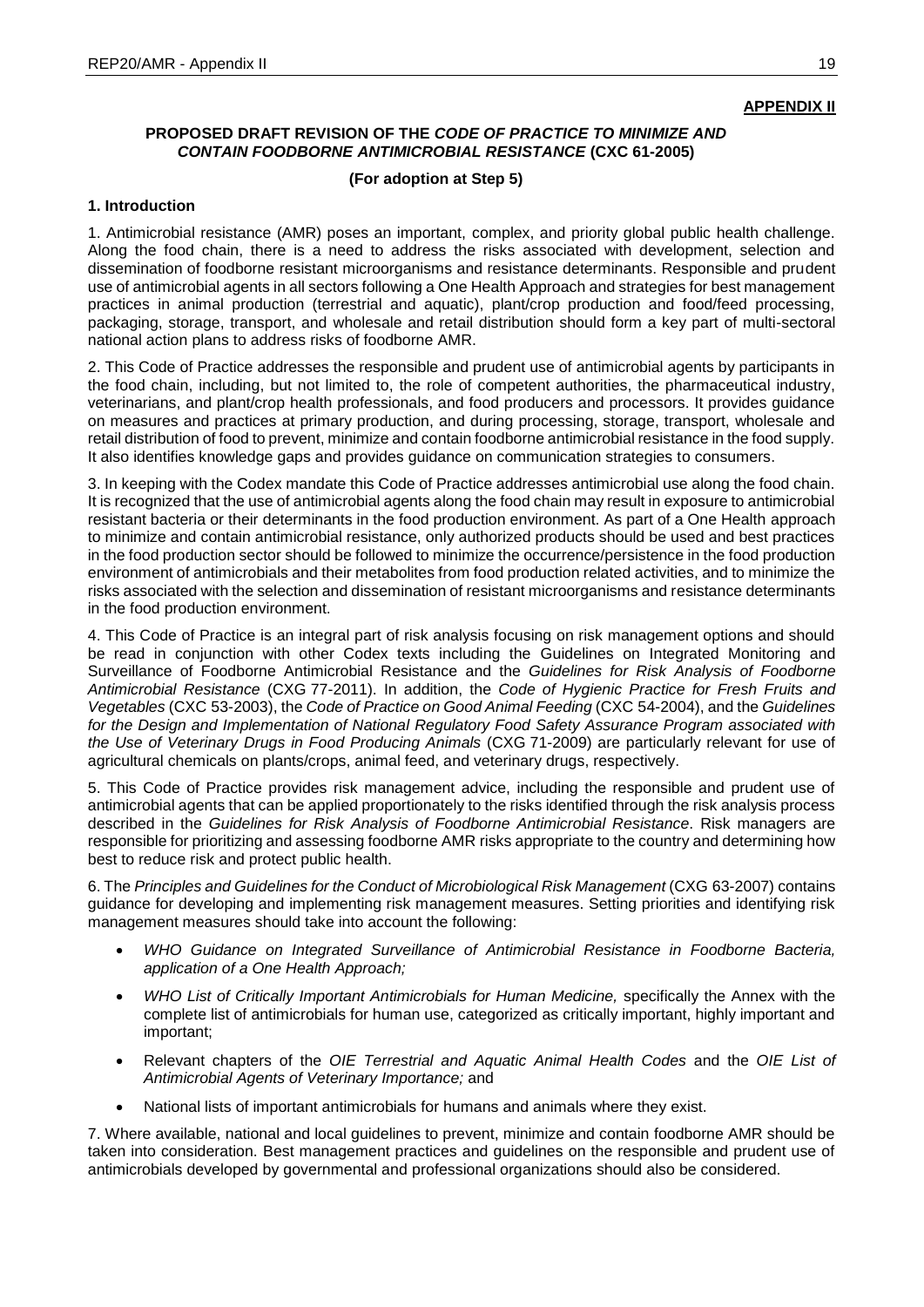8. This document is designed to provide a framework, for the development of measures to mitigate the risk of foodborne AMR that countries may implement, as part of their national strategy on AMR, in accordance with their capabilities, based on their national priorities and capacities, and within a reasonable period of time. A progressive implementation may be used by some countries to properly apply elements in this document proportionate to the foodborne AMR risk and should not be used to generate unjustified barriers to trade.

# **2. Scope**

9. This Code of Practice provides risk management guidance to address the risk to human health of the development and transmission of antimicrobial resistant microorganisms or resistance determinants through food. It provides risk-based guidance on relevant measures and practices along the food chain to minimize and contain the development and spread of foodborne antimicrobial resistance, including guidance on the responsible and prudent use of antimicrobial agents in animal production (terrestrial and aquatic) plant/crop production, and references other best management practices, as appropriate.

10. This document includes guidance for all interested parties involved in the authorization, manufacture, sale and supply, prescription and use of antimicrobial agents in the food chain together with those involved in the handling, preparation, food processing, storage, transport, wholesale and retail distribution and consumption of food who have a role to play in ensuring the responsible and prudent use of antimicrobial agents and/or who have a role with limiting the development and spread of foodborne antimicrobial resistant microorganisms and resistance determinants.

11. Most of the recommendations in this Code of Practice focus on antibacterials, however some recommendations may also be applicable to antiviral, antiparasitic, antiprotozoal, and antifungal agents, where there is scientific evidence of foodborne AMR risk to human health.

12. As there are existing Codex or internationally recognized guidelines, the following areas related to antimicrobial agents or AMR are outside the scope of this document: residues of antimicrobial agents in food; AMR marker genes in recombinant-DNA plants/crops<sup>1</sup> and recombinant DNA microorganisms<sup>2</sup>; nongenetically modified microorganisms (for example, starter cultures) intentionally added to food with a technological purpose; certain food ingredients, which could potentially carry antimicrobial resistance determinants, such as probiotics<sup>3</sup>; and biocides. In addition, AMR from non-food animals, non-food plants/crops, or non-food routes are also outside the scope of this document.

## **3. Definitions**

The relevant definitions presented in the Codex Procedural Manual, *Guidelines for Risk Analysis of Foodborne Antimicrobial Resistance*, *General Principles of Food Hygiene* (CXC 1-1969), *Principles and Guidelines for the Conduct of Microbiological Risk Assessment* (CXG 30-1999) and Guidelines on Integrated Monitoring and Surveillance of Foodborne Antimicrobial Resistance are applicable to this document.

The following definitions are included to establish a common understanding of the terms used in this document:

**Antibacterial:** A substance that acts against bacteria.

**Antimicrobial agent:** Any substance of natural, semi-synthetic, or synthetic origin that at *in vivo* concentrations kills or inhibits the growth of microorganisms by interacting with a specific target.

**Antimicrobial resistance (AMR):** The ability of a microorganism to multiply or persist in the presence of an increased level of an antimicrobial agent relative to the susceptible counterpart of the same species.

**Antimicrobial resistance determinant:** The genetic element(s) encoding for the ability of microorganisms to withstand the effects of an antimicrobial agent. They are located either chromosomally or extra-chromosomally and may be associated with mobile genetic elements such as plasmids, integrons or transposons, thereby enabling horizontal transmission from resistant to susceptible strains.

**Control of disease/metaphylaxis:** Administration or application of antimicrobial agents to a group of plants/crops or animals containing sick and healthy individuals (presumed to be infected), to minimize or resolve clinical signs and to prevent further spread of the disease.

 $\overline{1}$ The food safety assessment on the use of antimicrobial resistance marker genes in recombinant-DNA plants is addressed in the *Guidelines for the Conduct of Food Safety Assessment of Foods derived from Recombinant-DNA Plants* (CXG 45-2003).

<sup>&</sup>lt;sup>2</sup> The food safety assessment on the use of antimicrobial resistance marker genes in recombinant-DNA microorganisms is addressed in the *Guideline for the Conduct of Food Safety Assessment of Foods produced using Recombinant-DNA Microorganisms* (CXG 46-2003).

<sup>3</sup> The food safety assessment on the use of probiotics in foods is addressed in the Report of the *Joint FAO/WHO Working Group on drafting Guidelines for the Evaluation of Probiotics in Foods* (FAO/WHO, 2002).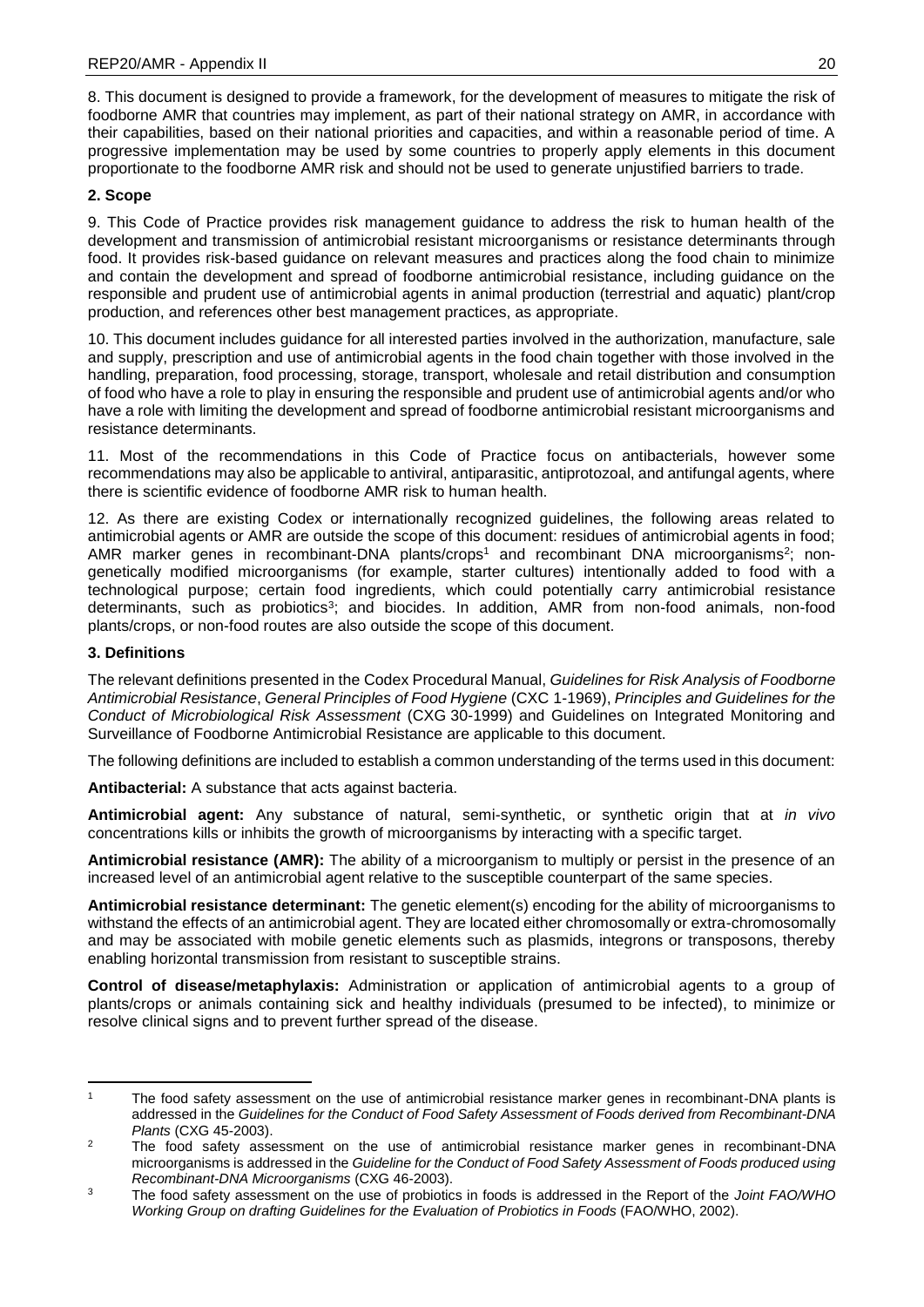**Extra- or off-label use:** The use of an antimicrobial agent that is not in accordance with the approved product labelling.

Food chain: Production to consumption continuum including, primary production (food-producing animals, plants/crops, feed), harvest/slaughter, packing, processing, storage, transport, and distribution to the point of consumption.

**Food-producing animals:** Animals raised for the purpose of providing food to humans.

**Food production environment:** The immediate vicinity of the food chain where there is relevant evidence that it could contribute to foodborne AMR.

**Growth promotion:** Administration of antimicrobial agents to only increase the rate of weight gain and/or the efficiency of feed utilization in animals. The term does not apply to the use of antimicrobials for the specific purpose of treating, controlling, or preventing infectious diseases.

**Marketing authorization:** Process of reviewing and assessing a dossier to support an antimicrobial agent to determine whether to permit its marketing (also called licensing, registration, approval, etc.), finalized by granting of a document also called marketing authorization (equivalent: product license).

**Medically important antimicrobials:** Antimicrobial agents important for therapeutic use in humans, taking into account the *WHO List of Critically Important Antimicrobials for Human Medicine*, including the classes described in the Annex of the *"List of Medically Important Antimicrobials, categorized as Critically Important, Highly Important, and Important*", or equivalent criteria established in a national list, where available. It does not include ionophores or other agents determined not to be a foodborne AMR risk consistent with the *Guidelines for Risk Analysis of Foodborne Antimicrobial Resistance*.

**One Health Approach:** A collaborative, multisectoral, and trans-disciplinary approach working with the goal of achieving optimal health outcomes recognizing the interconnection between humans, animals, plants/crops, and their shared environment.

**Pharmacovigilance:** The collection and analysis of data on how products perform in the field after authorization and any interventions to ensure that they continue to be safe and effective. These data can include information on adverse effects to humans, animals, plants or the environment; or lack of efficacy.

**Plants/crops:** A plant or crop that is cultivated or harvested as food or feed.

**Plant/crop health professional:** An individual with professional or technical training, knowledge and experience in plant/crop health and protection practices.

**Prevention of disease/prophylaxis:** Administration or application of antimicrobial agents to an individual or a group of plants/crops or animals at risk of acquiring a specific infection or in a specific situation where infectious disease is likely to occur if the antimicrobial agent is not administered or applied.

**[Therapeutic use:** Administration or application of antimicrobial agents for the treatment, control/metaphylaxis or prevention/prophylaxis of disease.**]**

**Treatment of disease:** Administration or application of antimicrobial agents to an individual or group of plants/crops or animals showing clinical signs of infectious disease.

## **4. General principles to minimize and contain foodborne antimicrobial resistance**

# *Principles on AMR Risk Management (generally)*

**Principle 1:** A One Health Approach should be applied, wherever possible and applicable, when identifying, evaluating, selecting, and implementing foodborne AMR risk management options.

**Principle 1 bis:** Considering that this document is to provide risk management guidance to address foodborne AMR risks to human health, for animal health and plant health aspects, relevant OIE and IPPC standards should be considered.

**Principle 9:** Foodborne AMR risk management measures should be implemented in a way that is proportionate to the risk and reviewed on a regular basis as described in the *Guidelines for Risk Analysis of Foodborne Antimicrobial Resistance*. Risk managers should consider potential unintended consequences to humans, animal, and plant health of recommended risk management measures.

**Principle 4:** The *WHO List of Critically Important Antimicrobials for Human Medicine*, the *OIE List of Antimicrobial Agents of Veterinary Importance*, or national lists, where available, should be considered when setting priorities for risk assessment and risk management to minimize and contain antimicrobial resistance. The lists should be regularly reviewed and updated as necessary when supported by scientific findings as new scientific data emerges on resistance patterns.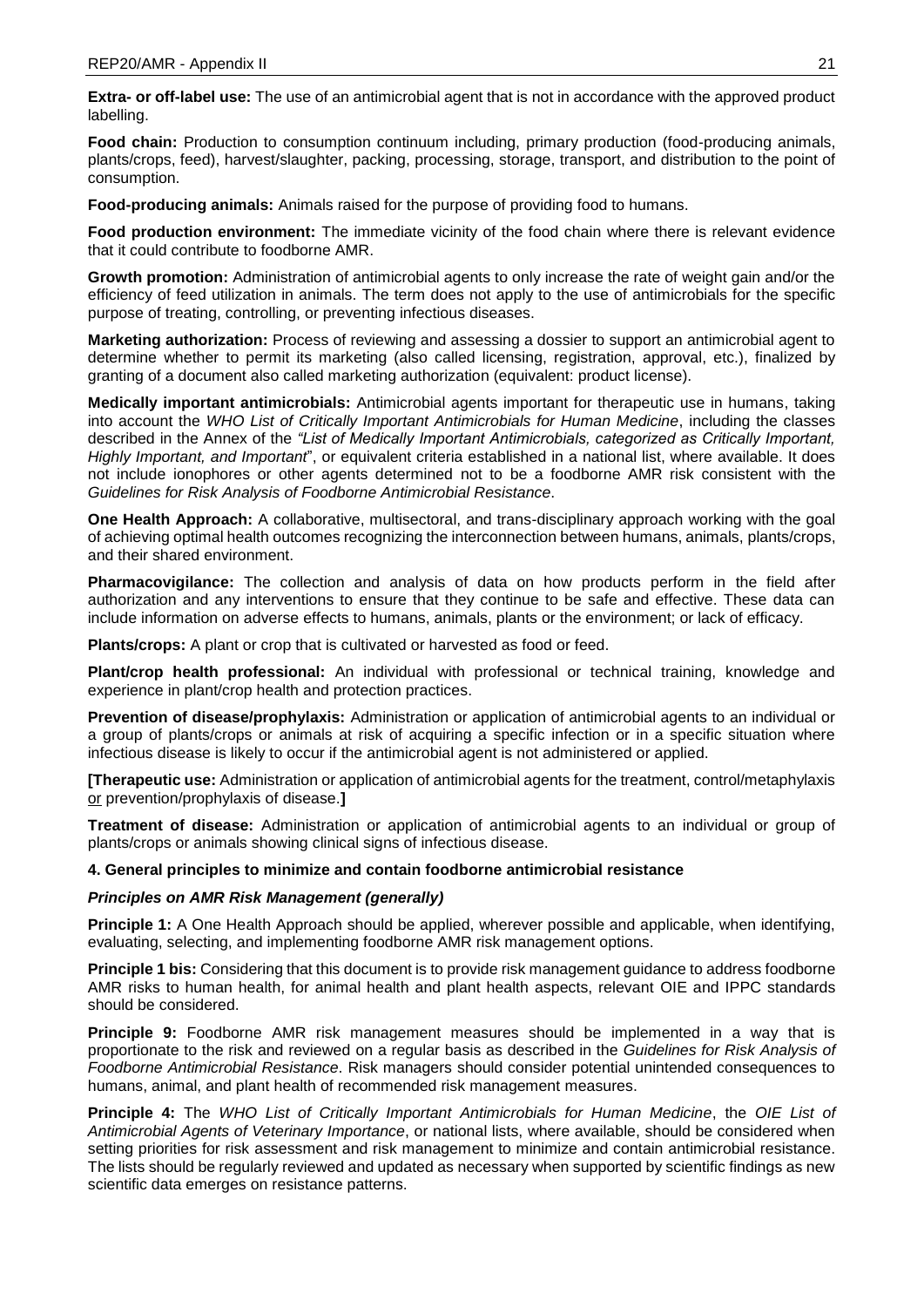**Principle 15:** On a continuous and progressive implementation of risk management measures along the food chain to minimize the possible risks associated with foodborne AMR, priority should be given to the most relevant elements from a public health perspective.

# *Principle on preventing infections and reducing the need for antimicrobials*

**Principle 2:** Biosecurity, appropriate nutrition, vaccination, animal and plant/crop best management practices, and other alternative tools where appropriate, and that have been proven to be efficacious and safe, should be considered to reduce the need for use of antimicrobial agents.

# *Principles on the responsible and prudent use of antimicrobials (generally)*

**Principle 13:** The decision to use antimicrobial agents should be based on sound clinical judgement, experience, and treatment efficacy. Where feasible and appropriate the results of bacterial cultures and integrated resistance surveillance and monitoring should also be considered.

**Principle 12:** Medically important antimicrobials should be prescribed, administered, or applied only by, or under the direction of, veterinarians, plant/crop health professionals, or other suitably trained persons authorized in accordance with national legislation.

**Principle 8:** Antimicrobial agents should be used as legally authorized and following all applicable label directions; except where specific legal exemptions apply.

**Principle 14:** The choice of which antimicrobial agent to use should take into consideration relevant professional guidelines, where available, results of antimicrobial susceptibility testing of isolates from the production setting, where appropriate, and make adjustments to the antimicrobial agent selection based on clinical outcomes or when foodborne AMR risks become evident.

**Principle 3:** Science-based species or sector-specific responsible and prudent antimicrobial use guidelines should be developed, implemented, and reviewed on a regular basis to maintain their effectiveness in minimizing the risk of foodborne antimicrobial resistance. Such guidelines could be included as a part of national action plans or stakeholder-led plans on antimicrobial resistance with development and dissemination shared among countries and organizations.

# *Principles on the use of antimicrobials in specific circumstances*

**Principle 5:** Responsible and prudent use of antimicrobial agents does not include the use for growth promotion of antimicrobial agents that are considered medically important. Antimicrobial agents that are not considered medically important should not be used for growth promotion unless potential risks to human health have been evaluated through procedures consistent with the *Guidelines for Risk Analysis of Foodborne Antimicrobial Resistance*.

**[Principle 6:** Medically important antimicrobial agents should only be used for therapeutic purposes (treatment, control/metaphylaxis or prevention/prophylaxis of disease).**]**

# **Principle 7:**

Medically important antimicrobials should only be administered or applied for prevention/prophylaxis where professional oversight has identified well-defined and exceptional circumstances, appropriate dose and duration, based on clinical and epidemiological knowledge, consistent with the label, and in line with national legislation. Countries could use additional risk management measures for medically important antimicrobials considered highest priority critically important as described in the *WHO List of Critically Important Antimicrobials for Human Medicine*, the *OIE List of Antimicrobial Agents of Veterinary Importance*, or national lists, where available, including restrictions proportionate to risk and supported by scientific evidence.

**Principle 7bis:** When used for the control of disease/metaphylaxis, medically important antimicrobial agents should only be used on the basis of epidemiological and clinical knowledge and a diagnosis of a specific disease and follow appropriate professional oversight, dose, and duration.

# *Principle on surveillance of antimicrobial resistance and use*

**Principle 10:** Monitoring and surveillance of the use of antimicrobial agents and the incidence or prevalence, and in particular trends, of foodborne antimicrobial resistant microorganisms and resistance determinants are among the critical factors to consider when developing risk management measures and evaluating the effectiveness of implemented risk management measures. Use of antimicrobial agents in humans, foodproducing animals, and plants/crops and transmission of pathogens and resistance genes between humans, food-producing animals, plants/crops, and the environment are additional factors to consider, through the foodborne AMR risk analysis process described in the *Guidelines for Risk Analysis of Foodborne Antimicrobial Resistance*.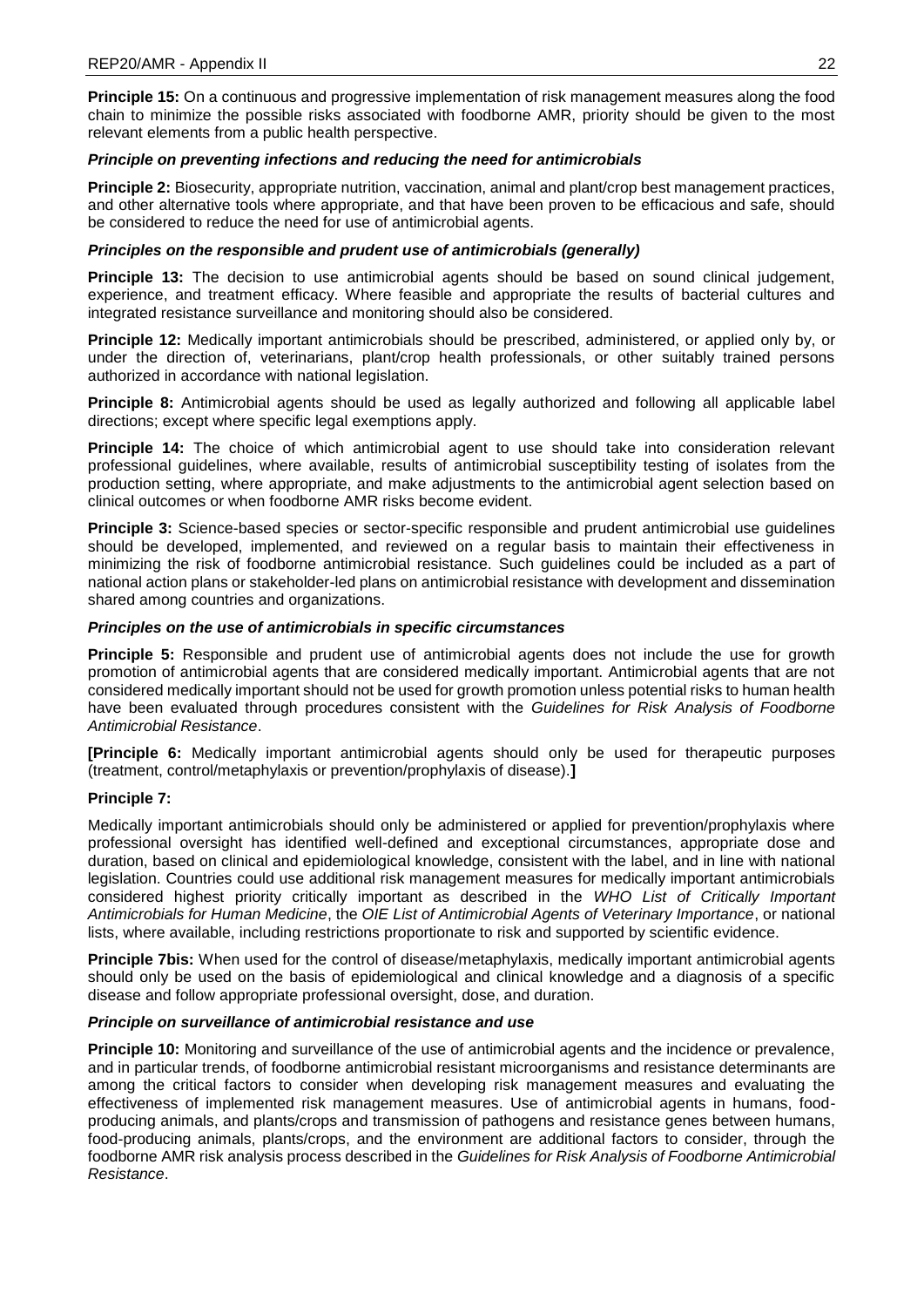# **5. Responsible and prudent use of antimicrobial agents**

13. The *OIE Terrestrial and Aquatic Animal Health Codes* and the *OIE List of Antimicrobial Agents of Veterinary Importance* contain detailed information with respect to the control of veterinary medicines for use in foodproducing animals and aquaculture.

14. For more information on the data requirements for authorization of antimicrobial agents for food-producing animals see relevant national guidelines or internationally harmonized guidelines.

## **5.1 Responsibilities of the competent authorities**

15. The competent authorities, including the authority responsible for granting the marketing authorization for antimicrobials for use along the food chain, have a significant role in specifying the terms of the authorization and in providing appropriate information to the veterinarian and plant/crop health professionals, or other suitably trained persons authorized in accordance with national legislation and producers through product labelling and/or by other means, in support of the responsible and prudent use of antimicrobial agents along the food chain. It is the responsibility of competent authorities to develop up-to-date guidelines on data requirements for evaluation of antimicrobial agent applications, as well as ensuring that antimicrobial agents used in the food chain are used in accordance with national legislation.

16. National governments in cooperation with animal, plant/crop, and public health professionals should adopt a One Health Approach to promote the responsible and prudent use of antimicrobial agents along the food chain as an element of a national strategy to minimize and contain antimicrobial resistance. Good animal production (terrestrial and aquatic) and best management practices for plant/crop production, vaccination and biosecurity policies and development of animal and plant/crop health programs at the farm level contribute to reduce the prevalence of animal and plant/crop disease requiring antimicrobial administration and can be incorporated into national strategies to complement activities in human health.

16bis National action plans may include recommendations to relevant professional organisations to develop species or sector-specific guidelines.

17. In order to promote responsible and prudent use of antimicrobial agents, it is important to encourage the development, availability, and use of validated, rapid, reliable diagnostic tools, where available, to support veterinarians and plant/crop health professionals in diagnosing the disease and selecting the most appropriate antimicrobial, if any, to be administered/applied.

18. The competent authorities should determine appropriate labelling, including the conditions that will minimize the development of foodborne AMR while still maintaining efficacy and safety.

## **Quality control of antimicrobial agents**

19. Competent authorities should ensure that quality controls are carried out in accordance with national or international guidance and in compliance with the provisions of good manufacturing practices.

## **Assessment of efficacy**

20. Assessment of efficacy is important to assure adequate response to the administration of antimicrobial agents. As part of the marketing authorization process, the assessment should include the efficacy with optimal dosages and durations, supported by clinical trials, microbiological data (including antimicrobial susceptibility testing), pharmacokinetic (PK) data, and pharmacodynamic (PD) data.

## **Assessment of the potential antimicrobial agents to select for resistant microorganisms**

21. The competent authorities should assess the potential of medically important antimicrobial agents used along the food chain to select for foodborne AMR taking into account the *Guidelines for Risk Analysis of Foodborne Antimicrobial Resistance*, the *WHO List of Critically Important Antimicrobials for Human Medicine*, the *OIE List of Antimicrobial Agents of Veterinary Importance*, or national lists, where available.

## **Assessment of the impact on the food production environment**

22. In accordance with their national guidelines, competent authorities should consider results of foodborne AMR risk assessment of sources that contribute to the food production environment, e.g. reuse of waste water for irrigation, and use of manure, and other waste-based fertilizers for soil fertilization. When a foodborne AMR risk is determined through the *Guidelines for Risk Analysis of Foodborne Antimicrobial Resistance* the need for monitoring and proportionate risk management measures should be considered.

## **Establishment of a summary of characteristics for each antimicrobial product**

23. Competent authorities should establish a Summary of Product Characteristics or similar document for each authorized antimicrobial product. The information in these documents can be utilized in labelling and as a package insert. Such information may include: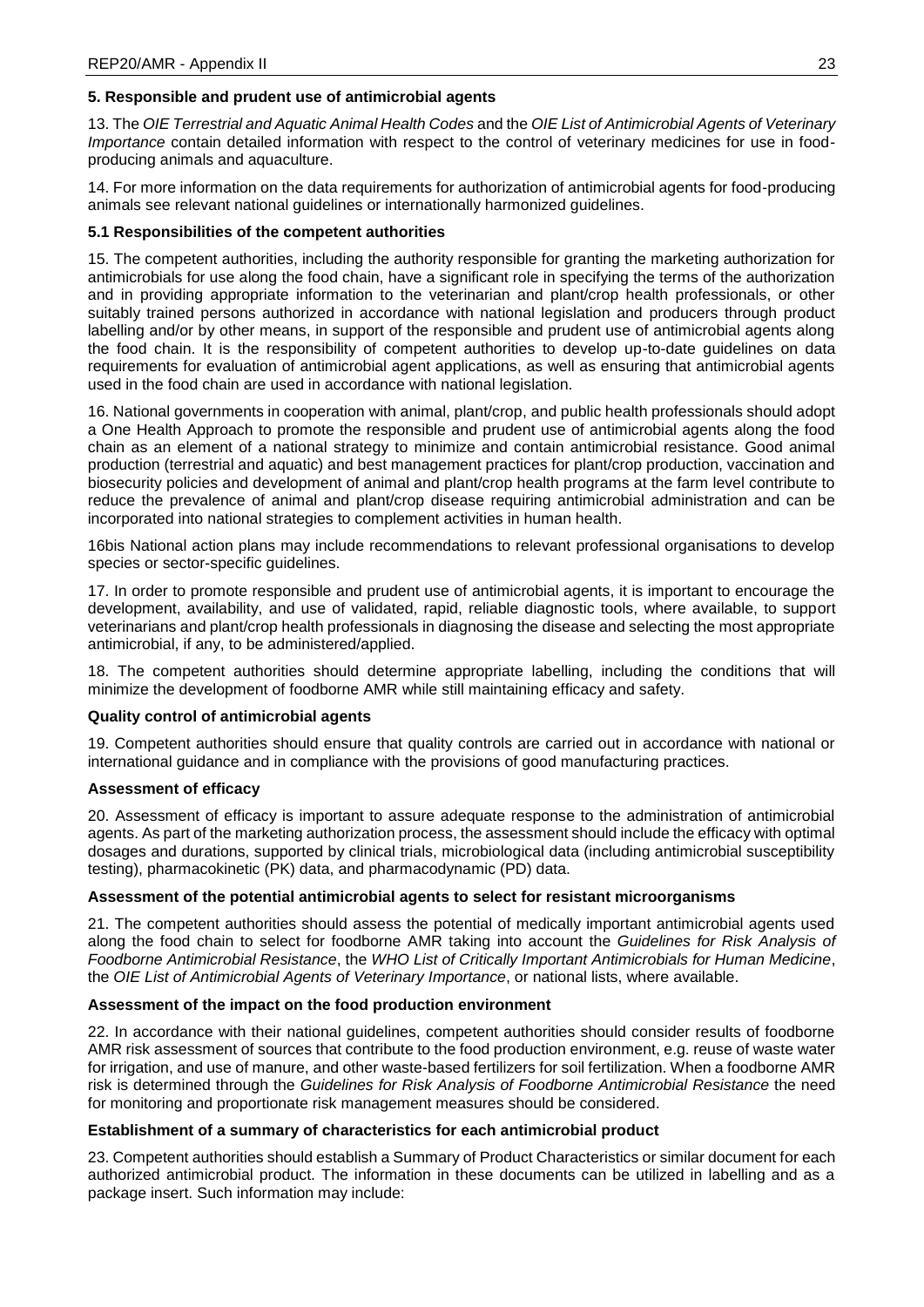- brand/chemical/drug name
- product description
- dosage forms/strengths/application rates
- contraindications; warnings
- adverse reactions/phytotoxicity/incompatibilities
- product interactions and uses in specific populations for each authorized antimicrobial product, when available
- withdrawal periods
- application intervals
- duration of treatment
- indications for use
- storage conditions

# **Monitoring and surveillance programs**

24. Competent authorities should establish systems for the monitoring and surveillance of foodborne antimicrobial resistance and antimicrobial use (AMU) following the Codex Guidelines on Integrated Monitoring and Surveillance of Foodborne Antimicrobial Resistance and OIE standards for monitoring of antimicrobial resistance and use in animals.

25. Competent authorities should have in place a pharmacovigilance program for the monitoring and reporting of suspected adverse reactions to veterinary antimicrobial agents, including lack of the expected efficacy that could be related to foodborne antimicrobial resistance. The information collected through the pharmacovigilance program can contribute to a comprehensive strategy to minimize antimicrobial resistance along the food chain.

26. In cases where the assessment of data collected from pharmacovigilance and from other post-authorization surveillance including, if available, targeted surveillance of antimicrobial resistance in veterinary or plant/crop pathogens, suggests that the conditions of use of the given antimicrobial agent marketing authorization should be reviewed, competent authorities shall endeavor to achieve this re-evaluation.

## **Distribution of antimicrobial products**

27. Competent authorities should make sure antimicrobial products are distributed through licensed/authorized distribution systems in accordance with national legislation.

28. Competent authorities should prevent illegal medicines and unapproved formulations from entering distribution systems.

## **Control of advertising**

30. Competent authorities should ensure that advertising and promotion of antimicrobial products is done in accordance with national legislation or policies.

31. Advertising and promotion of antimicrobial agents should be done in a manner consistent with specific regulatory recommendations for the product.

## **Training on foodborne antimicrobial resistance and the responsible use of antimicrobial agents**

32. Training should be supported, to the extent possible, by the competent authorities on topics related to minimizing antimicrobial resistance and encouraging the responsible use of antimicrobial agents. Training may take the form of communication and outreach and should be relevant to veterinarians and plant/crop health professionals, manufacturers and marketing authorization holders, wholesale and retail distributors, food animal and plant/crop producers, and other participants along the food chain as appropriate. Training and communication may broadly address other public health-related activities.

Relevant information may include, but is not limited to:

- information on disease prevention and management strategies to reduce the need to use antimicrobial agents;
- relevant information to enable the veterinarians and plant/crop health professionals to use or prescribe antimicrobial agents responsibly and prudently;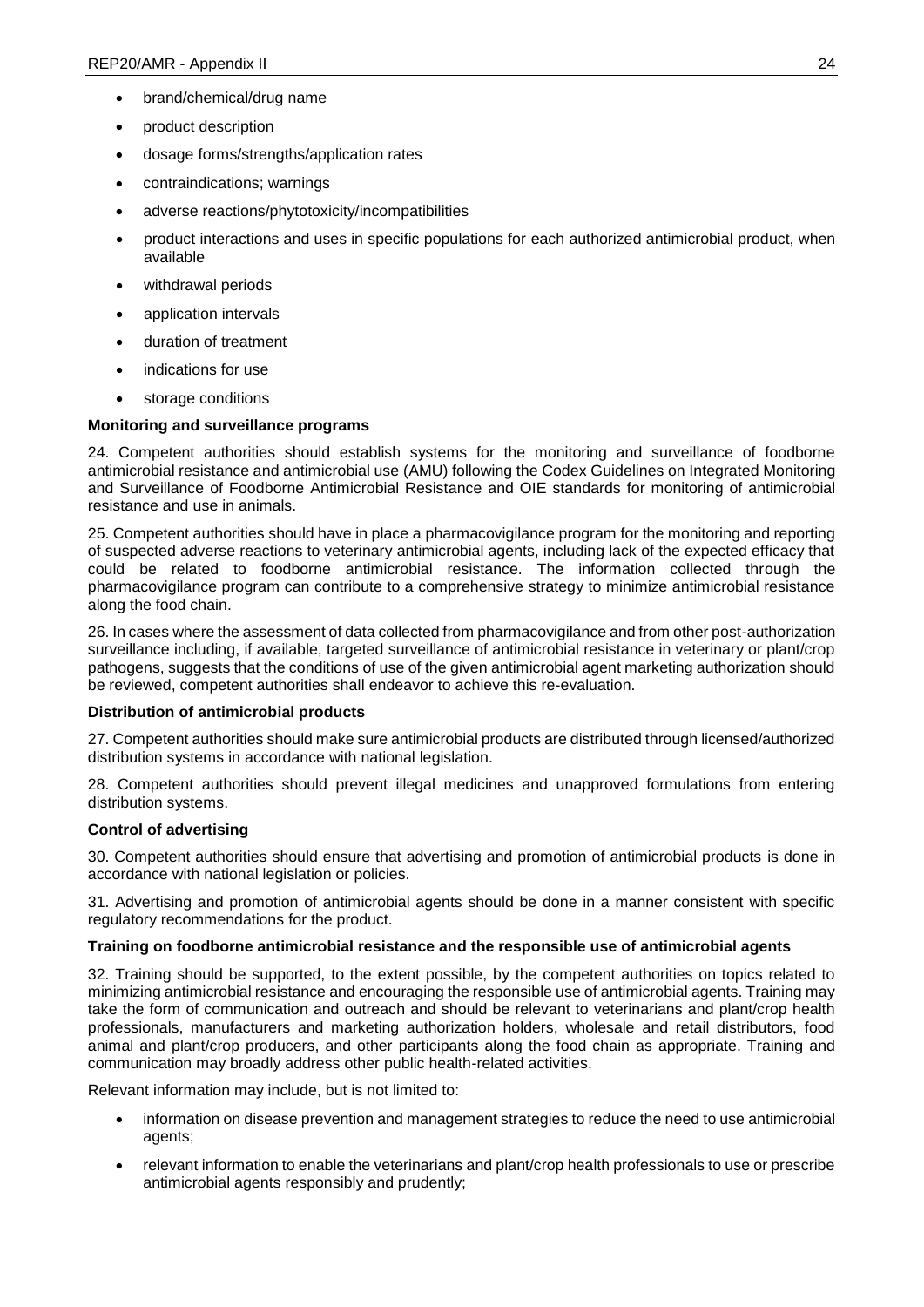- the need to adhere to responsible and prudent use principles and using antimicrobial agents in production settings in agreement with the provisions of the marketing authorizations and professional advice;
- utilizing the *WHO List of Critically Important Antimicrobials for Human Medicine*; the *OIE List of Antimicrobial Agents of Veterinary Importance*, and national lists where they exist;
- information on appropriate storage conditions for antimicrobial agents before and during use and the safe disposal of unused and out of date antimicrobials;
- understanding relevant risk analysis of antimicrobial agent products and how to use that information;
- national action plans, if available, and international strategies to fight and control antimicrobial resistance;
- good antimicrobial use practices, antimicrobial prescription writing and establishment of withdrawal period;
- training in new methodologies for molecular analysis of resistance; understanding methods and results of susceptibility testing of antimicrobials and molecular analysis;
- the ability of antimicrobial agents to select for resistant microorganisms or resistance determinants that may contribute to animal, plant/crop, or human health problems;
- understanding the process of identifying, evaluating, implementing, and monitoring the effectiveness of risk management options; and
- the collection and reporting of AMR and AMU monitoring and surveillance data.

# **Knowledge gaps and research**

33. To further elucidate the risk from foodborne AMR, the relevant authorities could encourage public and private research in the following areas and not limited to:

- improve the knowledge about the mechanisms of action, pharmacokinetics and pharmacodynamics of antimicrobial agents to optimize the therapeutic regimens and their efficacy;
- improve the knowledge about the mechanisms of transmission, selection, co-selection, emergence and dissemination of resistance determinants and resistant microorganisms along the food chain;
- develop practical models for applying the concept of risk analysis to assess the public health concern precipitated by the development of foodborne AMR;
- further develop protocols to predict, during the authorization process, the impact of the proposed use of the antimicrobial agents on the rate and extent of foodborne AMR development and spread;
- assess the primary drivers leading to use of antimicrobials at the farm, sub-national, and national levels, and the effectiveness of different interventions to change behavior and reduce the need to use antimicrobial agents in food production;
- improve the knowledge on behavior change and on cost-effective interventions to reduce the need of antimicrobial agents;
- develop safe and effective alternatives to antimicrobial agents, new antimicrobial agents, rapid diagnostics, and vaccines;
- improve knowledge on the role of the environment on the persistence of antimicrobial agents, and the emergence, transfer and persistence of foodborne antimicrobial resistance determinants and resistant microorganisms.

# **Collection and disposal of unused or out-of-date antimicrobial agents**

35. The competent authorities should develop effective procedures for the safe collection and disposal of unused, substandard and falsified drugs, illegally marketed, or out-of-date antimicrobial agents.

## **5.2 Responsibilities of Manufacturers and Marketing Authorization Holders**

## **Marketing authorization of antimicrobial agents**

36. It is the responsibility of the antimicrobial agent marketing authorization holders:

• to supply all the information requested by the national competent authority in order to establish objectively the quality, safety and efficacy of antimicrobial agents;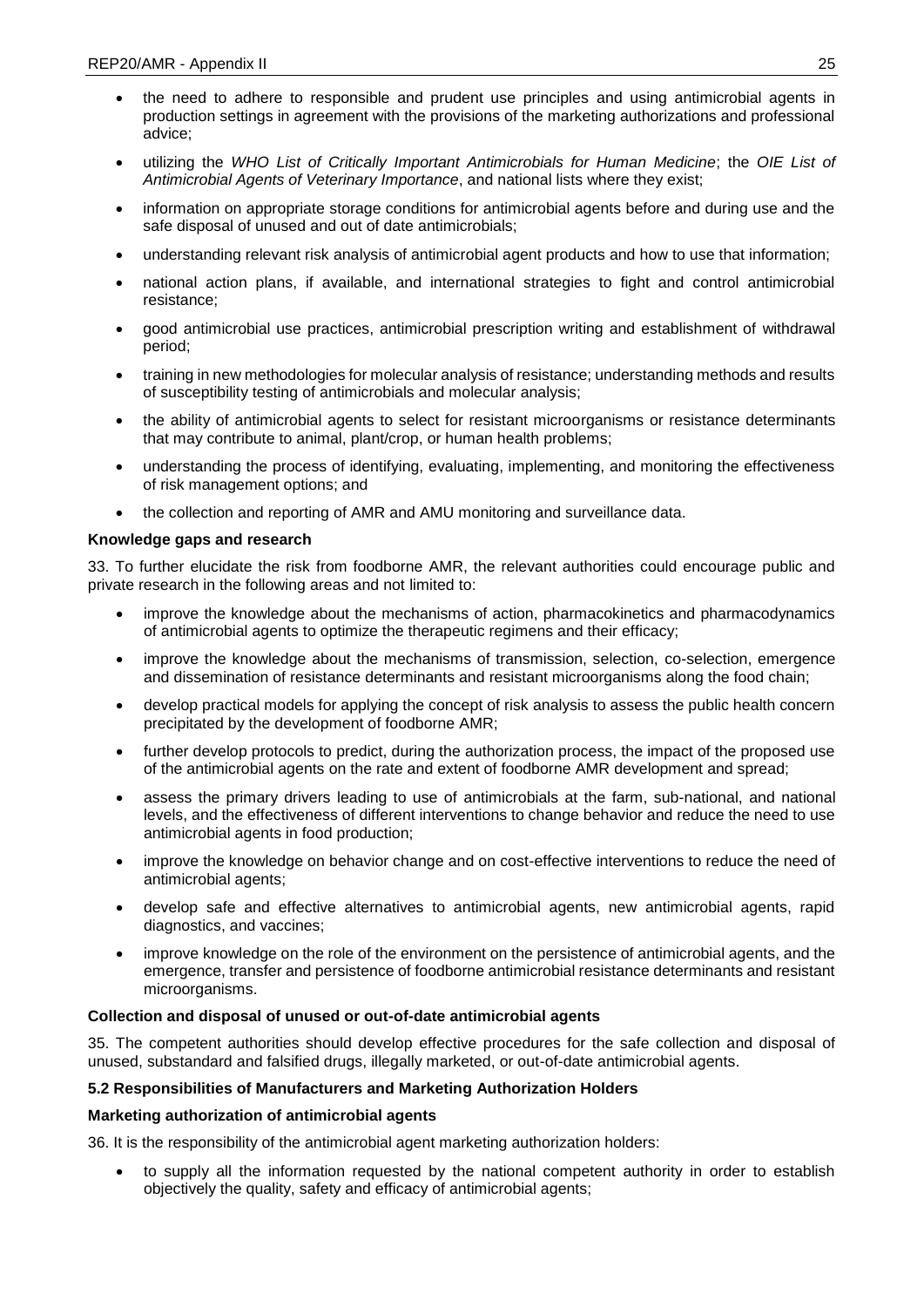- to ensure the quality of this information based on the implementation of procedures, tests and trials in compliance with the provisions of good manufacturing, good laboratory and good clinical practices; and
- to utilize manufacturing standards/practices and comply with national regulations in order to minimize contamination of the food production environment.

# **Marketing and export of antimicrobial agents**

37. Only officially licensed/authorized antimicrobial agents should be marketed, and then only through distribution systems in accordance with national legislation.

38. Only antimicrobial agents meeting the quality standards as specified in the legislation of the importing country should be exported.

39. The amount of antimicrobial agents marketed should be provided to the national competent authority when requested, and in addition, when feasible, information on estimated of types of use (e.g. treatment, control, prevention), route of administration and target species.

40. Package size and the concentration and composition of antimicrobial formulations should be adapted, as far as possible, to the approved indications of use in order to avoid improper dosing, overuse, and leftovers.

# **Advertising**

41. It is the responsibility of manufacturers and marketing authorization holders to advertise antimicrobial agents in accordance with the provisions of paragraphs 30 and 31, and not to inappropriately advertise antimicrobial agents directly to producers.

42. Manufacturers and marketing authorization holders should not provide incentives that have a financial value to prescribers or suppliers for the purpose of increasing the use or sales of medically important antimicrobials.

# **Training**

43. It is the responsibility of the marketing authorization holders to support training on topics related to foodborne antimicrobial resistance and the responsible use of antimicrobial agents as described in paragraph 32, as appropriate.

## **Research**

44. It is the responsibility of the marketing authorization holders to supply required data to register antimicrobial agents including data regarding the safety and efficacy of products as appropriate.

45. Research on the development of new antimicrobials, safe and effective alternatives to the use of antimicrobials, rapid diagnostics and vaccines are encouraged.

## **5.3 Responsibilities of wholesale and retail distributors**

46. Wholesalers and retailers distributing medically important antimicrobial agents should only do so on the prescription of a veterinarian or order from a plant/crop health professional or other suitably trained person authorized in accordance with national legislation. All distributed products should be appropriately labelled.

47. Distributors should keep records of medically important antimicrobials supplied according to the national regulations and may include, for example:

- date of supply
- name of responsible veterinarian or plant/crop health professional or other suitably trained and authorized person
- name of medicinal product, formulation, strength and package size
- batch number
- quantity supplied
- expiration dates
- manufacturer name and address
- target species

48. Distributors should support training, as appropriate, on topics related to foodborne antimicrobial resistance and the responsible use of antimicrobial agents using information provided by the competent authorities, manufacturers and marketing authorization holders, veterinarians and plant/crop professionals and other relevant entities as described in paragraph 32, as appropriate.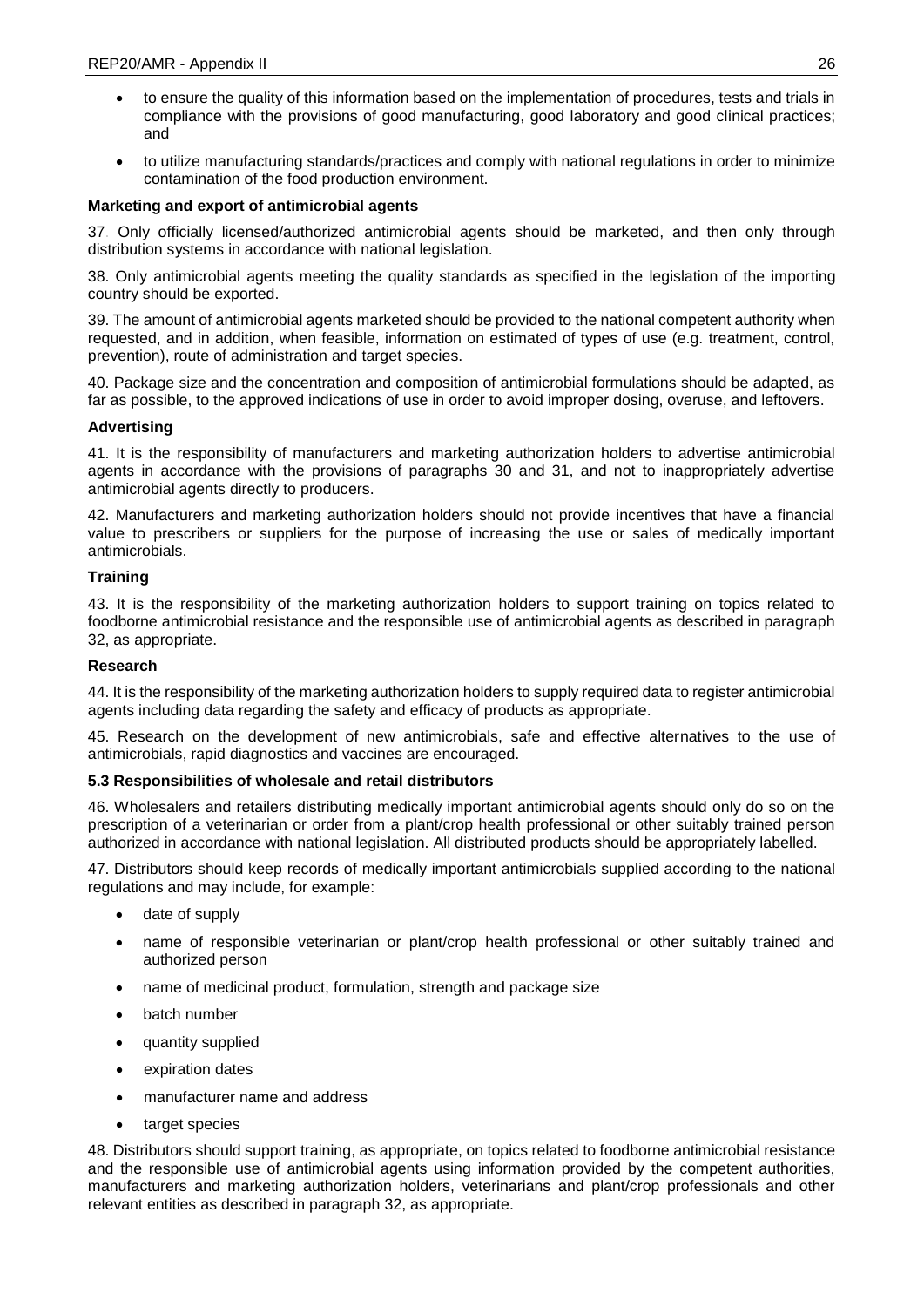# **5.4 Responsibilities of Veterinarians<sup>4</sup> and Plant/Crop Health Professionals**

49. Veterinarians and plant/crop health professionals should identify new or recurrent disease problems and develop strategies in conjunction with competent authority to prevent, control, or treat infectious disease at the national level. These may include, but are not limited to, biosecurity, improved production practices, proper animal nutrition and safe and effective alternatives to antimicrobial agents, including vaccination or integrated pest management practices where applicable/available.

50. Professional organizations should be encouraged to develop species or sector-specific guidelines on the responsible and prudent use of antimicrobial agents.

51. Antimicrobial agents should only be prescribed or administered when necessary, only as long as required, and in an appropriate manner:

- A prescription, order for application, or similar document for medically important antimicrobial agents should indicate the dose, the dosage intervals, route and the duration of the administration, the withdrawal period, when appropriate, and the amount of antimicrobial agent to be delivered, depending on the dosage and the characteristics of the individual or population to be treated, in accordance with national legislation. Prescriptions or orders should also indicate the owner and the location of the foodproducing animals or plants/crops to which the antimicrobials are to be administered;
- All medically important-antimicrobial agents should be prescribed or applied and used according to label directions and/or the direction of a veterinarian or consultation with a plant/crop health professional, and the conditions stipulated in the national legislation;
- Protocols for monitoring use to allow for data collection or for quality assurance purposes should be considered as recommended in the Guidelines on Integrated Monitoring and Surveillance of Foodborne Antimicrobial Resistance.

52. For food-producing animals, the appropriate use of medically important antimicrobial agents in therapeutic practice is a clinical decision that should be based on the experience of the prescribing veterinarian, and epidemiological and clinical knowledge and, if available, based on adequate diagnostic procedures. When a group of food-producing animals, which may have been exposed to pathogens, they may need to be treated without recourse to a laboratory confirmed diagnosis based on antimicrobial susceptibility testing to prevent the development and spread of clinical disease.

53. For plant/crop production, the appropriate use of medically important antimicrobial agents to manage disease/pests should be based on the principles of integrated pest management (IPM), consultation with a plant/crop health professional, historical and epidemiological knowledge of the disease/pest situation, and monitoring of the current disease/pest status. Only authorized products should be used following label directions. Alternatives to medically important antimicrobials should be considered when available and their safety and effectiveness has been determined. Medically important antimicrobial agents should only be used to the extent necessary for a specific disease and follow appropriate professional oversight, dose, and duration.

54. Determination of the choice of an antimicrobial agent should be based on:

- The expected efficacy of the administration based on:
	- $\circ$  the expertise and experience of the veterinarian, plant/crop health professional or suitably trained and authorized person;
	- $\circ$  the spectrum of the antimicrobial activity towards the pathogens involved;
	- $\circ$  the history of the production unit particularly in regard to the antimicrobial susceptibility profiles of the pathogens involved. Whenever possible, the antimicrobial susceptibility profiles should be established before the commencement of the administration. If this is not possible, it is desirable for samples to be taken before the start of the administration to allow, if necessary, for adjustment of therapy based on susceptibility testing. Should a first antimicrobial administration fail, or should the disease recur, the use of a second antimicrobial agent should ideally be based on the results of microbiological susceptibility tests derived from relevant samples;
	- o the appropriate route of administration;
	- o results of initial administration;

 $\overline{A}$ Under some circumstances, this may refer to a suitably trained person authorized in accordance with national legislation, for example an Aquatic Animal Health Professional.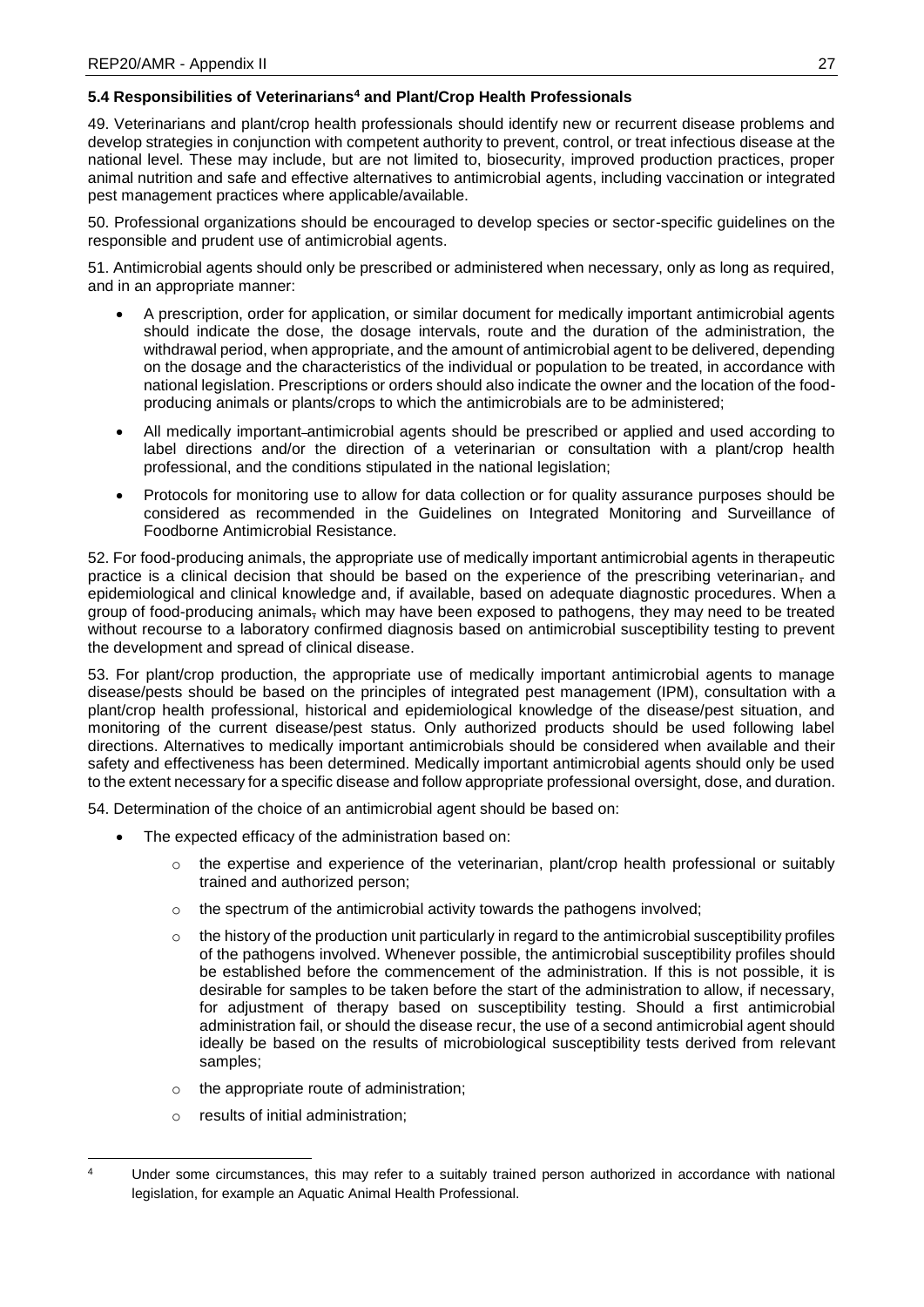- $\circ$  previous published scientific information on the treatment of the specific disease and available scientific knowledge on antimicrobial use and resistance;
- $\circ$  evidence-based therapeutic guidelines, such as species or sector-specific guidelines on the responsible and prudent use of antimicrobial agents, if available;
- o the likely course of the disease.
- The need to minimize the adverse health effect from the development of antimicrobial resistance based on:
	- $\circ$  the choice of the activity spectrum of the antimicrobial agent. Narrow-spectrum antimicrobials should be selected whenever possible/appropriate;
	- o the targeting of specific microorganism;
	- $\circ$  known or predictable susceptibilities using antimicrobial susceptibility testing whenever possible;
	- o optimized dosing regimens;
	- o the route of administration;
	- $\circ$  the use of fixed combinations of antimicrobial agents (i.e. only combinations contained in authorized veterinary medicinal products) which are effective against the target pathogens; and
	- o the importance of the antimicrobial agents to human and veterinary medicine.
- If the label conditions allow for flexibility, the veterinarian or plant/crop health professional should consider a [therapeutic] regimen that is long enough to allow an effective treatment, but is short enough to limit the selection of resistance in foodborne and/or commensal microorganisms.

# **Off-label use**

55. For food-producing animals, the off-label use of a veterinary antimicrobial agent may be permitted in appropriate circumstances and should comply with the national legislation including the use of approved or appropriate withdrawal periods. It is the veterinarian's responsibility to define the conditions of use including the therapeutic regimen, the route of administration, and the duration of the administration and the withdrawal period.

56. Human health risk related to foodborne antimicrobial resistance should be an important factor when considering the off-label use of veterinary antimicrobial agents in food-producing animals.

57. Medically important antimicrobials should not be used off-label for plants/crops, except off-label use for emerging disease control, in accordance with national legislation.

# **Record keeping and recording**

58. For food-producing animals and plants/crops, records on antimicrobial agent prescription or application should be kept in conformity with national legislation or best management practice guidelines.

In particular, for investigation of antimicrobial resistance, veterinarians and plant/crop health professionals or suitably trained persons authorized in accordance with national legislation should:

- record the antimicrobial susceptibility testing results; when genomic information, when available;
- record the antimicrobial used, the dosage and the duration; investigate adverse reactions to antimicrobial agents, including lack of expected efficacy, and report it, as appropriate, to the competent authorities (through a pharmacovigilance system, if available).

59. Veterinarians and plant/crop health professionals should also periodically review farm records on the use of antimicrobial agents to ensure compliance with their directions.

59 bis. Veterinarians and plant/crop health professionals may have a role to play assisting the competent authorities in monitoring and surveillance programs related to AMU and AMR as appropriate.

# **Training**

60. Professional or other organizations should support the development and/or delivery of training on issues related to antimicrobial resistance and the responsible use of antimicrobial agents as described in paragraph 32, as appropriate.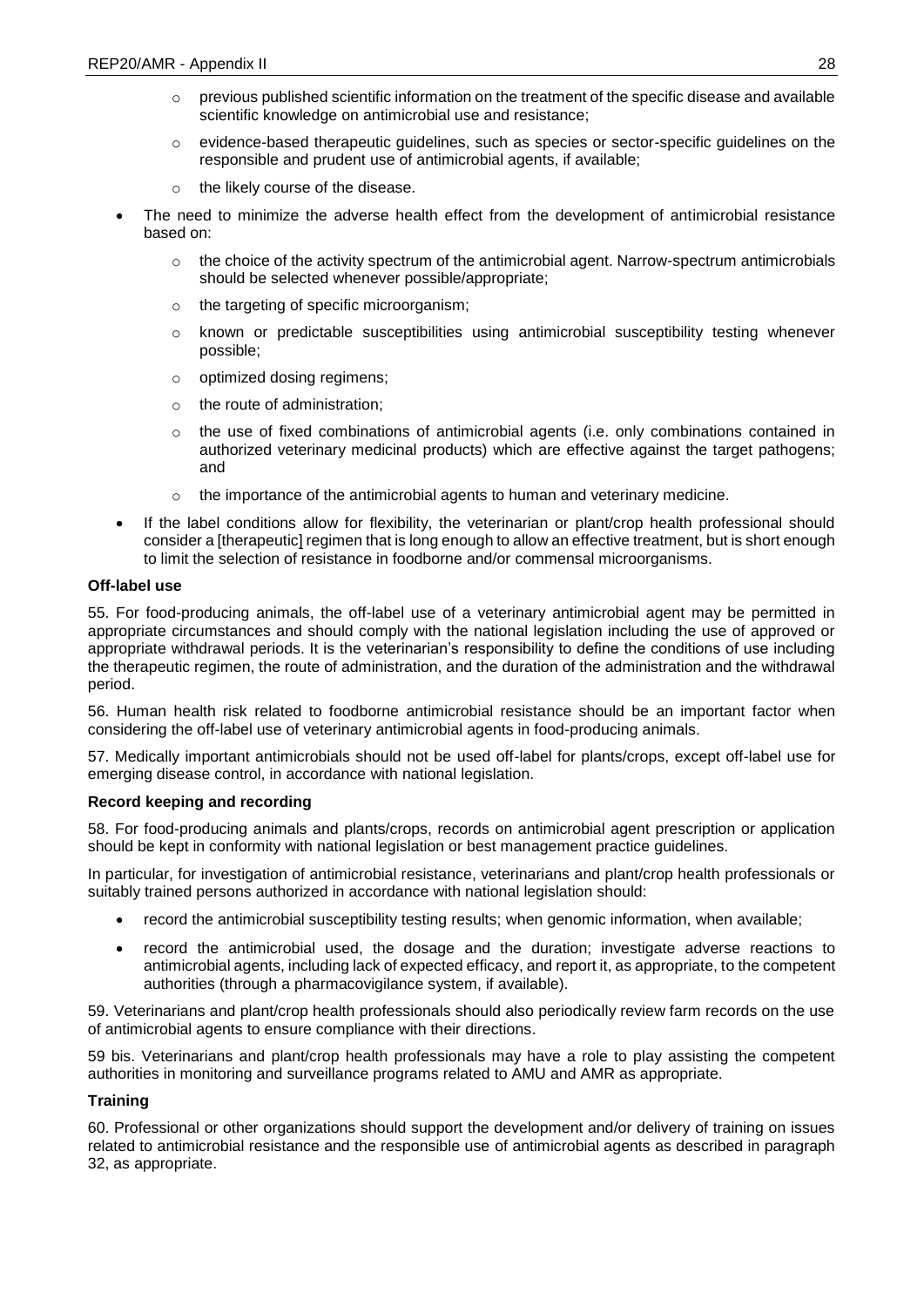# **5.5 Responsibilities of food animal and plant/crop producers**

61. Producers are responsible for implementing health programs on their farms to prevent and manage disease outbreaks with assistance of veterinarians, plant/crop health professionals, or other suitably trained persons authorized in accordance with national legislation. All participants involved in primary production of food have an important role to play in preventing disease and reducing the need to use antimicrobials agents to minimize risk of foodborne AMR.

62. Producers of food animals and plants/crops have the following responsibilities:

- to use antimicrobial agents only when necessary, under the supervision of a veterinarian or plant/crop health professional when required, and not as a replacement for good management and farm hygiene practices, or other disease prevention methods;
- to implement a health plan in cooperation with the veterinarian, plant/crop health professional, or other suitably trained person authorized in accordance with national legislation that outlines measures to prevent disease;
- to use antimicrobial agents in the species, for the uses and at the doses on the approved labels and in accordance with the prescription, product label instructions or the advice of a veterinarian, plant/crop health professional or other suitably trained person authorized in accordance with national legislation familiar with the food-producing animals or the plant/crop production site;
- to isolate sick animals and dispose of dead or dying animals or plants/crops promptly under conditions approved by competent authorities;
- to comply with the storage conditions of antimicrobial agents according to the approved product labelling;
- to comply with the recommended withdrawal periods or pre-harvest intervals;
- to not use out-of-date antimicrobial agents and to dispose of all unused or out-of-date antimicrobial agents in accordance with the provisions on the product labels and national legislation;
- to inform the veterinarian, plant/crop health professional, or other suitably trained person authorized in accordance with national legislation in charge of the production unit of recurrent disease problems or suspected lack of efficacy of antimicrobial applications;
- to maintain or have their veterinarian, plant/crop health professional, or other suitably trained individual maintain all clinical and laboratory records of microbiological diagnosis and susceptibility testing. These data should be made available to the professional in charge of the administration in order to optimize the use of antimicrobial agents.
- to keep adequate records of all antimicrobial agents used, including, for example, the following:
	- $\circ$  copy of the prescription, order for application or other documentation, when available;
	- o name of the antimicrobial agent/active substance and batch number;
	- o name of supplier;
	- o date of administration; species and number of animals or plants/crops;
	- $\circ$  identification of the production unit to which the antimicrobial agent was administered;
	- o disease treated, prevented, or controlled;
	- $\circ$  relevant information on animals or plants/crops treated (number, age, weight);
	- o quantity/dose and duration of the antimicrobial agent administered;
	- o withdrawal periods;
	- $\circ$  result of treatment, in consultation with the veterinarian or plant/crop health professional;
	- $\circ$  name of the prescribing veterinarian, plant/crop health professional or other suitably trained person authorized in accordance with national legislation.
- To ensure sound management of wastes and other materials to minimize dissemination of excreted antimicrobial agents, resistant microorganisms and resistance determinants into the environment where they may contaminate food;
- To address on-farm biosecurity measures and take infection prevention and control measures as appropriate and as provided in the *OIE Terrestrial and Aquatic Animal Health Codes*;